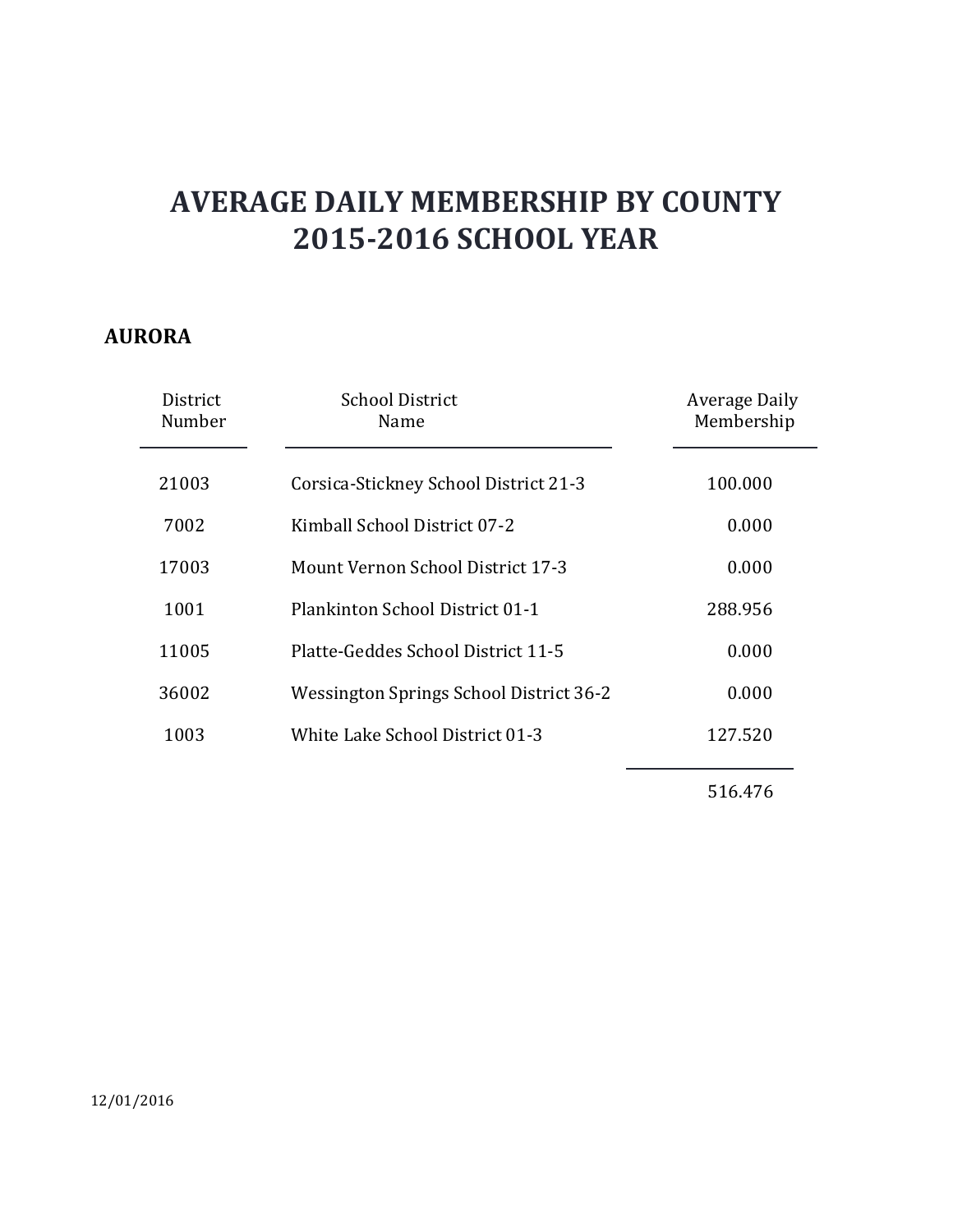### **BEADLE**

| District<br>Number | <b>School District</b><br>Name          | <b>Average Daily</b><br>Membership |
|--------------------|-----------------------------------------|------------------------------------|
| 56002              | Doland School District 56-2             | 0.000                              |
| 56006              | Hitchcock-Tulare School District 56-6   | 2.000                              |
| 2002               | Huron School District 02-2              | 3,012.812                          |
| 2003               | Iroquois School District 02-3           | 203.305                            |
| 29004              | Miller School District 29-4             | 0.000                              |
| 36002              | Wessington Springs School District 36-2 | 0.000                              |
| 12003              | <b>Willow Lake School District 12-3</b> | 11.025                             |
| 2006               | Wolsey-Wessington Sch District 02-6     | 252.282                            |
|                    |                                         |                                    |

3,481.424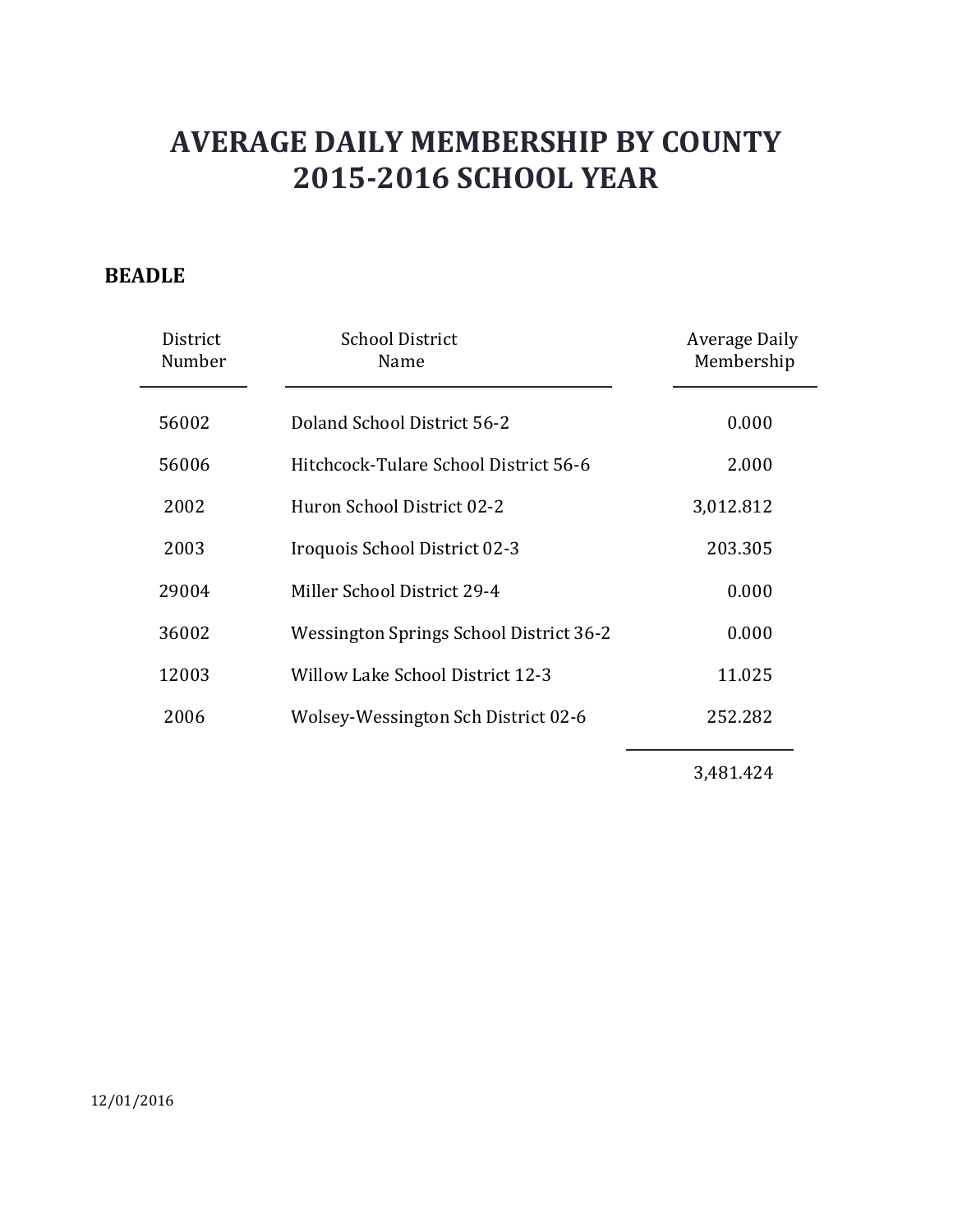### **BENNETT**

| District<br>Number | <b>School District</b><br>Name             | Average Daily<br>Membership |
|--------------------|--------------------------------------------|-----------------------------|
| 3001               | <b>Bennett County School District 03-1</b> | 744.928                     |
|                    |                                            | 744.928                     |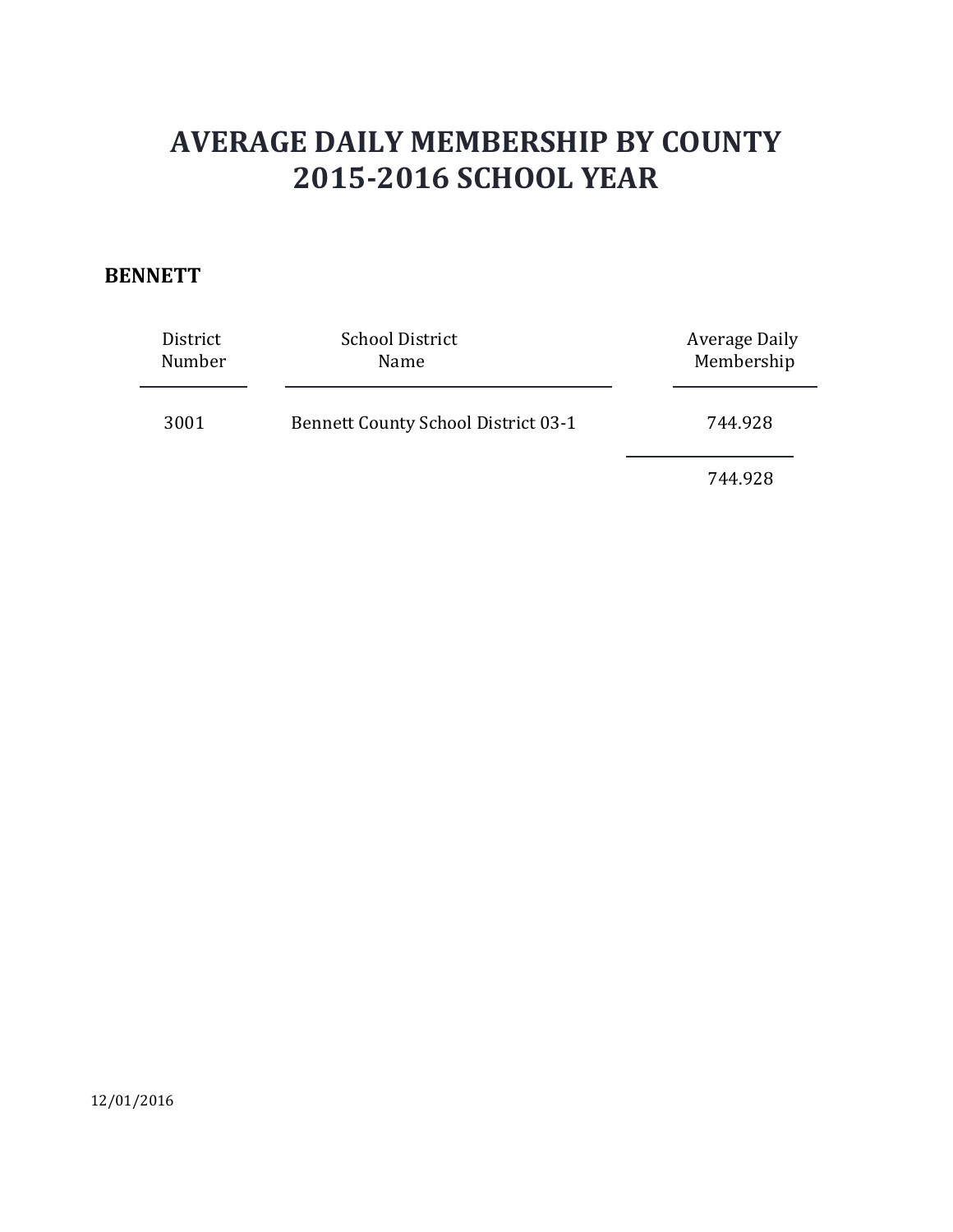### **BON HOMME**

| District<br>Number | <b>School District</b><br>Name        | Average Daily<br>Membership |
|--------------------|---------------------------------------|-----------------------------|
| 4001               | Avon School District 04-1             | 220.657                     |
| 4002               | <b>Bon Homme School District 04-2</b> | 528.238                     |
| 4003               | Scotland School District 04-3         | 250.705                     |
| 33005              | Tripp-Delmont School District 33-5    | 3.000                       |
|                    |                                       | 1,002.600                   |

12/01/2016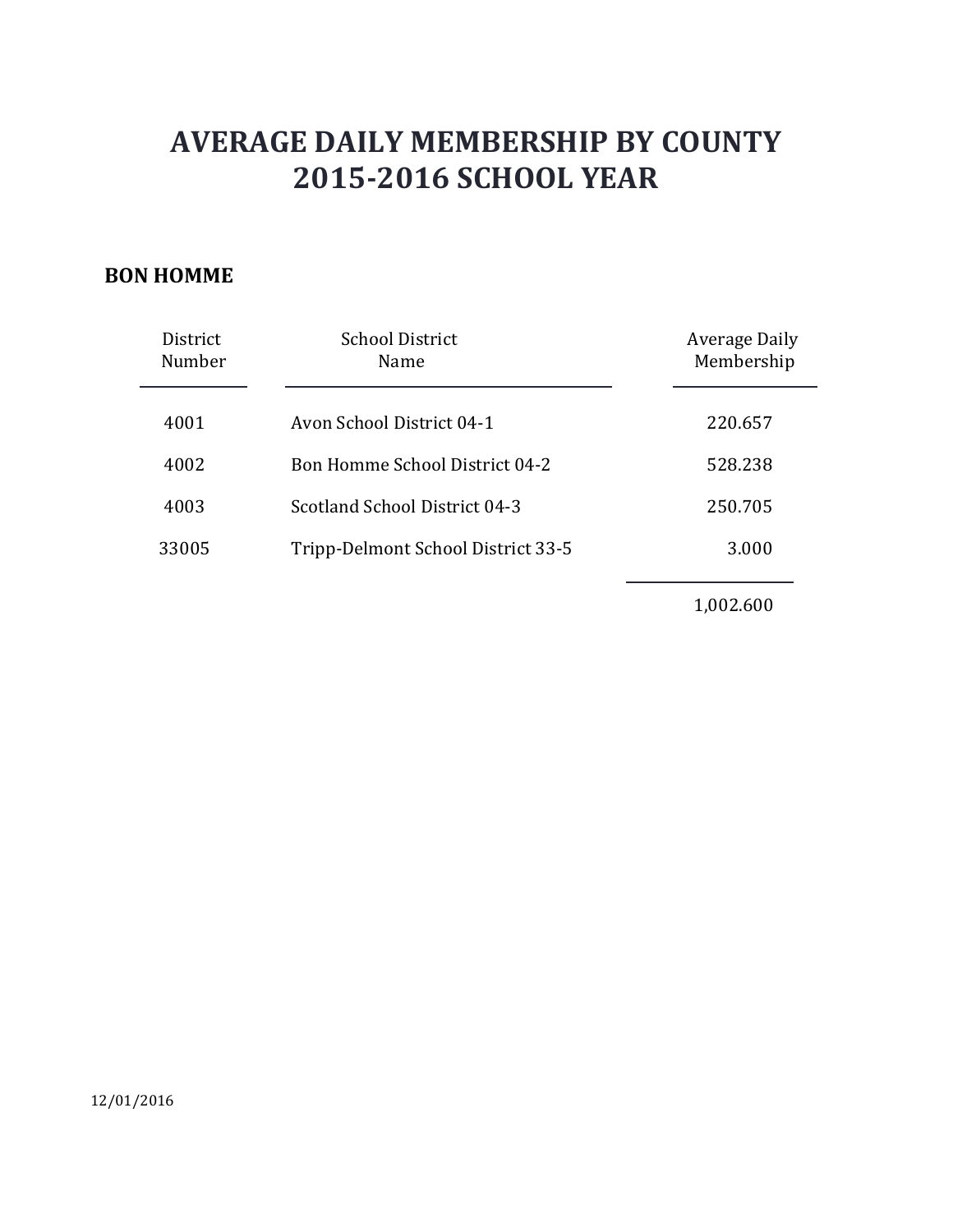### **BROOKINGS**

| District<br>Number | <b>School District</b><br>Name        | Average Daily<br>Membership |
|--------------------|---------------------------------------|-----------------------------|
| 38001              | Arlington School District 38-1        | 7.000                       |
| 5001               | <b>Brookings School District 05-1</b> | 3,379.549                   |
| 5006               | Deubrook Area School District 05-6    | 254.151                     |
| 5003               | Elkton School District 05-3           | 312.202                     |
| 28002              | Estelline School District 28-2        | 0.000                       |
| 5005               | Sioux Valley School District 05-5     | 656.111                     |
|                    |                                       |                             |

4,609.012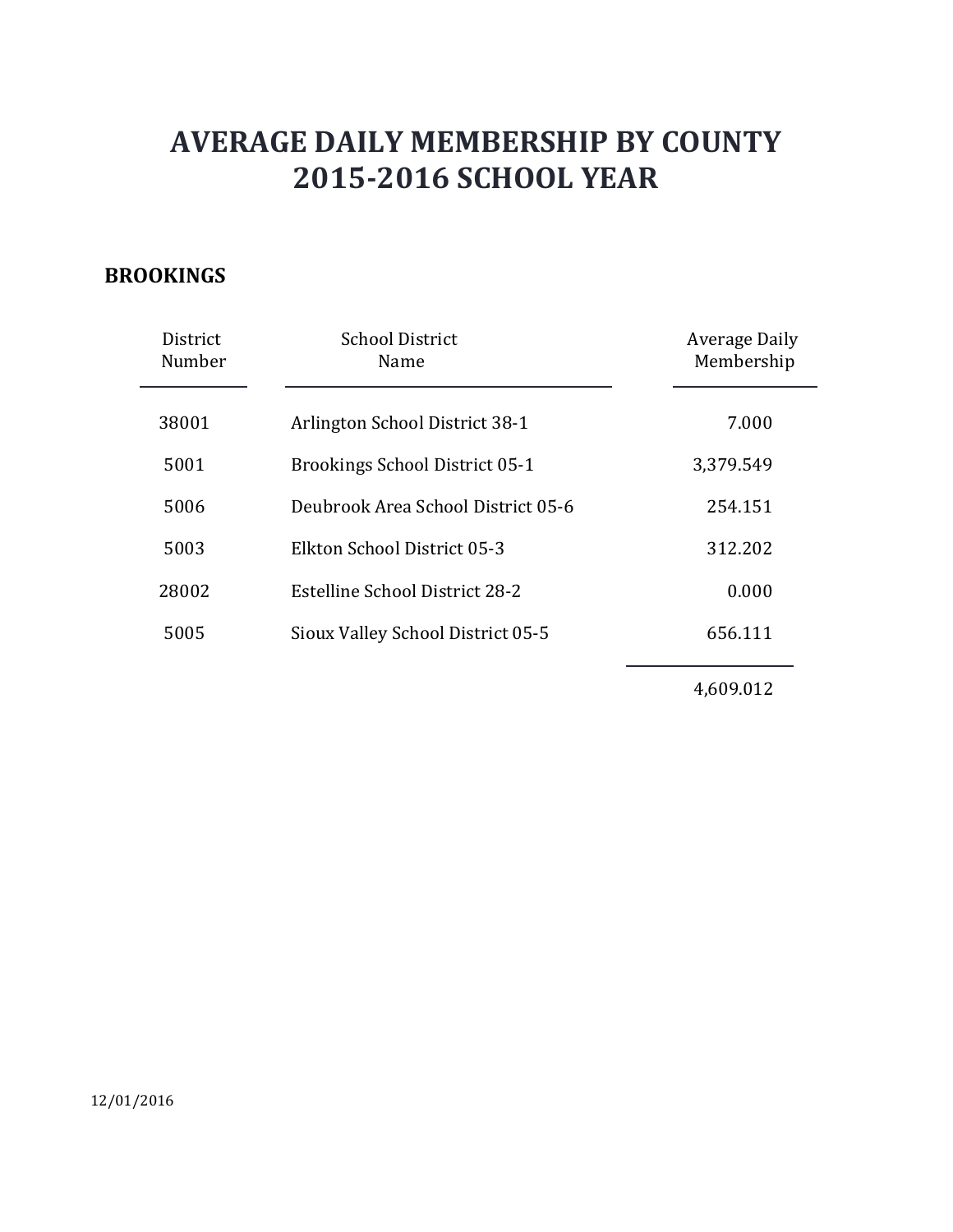#### **BROWN**

| District<br>Number | <b>School District</b><br>Name         | Average Daily<br>Membership |
|--------------------|----------------------------------------|-----------------------------|
| 6001               | Aberdeen School District 06-1          | 5,318.163                   |
| 45004              | Britton-Hecla School District 45-4     | 6.000                       |
| 6002               | Frederick Area School District 06-2    | 162.468                     |
| 6006               | Groton Area School District 06-6       | 546.538                     |
| 45005              | Langford Area School District 45-5     | 29.000                      |
| 56007              | Northwestern Area School District 56-7 | 0.000                       |
| 6005               | Warner School District 06-5            | 248.679                     |
|                    |                                        |                             |

6,310.848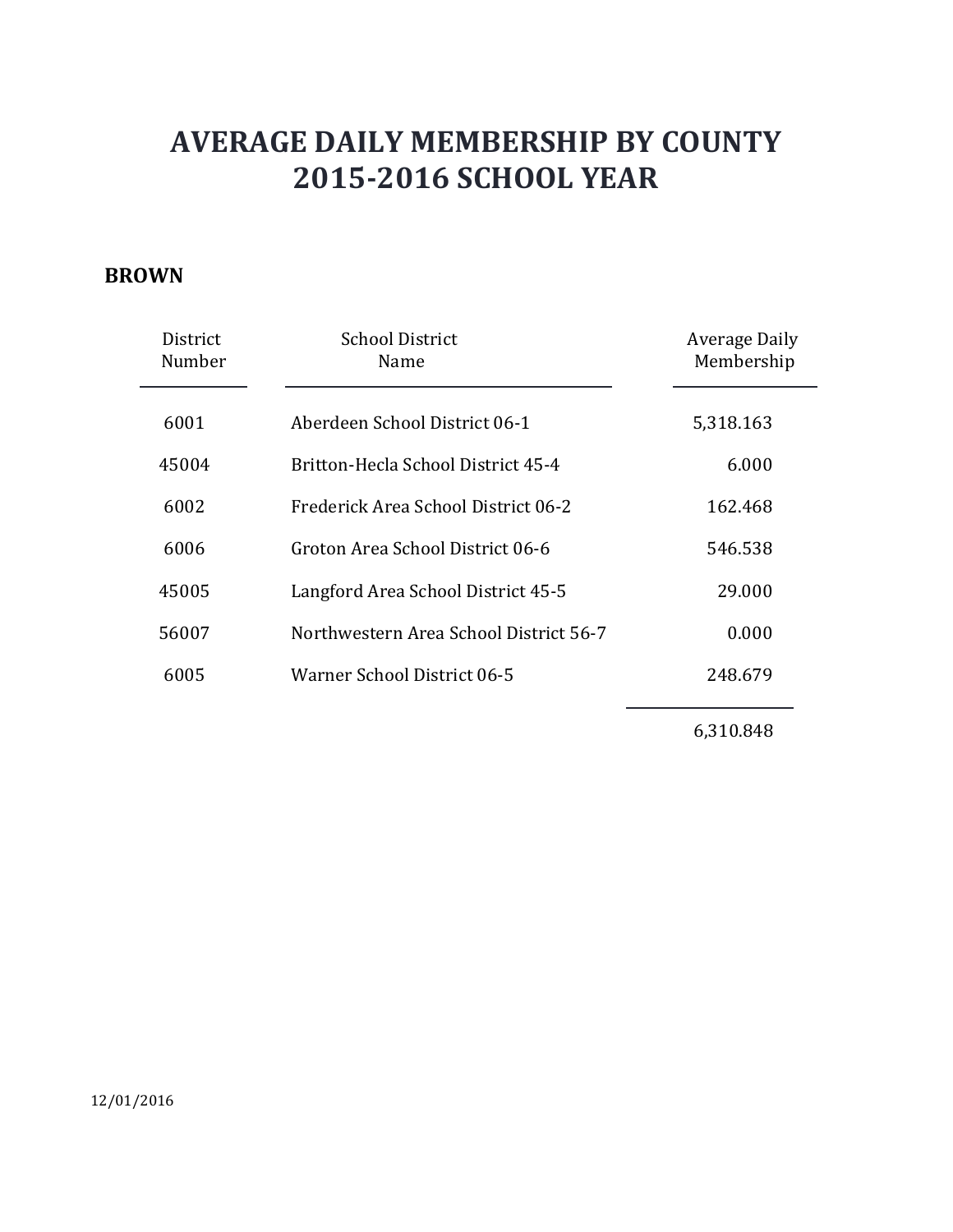### **BRULE**

| <b>District</b><br>Number | <b>School District</b><br>Name                 | Average Daily<br>Membership |
|---------------------------|------------------------------------------------|-----------------------------|
| 7001                      | Chamberlain School District 07-1               | 988.668                     |
| 7002                      | Kimball School District 07-2                   | 252.256                     |
| 11005                     | Platte-Geddes School District 11-5             | 15.965                      |
| 36002                     | <b>Wessington Springs School District 36-2</b> | 0.000                       |
| 1003                      | White Lake School District 01-3                | 0.000                       |
|                           |                                                |                             |

1,256.889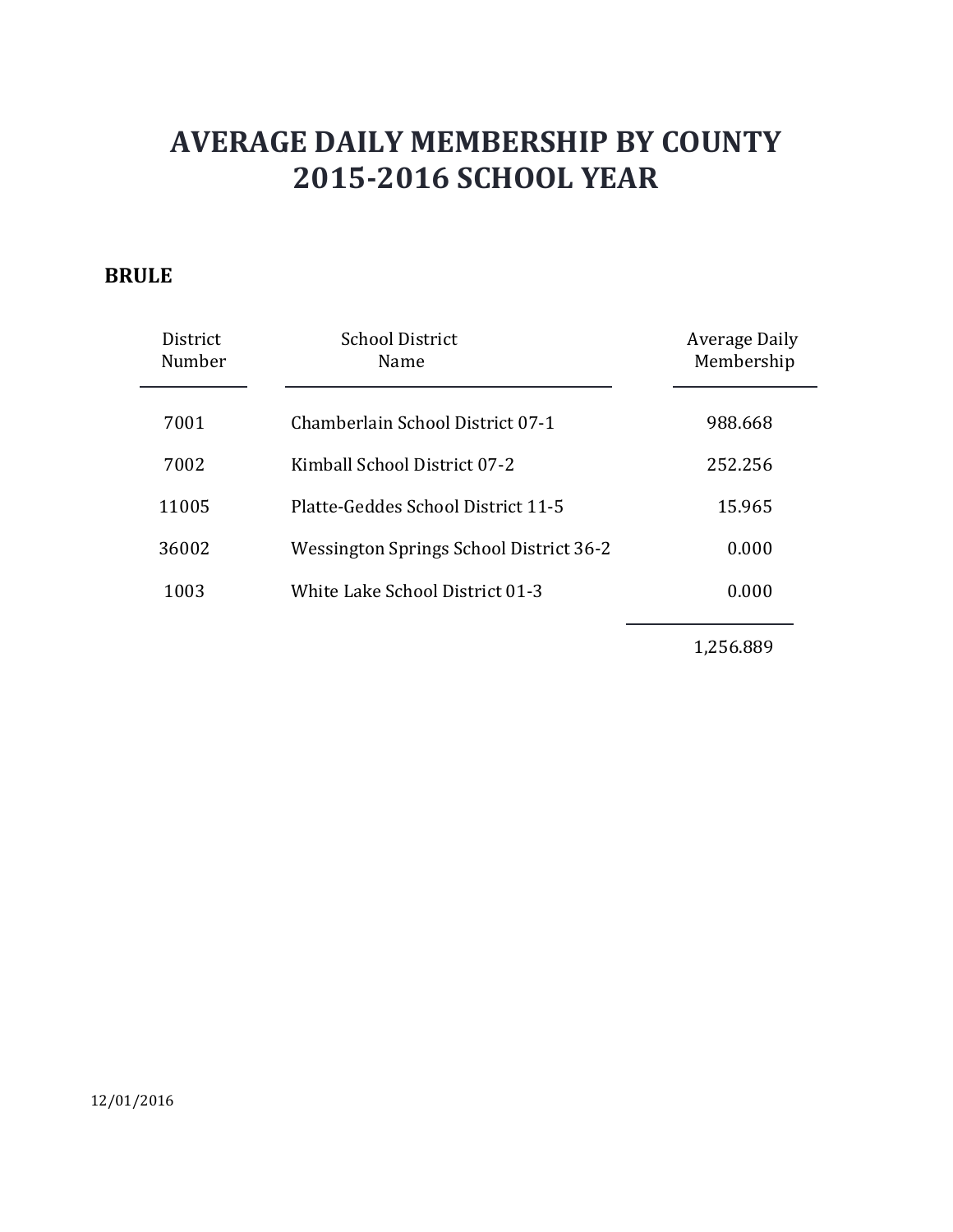### **BUFFALO**

| <b>District</b><br>Number | <b>School District</b><br>Name                 | Average Daily<br>Membership |
|---------------------------|------------------------------------------------|-----------------------------|
| 7001                      | Chamberlain School District 07-1               | 365.677                     |
| 7002                      | Kimball School District 07-2                   | 0.000                       |
| 29004                     | Miller School District 29-4                    | 0.000                       |
| 36002                     | <b>Wessington Springs School District 36-2</b> | 7.000                       |
|                           |                                                |                             |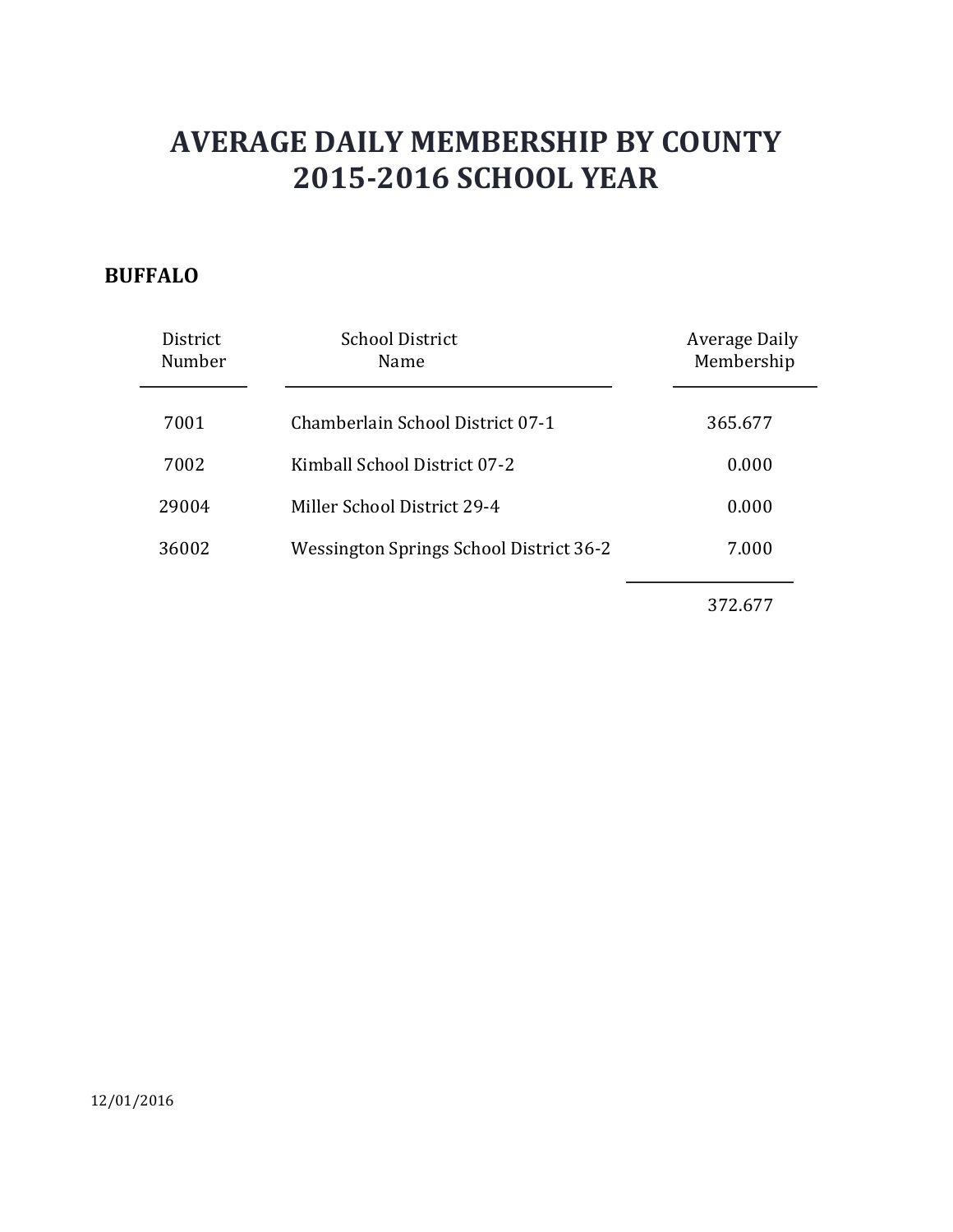### **BUTTE**

| District<br>Number | <b>School District</b><br>Name     | Average Daily<br>Membership |
|--------------------|------------------------------------|-----------------------------|
| 9001               | Belle Fourche School District 09-1 | 1,433.442                   |
| 9002               | Newell School District 09-2        | 346.643                     |
| 40002              | Spearfish School District 40-2     | 0.000                       |
|                    |                                    | 1,780.085                   |

12/01/2016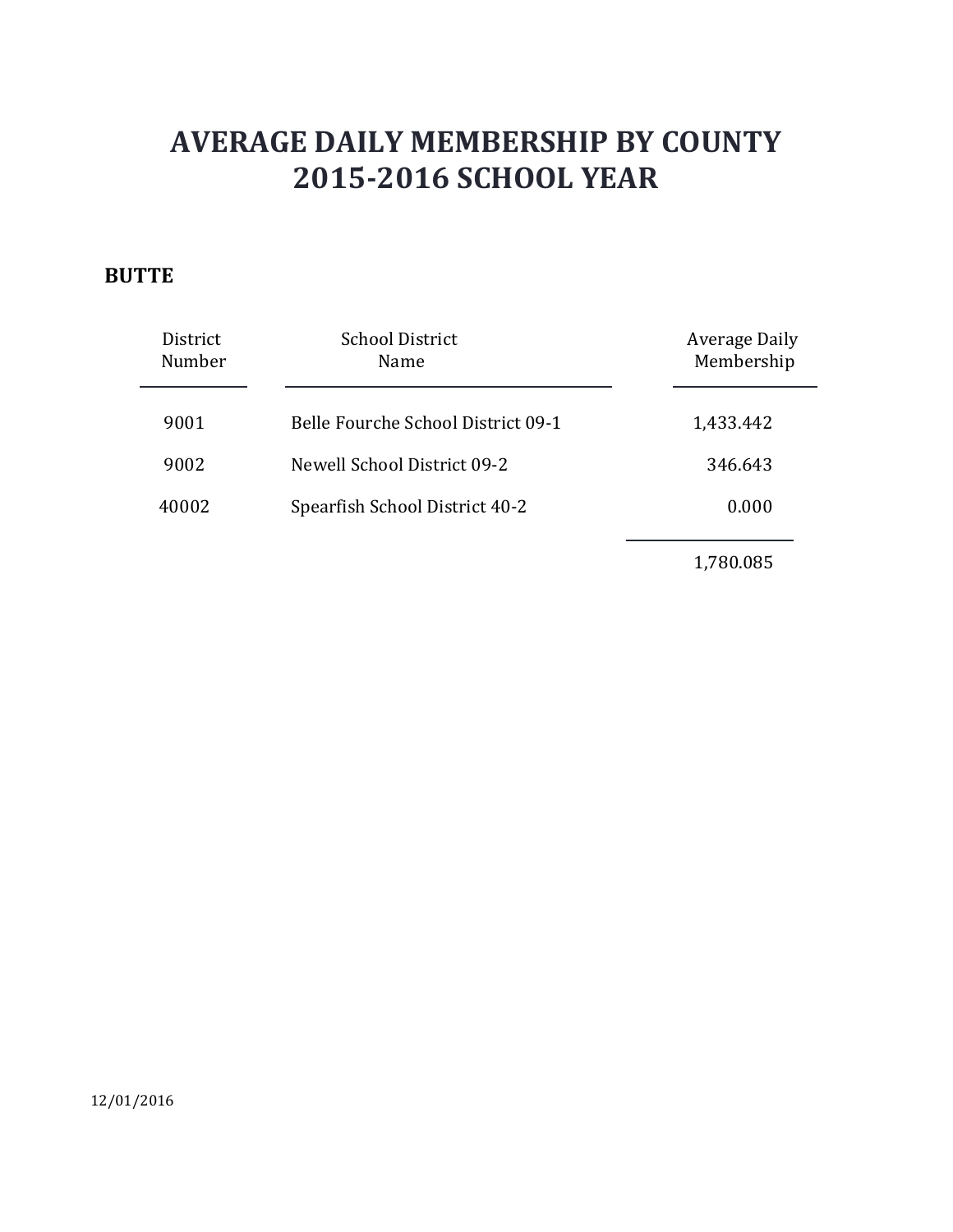### **CAMPBELL**

| District<br>Number | <b>School District</b><br>Name        | Average Daily<br>Membership |
|--------------------|---------------------------------------|-----------------------------|
| 22001              | <b>Bowdle School District 22-1</b>    | 0.000                       |
| 44001              | Eureka School District 44-1           | 1.181                       |
| 10001              | Herreid School District 10-1          | 90.748                      |
| 62006              | Mobridge-Pollock School District 62-6 | 18.502                      |
| 62005              | Selby Area School District 62-5       | 1.140                       |
|                    |                                       |                             |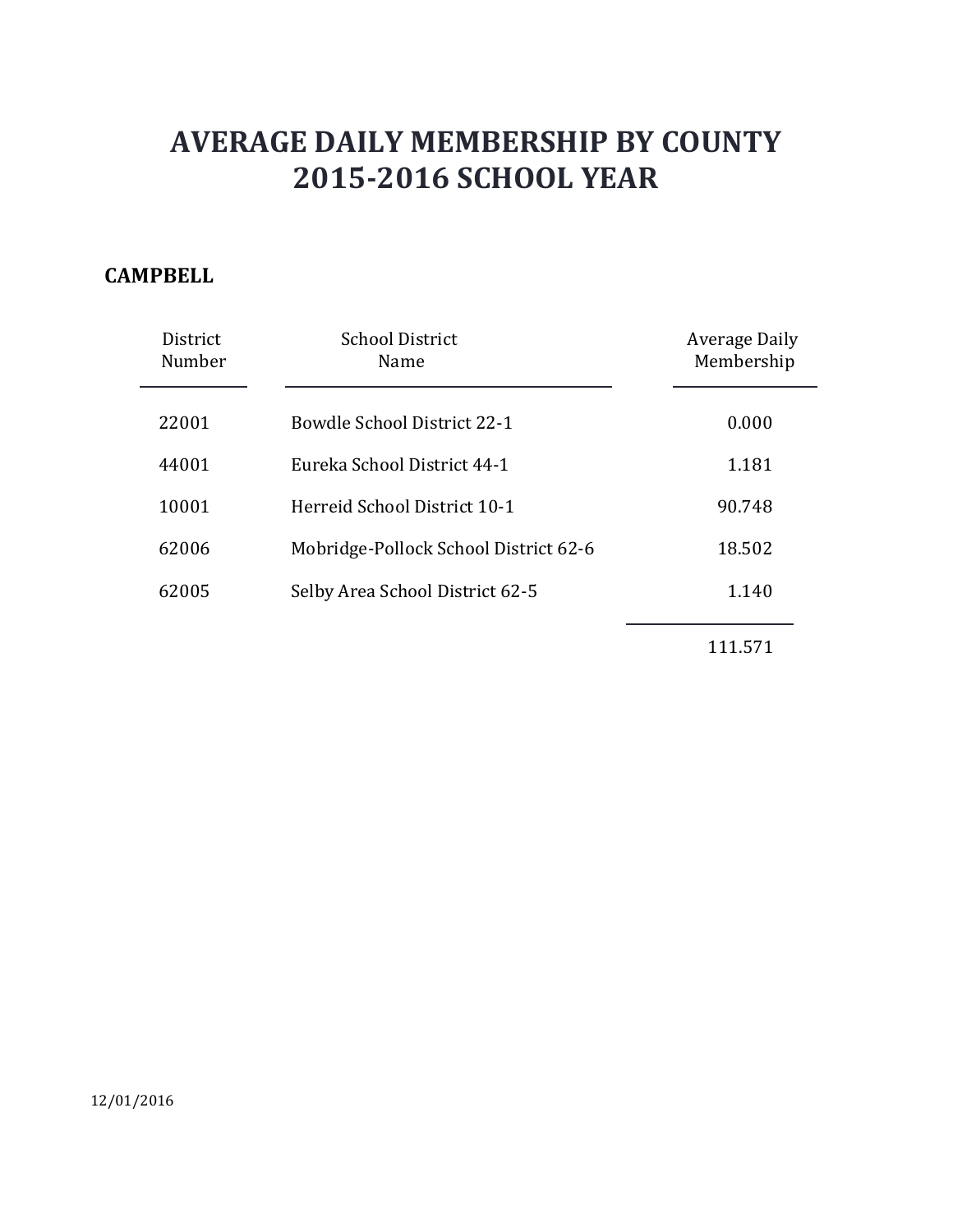### **CHARLES MIX**

| District<br>Number | <b>School District</b><br><b>Name</b>        | Average Daily<br>Membership |
|--------------------|----------------------------------------------|-----------------------------|
| 11001              | Andes Central School District 11-1           | 438.369                     |
| 21001              | Armour School District 21-1                  | 0.000                       |
| 4001               | Avon School District 04-1                    | 10.969                      |
| 11005              | Platte-Geddes School District 11-5           | 554.952                     |
| 33005              | Tripp-Delmont School District 33-5           | 0.000                       |
| 11004              | <b>Wagner Community School District 11-4</b> | 944.640                     |

1,948.929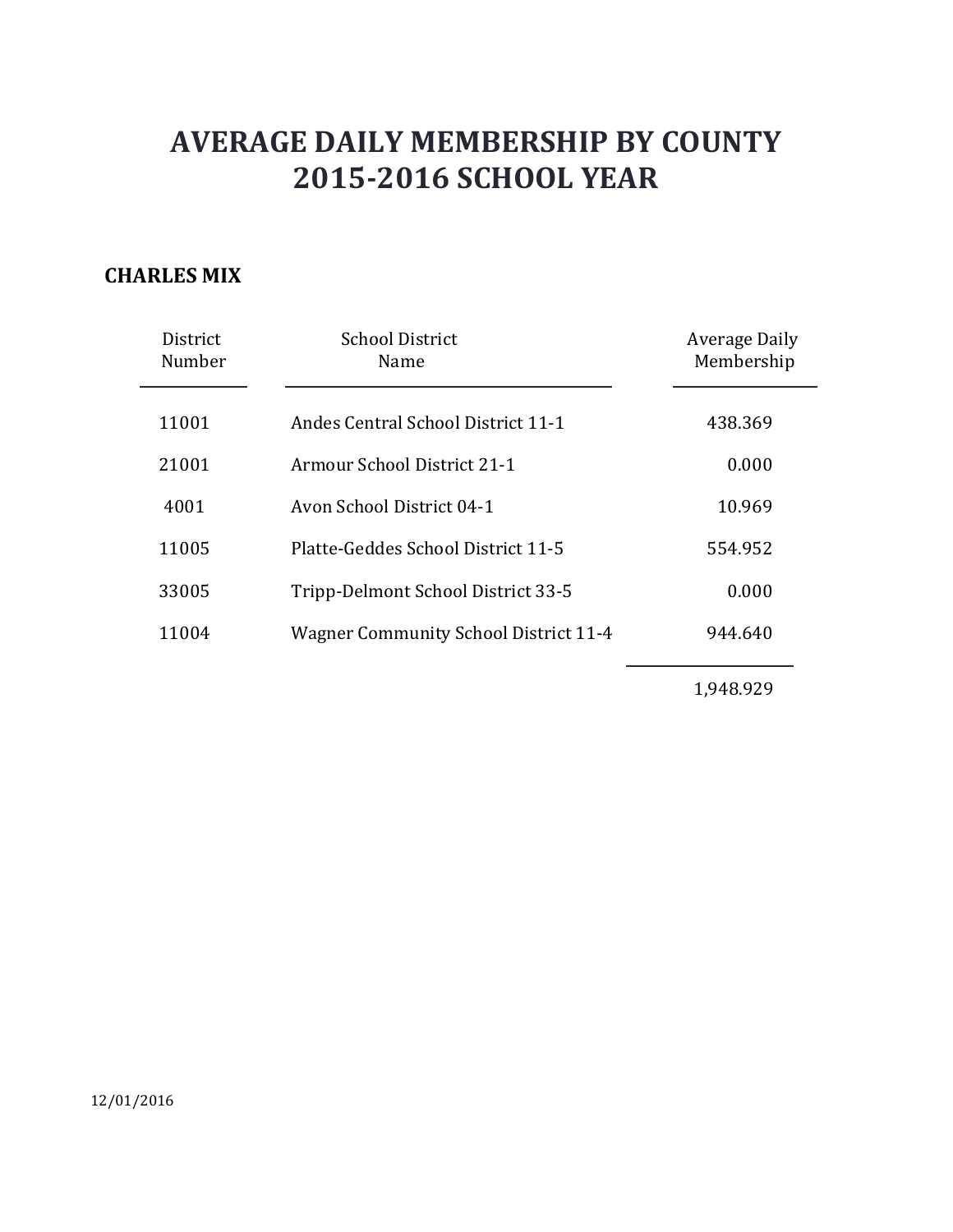### **CLARK**

| District<br>Number | <b>School District</b><br>Name          | Average Daily<br>Membership |
|--------------------|-----------------------------------------|-----------------------------|
| 12002              | Clark School District 12-2              | 413.370                     |
| 38002              | De Smet School District 38-2            | 0.000                       |
| 56002              | Doland School District 56-2             | 0.000                       |
| 6006               | Groton Area School District 06-6        | 0.000                       |
| 28003              | Hamlin School District 28-3             | 2.056                       |
| 14002              | Henry School District 14-2              | 0.000                       |
| 18005              | Webster Area School District 18-5       | 12.000                      |
| 12003              | <b>Willow Lake School District 12-3</b> | 187.181                     |
|                    |                                         |                             |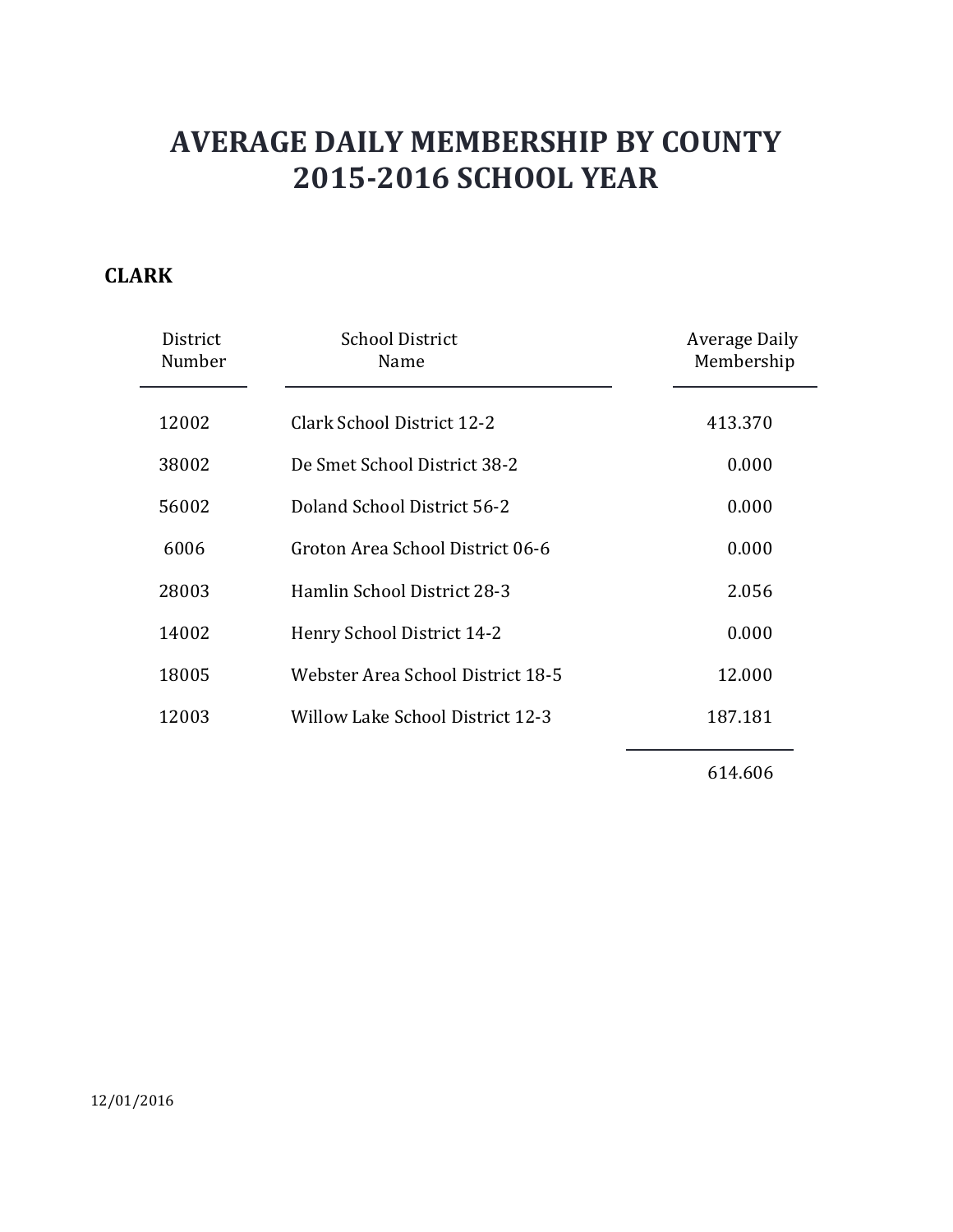### **CLAY**

| District<br>Number | <b>School District</b><br>Name      | Average Daily<br>Membership |
|--------------------|-------------------------------------|-----------------------------|
| 61002              | Beresford School District 61-2      | 52.000                      |
| 60001              | Centerville School District 60-1    | 19.060                      |
| 63001              | Gayville-Volin School District 63-1 | 2.530                       |
| 13003              | Irene-Wakonda School District 13-3  | 184.193                     |
| 13001              | Vermillion School District 13-1     | 1,315.544                   |
| 60006              | Viborg-Hurley School District 60-6  | 0.000                       |
|                    |                                     |                             |

1,573.327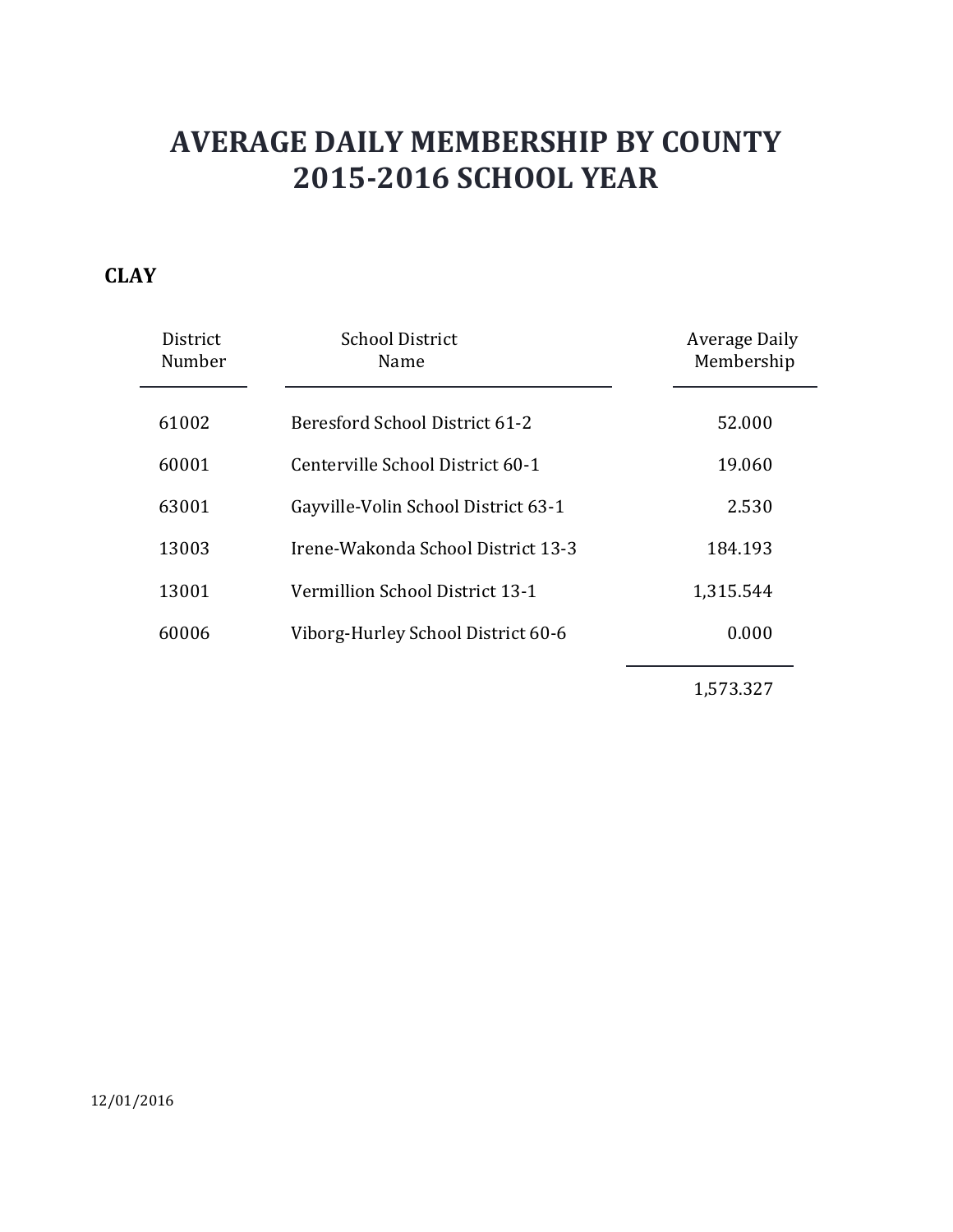### **CODINGTON**

| District<br>Number | <b>School District</b><br>Name      | Average Daily<br>Membership |
|--------------------|-------------------------------------|-----------------------------|
| 28001              | Castlewood School District 28-1     | 0.000                       |
| 19004              | Deuel School District 19-4          | 0.000                       |
| 14001              | Florence School District 14-1       | 160.880                     |
| 25003              | Grant-Deuel School District 25-3    | 0.000                       |
| 28003              | Hamlin School District 28-3         | 1.000                       |
| 14002              | Henry School District 14-2          | 124.664                     |
| 14004              | Watertown School District 14-4      | 4,587.826                   |
| 14005              | <b>Waverly School District 14-5</b> | 155.036                     |
| 18005              | Webster Area School District 18-5   | 17.000                      |
|                    |                                     |                             |

5,046.407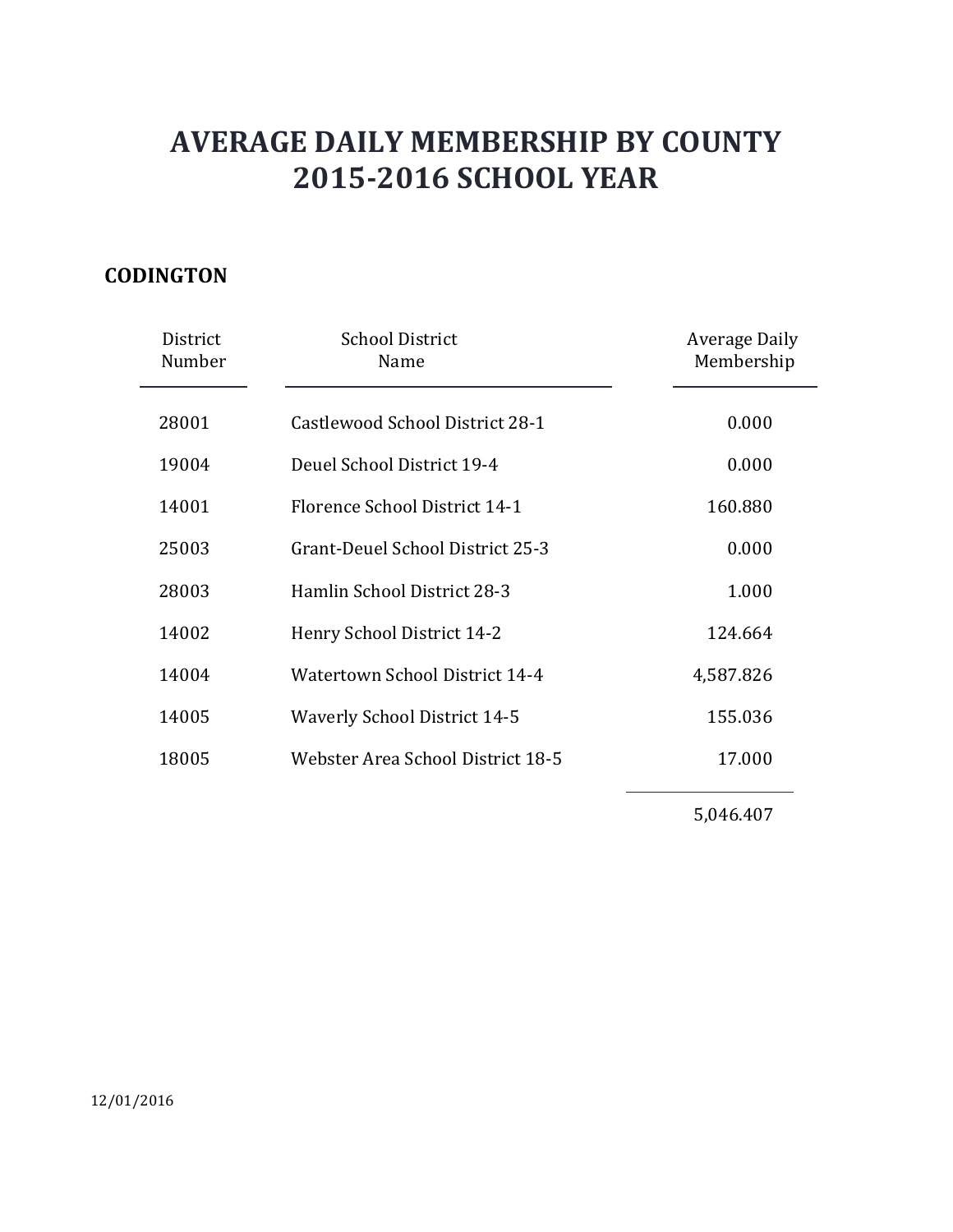### **CORSON**

| District<br>Number | <b>School District</b><br>Name   | Average Daily<br>Membership |
|--------------------|----------------------------------|-----------------------------|
| 52004              | Lemmon School District 52-4      | 4.000                       |
| 15001              | McIntosh School District 15-1    | 106.884                     |
| 15002              | McLaughlin School District 15-2  | 729.460                     |
| 15003              | Smee School District 15-3        | 145.445                     |
| 20003              | Timber Lake School District 20-3 | 5.991                       |
|                    |                                  |                             |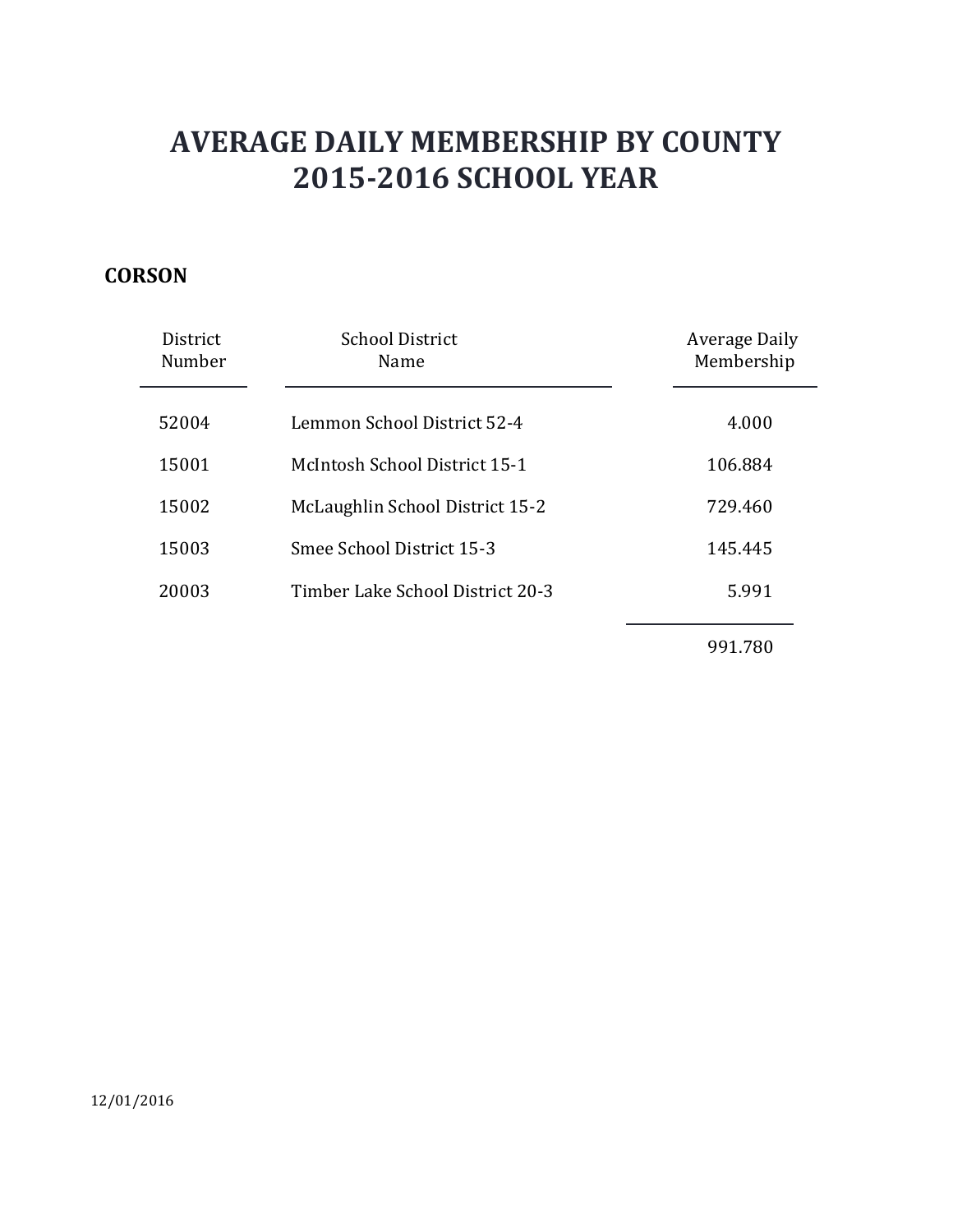### **CUSTER**

| District<br>Number | <b>School District</b><br>Name    | Average Daily<br>Membership |
|--------------------|-----------------------------------|-----------------------------|
| 16001              | Custer School District 16-1       | 1,006.686                   |
| 16002              | Elk Mountain School District 16-2 | 12.814                      |
| 23002              | Hot Springs School District 23-2  | 0.000                       |
|                    |                                   | 1,019.500                   |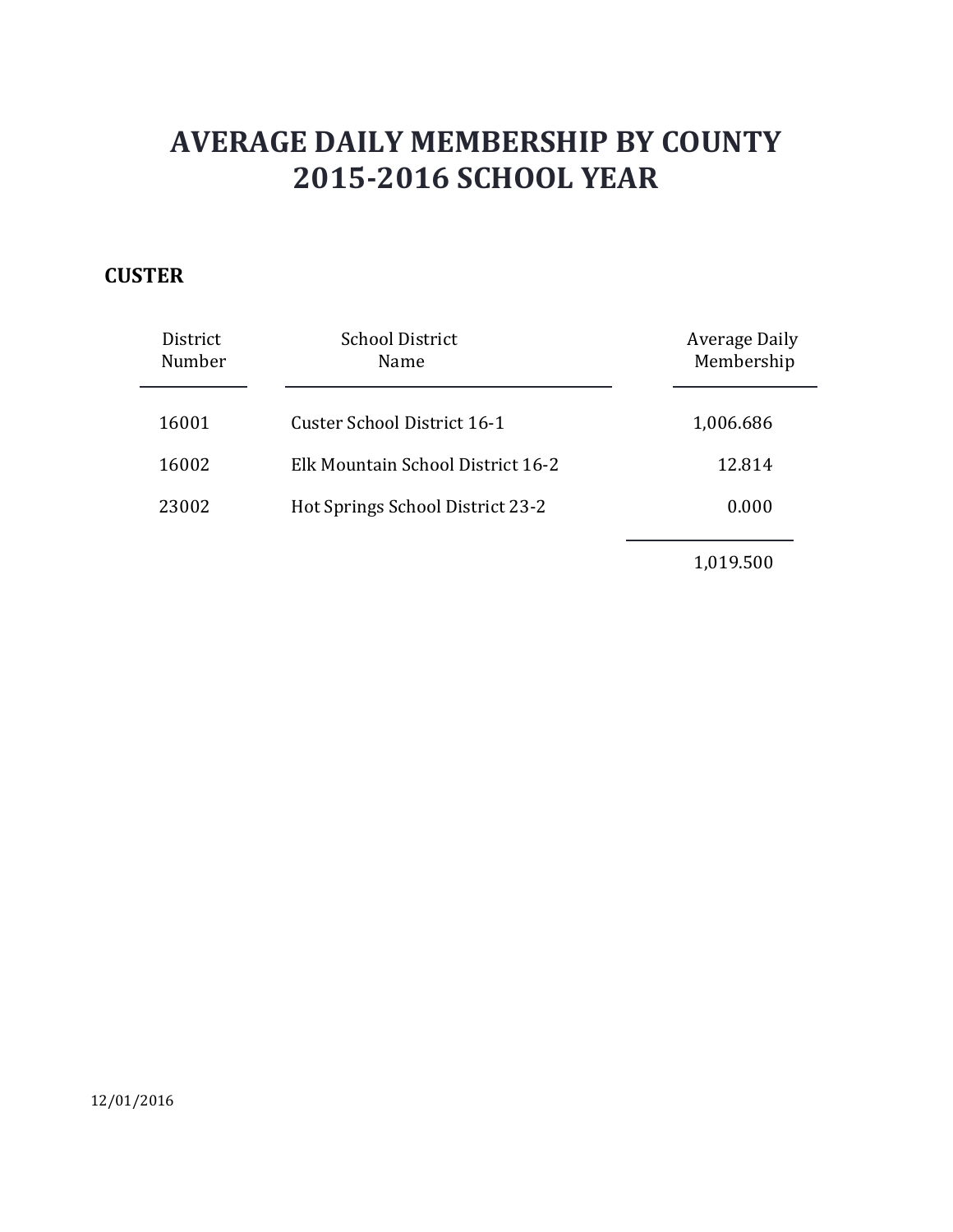### **DAVISON**

| District<br>Number | <b>School District</b><br>Name        | Average Daily<br>Membership |
|--------------------|---------------------------------------|-----------------------------|
| 21003              | Corsica-Stickney School District 21-3 | 0.000                       |
| 17001              | Ethan School District 17-1            | 163.021                     |
| 17002              | Mitchell School District 17-2         | 3,117.625                   |
| 17003              | Mount Vernon School District 17-3     | 173.532                     |
| 33003              | Parkston School District 33-3         | 4.000                       |
| 1001               | Plankinton School District 01-1       | 0.000                       |
| 55005              | Sanborn Central School District 55-5  | 1.000                       |
|                    |                                       |                             |

3,459.178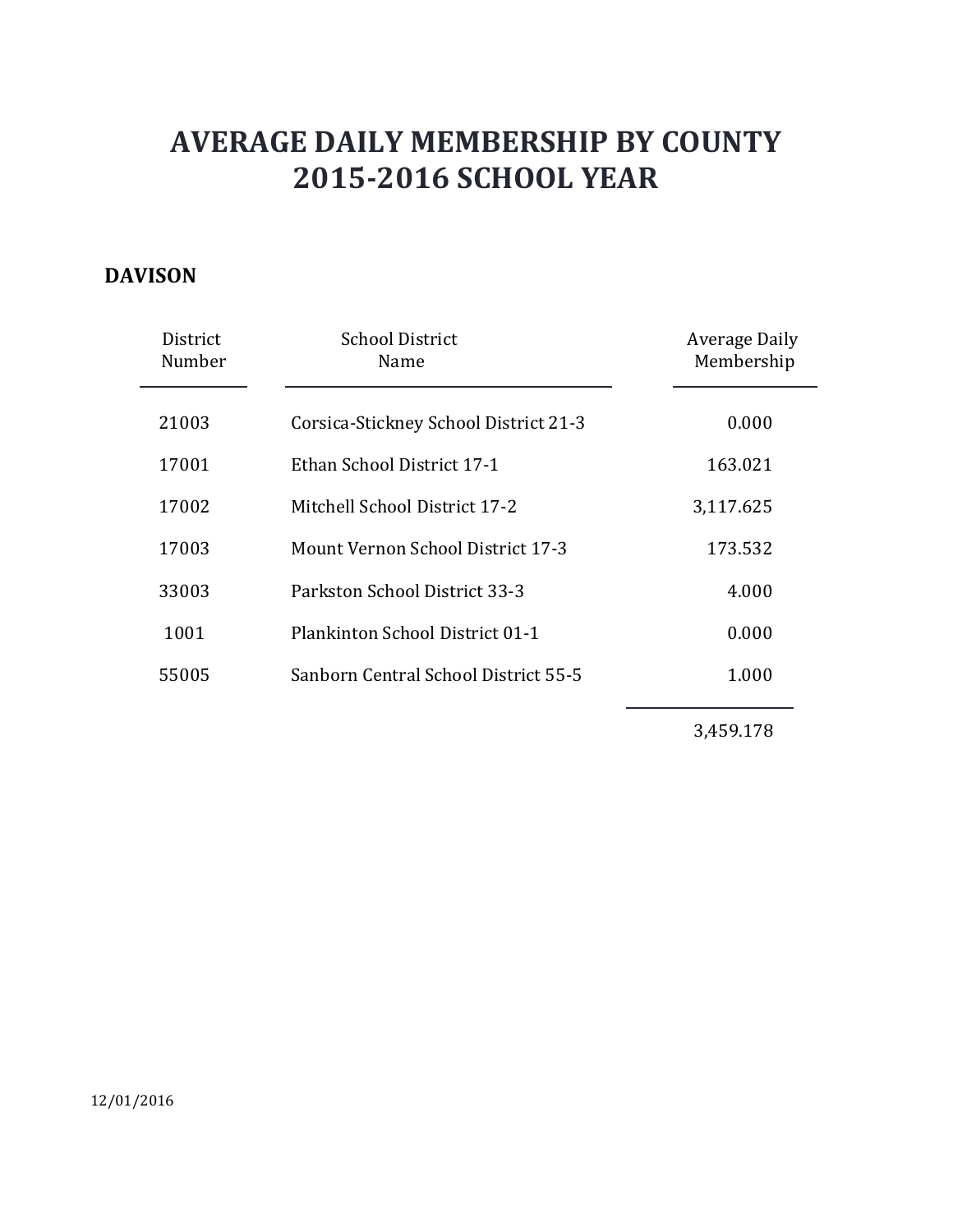### **DAY**

| District<br>Number | <b>School District</b><br>Name      | Average Daily<br>Membership |
|--------------------|-------------------------------------|-----------------------------|
| 14001              | Florence School District 14-1       | 1.000                       |
| 6006               | Groton Area School District 06-6    | 60.620                      |
| 45005              | Langford Area School District 45-5  | 39.391                      |
| 18003              | <b>Waubay School District 18-3</b>  | 250.457                     |
| 14005              | <b>Waverly School District 14-5</b> | 0.000                       |
| 18005              | Webster Area School District 18-5   | 495.423                     |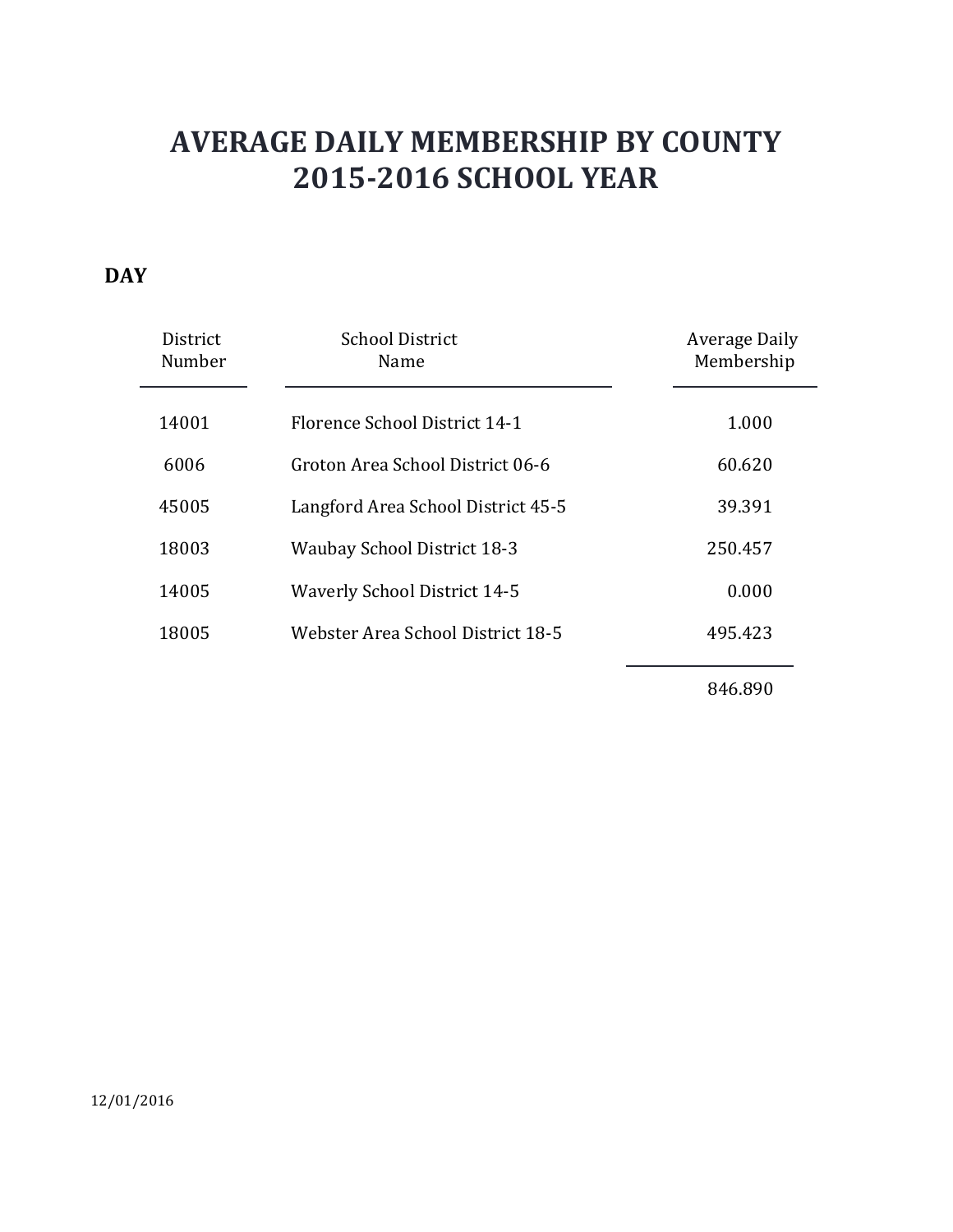### **DEUEL**

| District<br>Number | <b>School District</b><br>Name      | Average Daily<br>Membership |
|--------------------|-------------------------------------|-----------------------------|
| 28001              | Castlewood School District 28-1     | 0.000                       |
| 5006               | Deubrook Area School District 05-6  | 99.615                      |
| 19004              | Deuel School District 19-4          | 571.087                     |
| 28002              | Estelline School District 28-2      | 0.000                       |
| 25003              | Grant-Deuel School District 25-3    | 6.000                       |
| 14004              | Watertown School District 14-4      | 3.000                       |
| 14005              | <b>Waverly School District 14-5</b> | 0.000                       |
|                    |                                     |                             |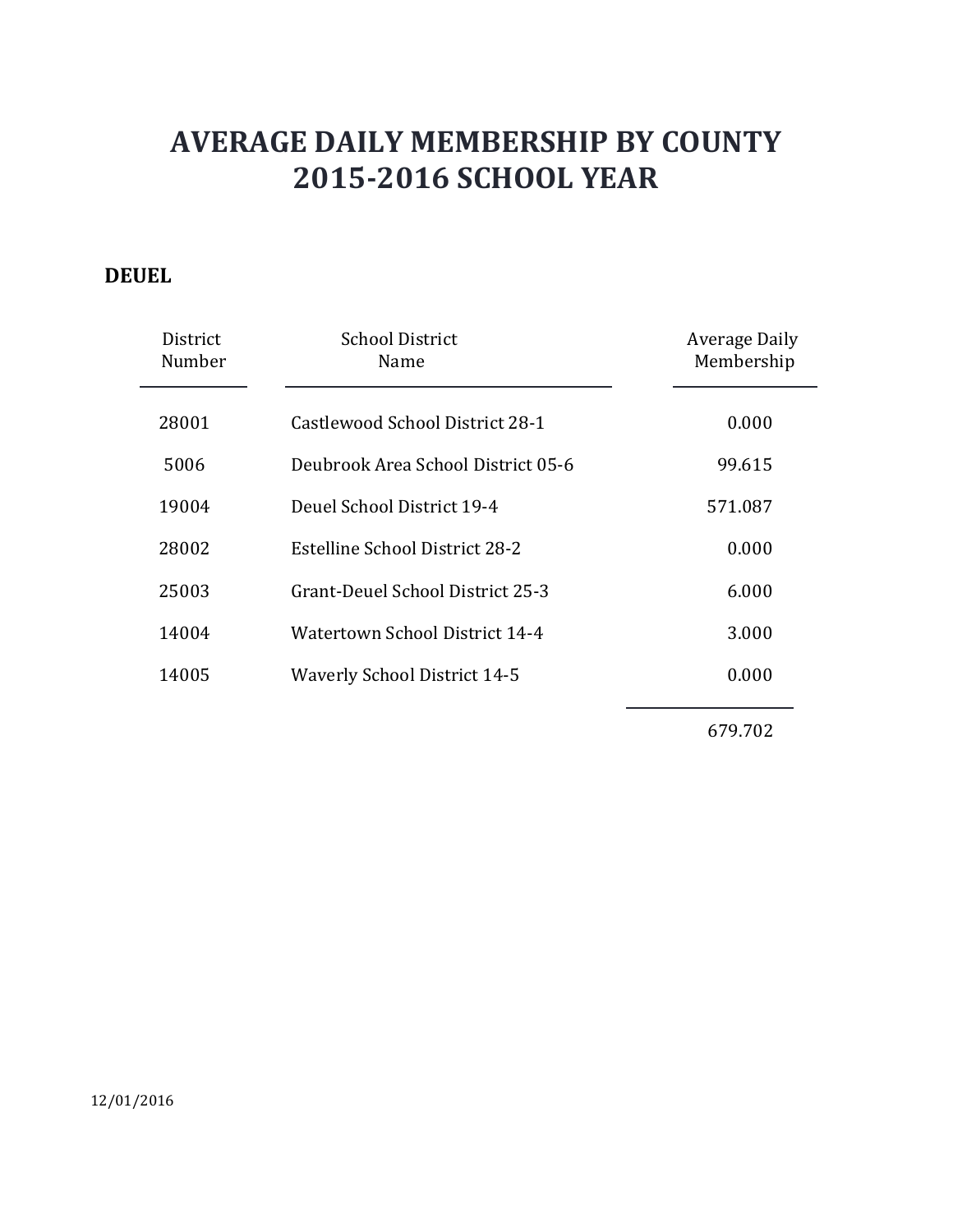#### **DEWEY**

| District<br>Number | <b>School District</b><br>Name   | Average Daily<br>Membership |
|--------------------|----------------------------------|-----------------------------|
| 64002              | Dupree School District 64-2      | 2.000                       |
| 20001              | Eagle Butte School District 20-1 | 1,397.244                   |
| 20003              | Timber Lake School District 20-3 | 278.848                     |
|                    |                                  | 1,678.092                   |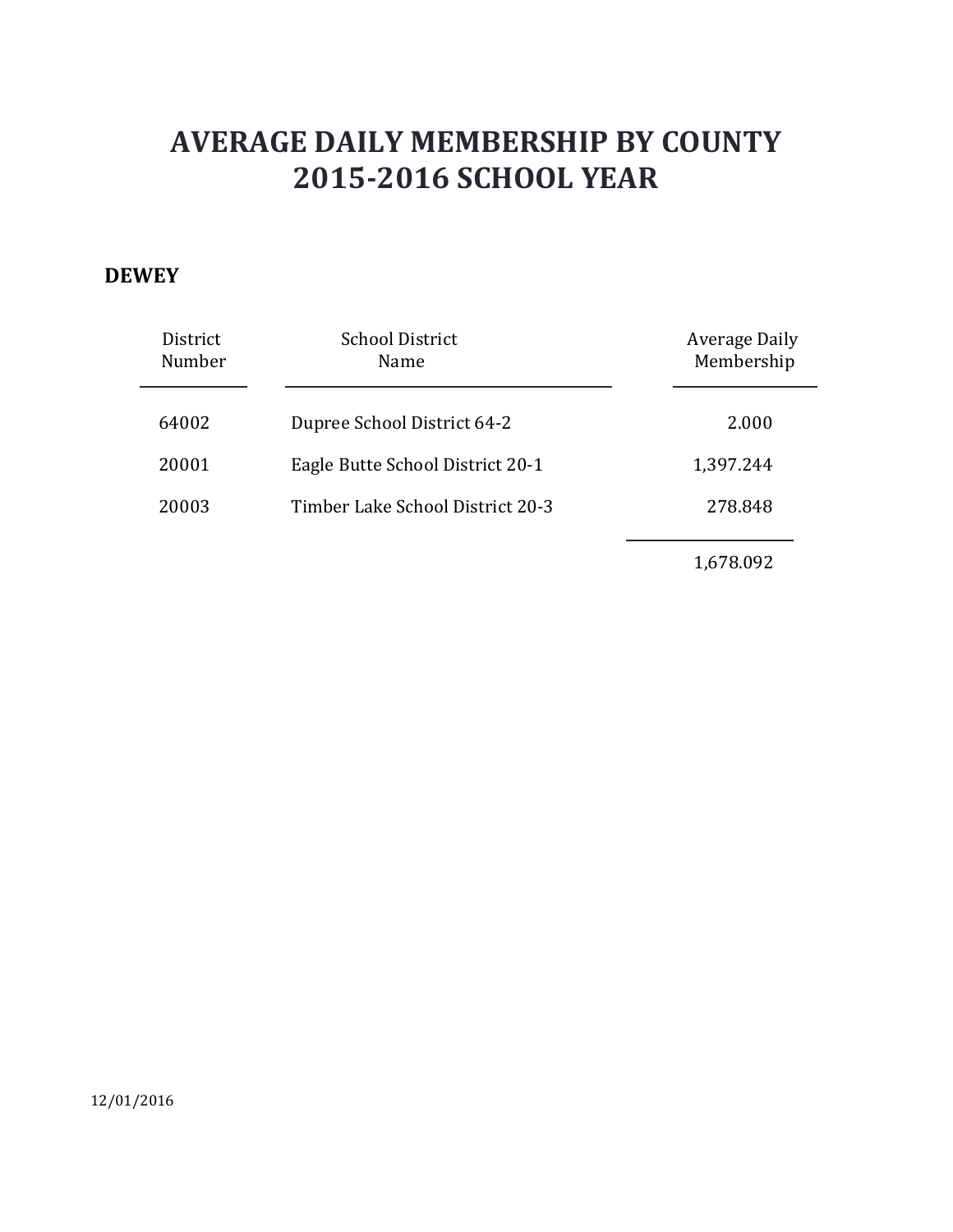### **DOUGLAS**

| District<br>Number | <b>School District</b><br>Name        | <b>Average Daily</b><br>Membership |
|--------------------|---------------------------------------|------------------------------------|
| 21001              | Armour School District 21-1           | 164.443                            |
| 21003              | Corsica-Stickney School District 21-3 | 217.562                            |
| 33003              | Parkston School District 33-3         | 7.000                              |
| 11005              | Platte-Geddes School District 11-5    | 6.000                              |
| 33005              | Tripp-Delmont School District 33-5    | 21.189                             |
|                    |                                       |                                    |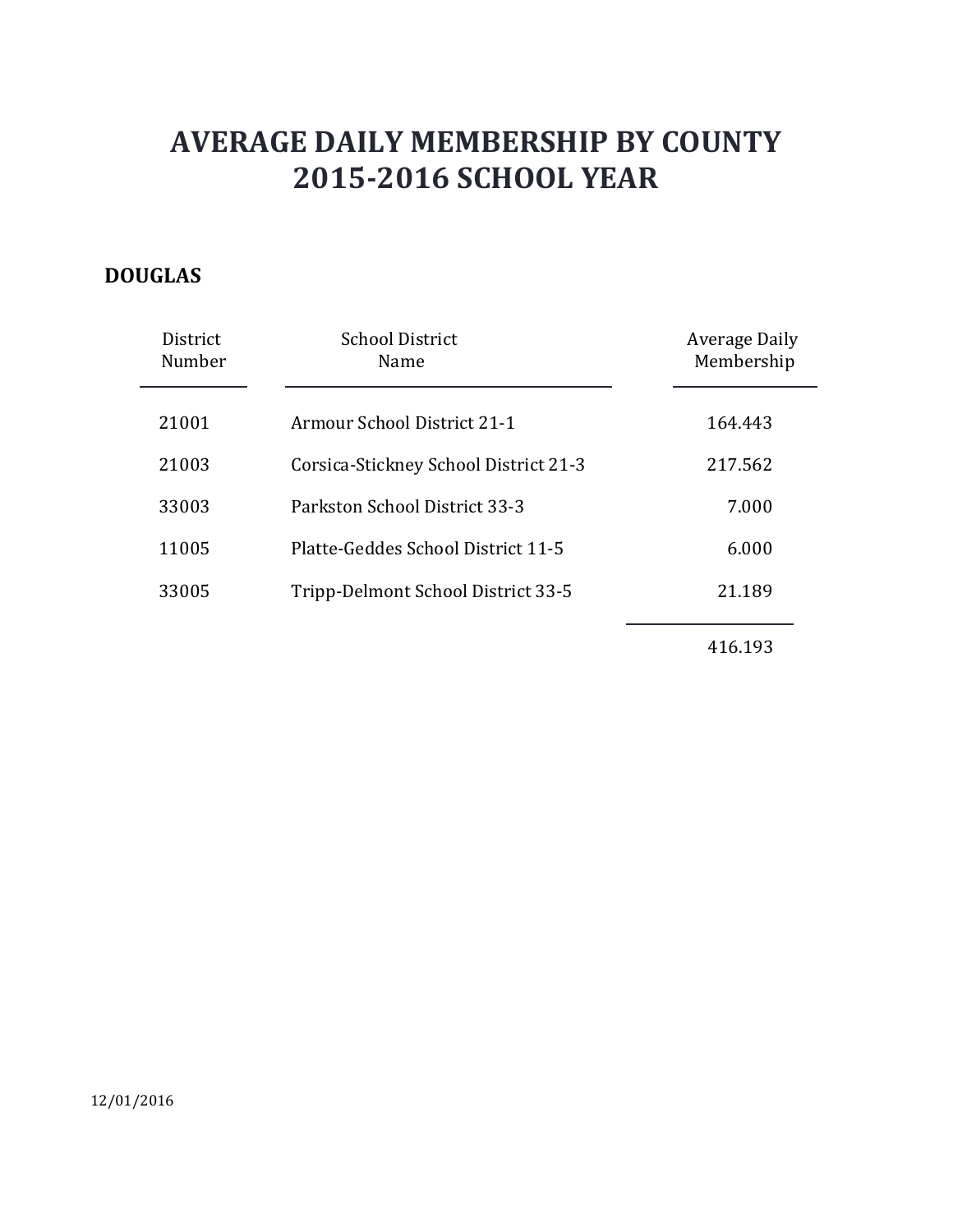### **EDMUNDS**

| District<br>Number | <b>School District</b><br>Name         | Average Daily<br>Membership |
|--------------------|----------------------------------------|-----------------------------|
| 22001              | Bowdle School District 22-1            | 110.984                     |
| 22005              | Edmunds Central School District 22-5   | 145.770                     |
| 53002              | Hoven School District 53-2             | 0.800                       |
| 22006              | Ipswich Public School District 22-6    | 431.887                     |
| 56007              | Northwestern Area School District 56-7 | 0.000                       |
| 6005               | Warner School District 06-5            | 0.000                       |
|                    |                                        |                             |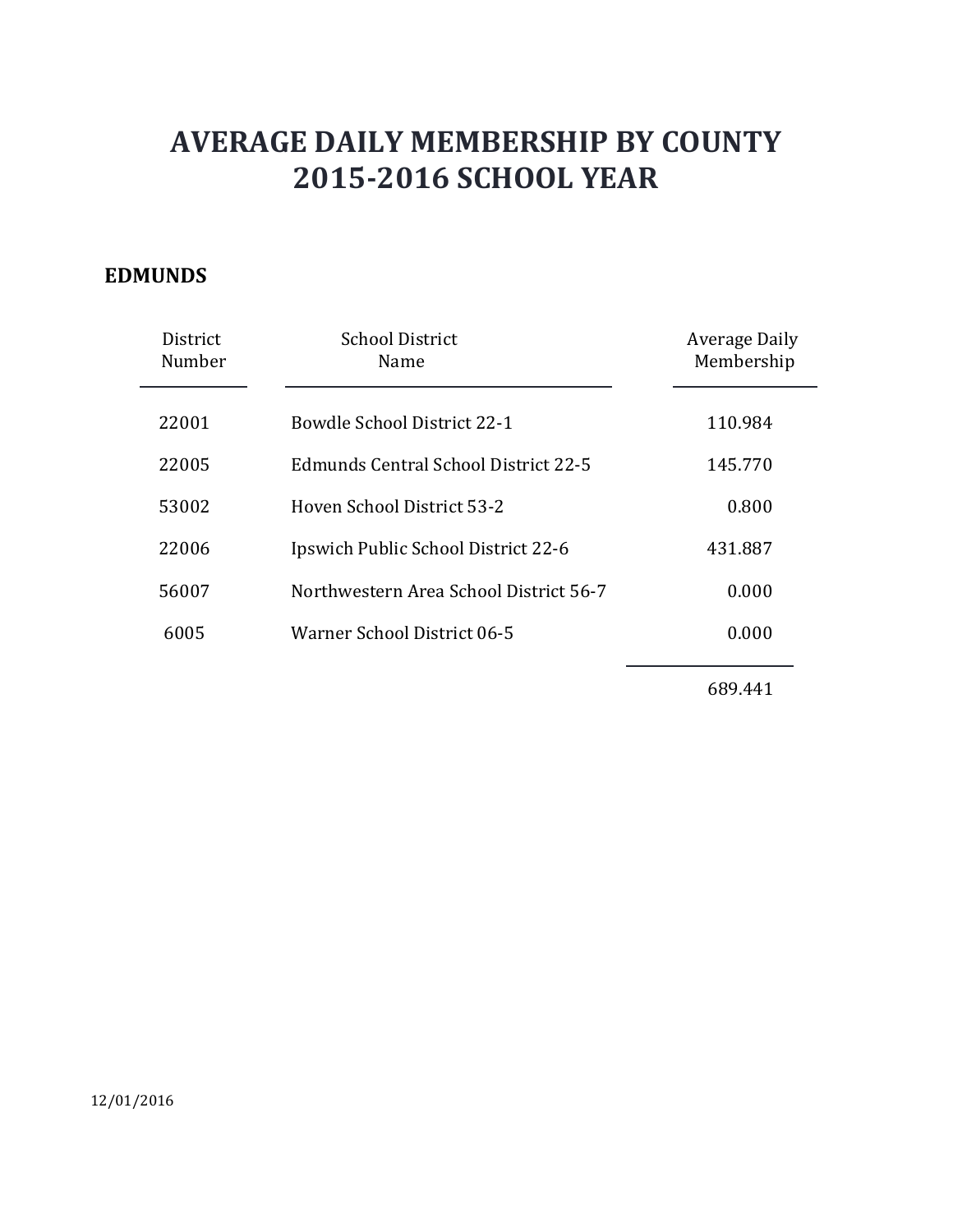### **FALL RIVER**

| District<br>Number | <b>School District</b><br>Name       | Average Daily<br>Membership |
|--------------------|--------------------------------------|-----------------------------|
| 23001              | <b>Edgemont School District 23-1</b> | 155.124                     |
| 23002              | Hot Springs School District 23-2     | 854.534                     |
| 23003              | <b>Oelrichs School District 23-3</b> | 25.313                      |
|                    |                                      | 1,034.971                   |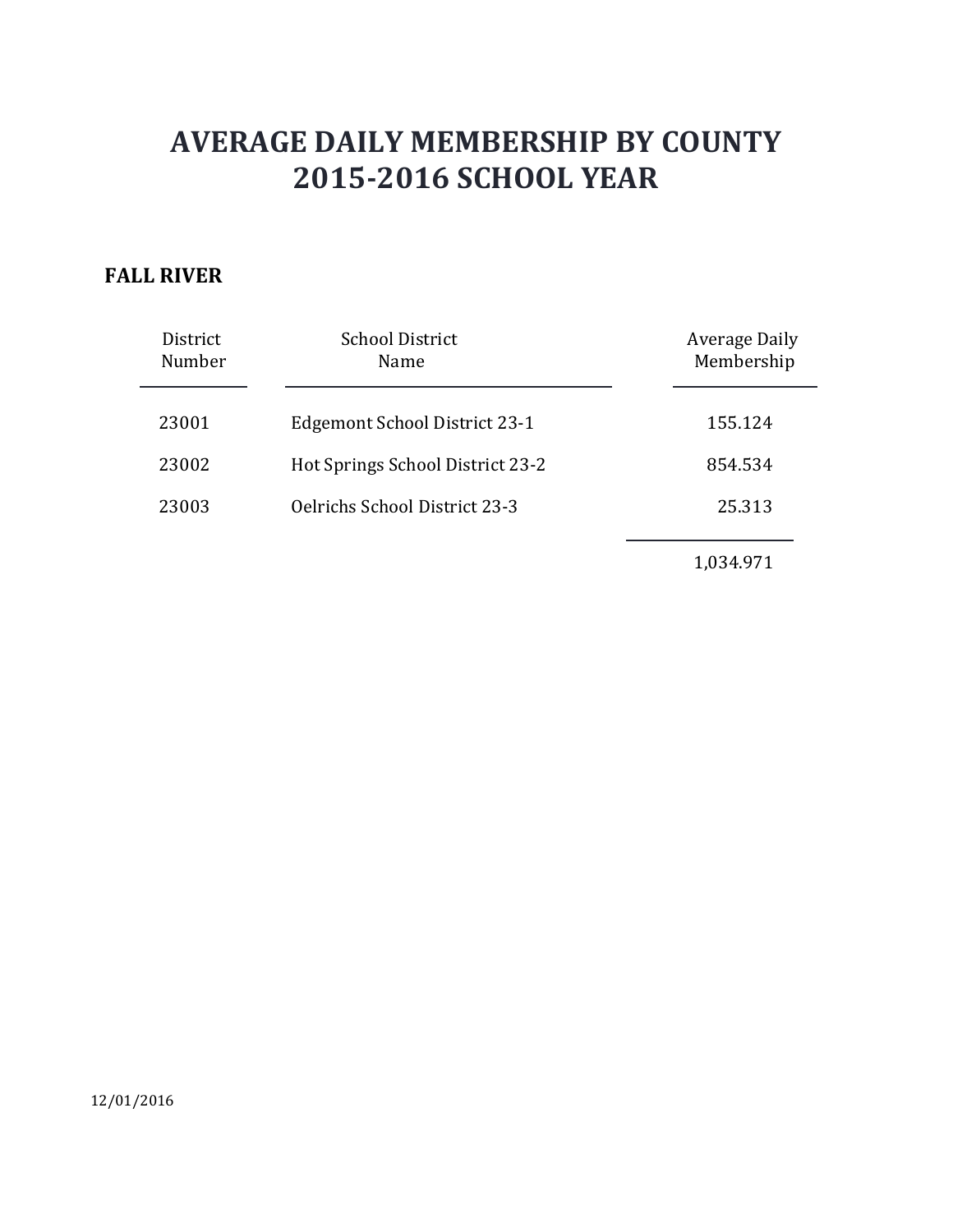### **FAULK**

| District<br>Number | <b>School District</b><br><b>Name</b>       | Average Daily<br>Membership |
|--------------------|---------------------------------------------|-----------------------------|
| 22005              | <b>Edmunds Central School District 22-5</b> | 0.000                       |
| 24004              | <b>Faulkton Area Schools District 24-4</b>  | 319.801                     |
| 53002              | Hoven School District 53-2                  | 4.000                       |
| 22006              | Ipswich Public School District 22-6         | 1.000                       |
| 56007              | Northwestern Area School District 56-7      | 0.000                       |
| 56004              | Redfield School District 56-4               | 0.000                       |
|                    |                                             |                             |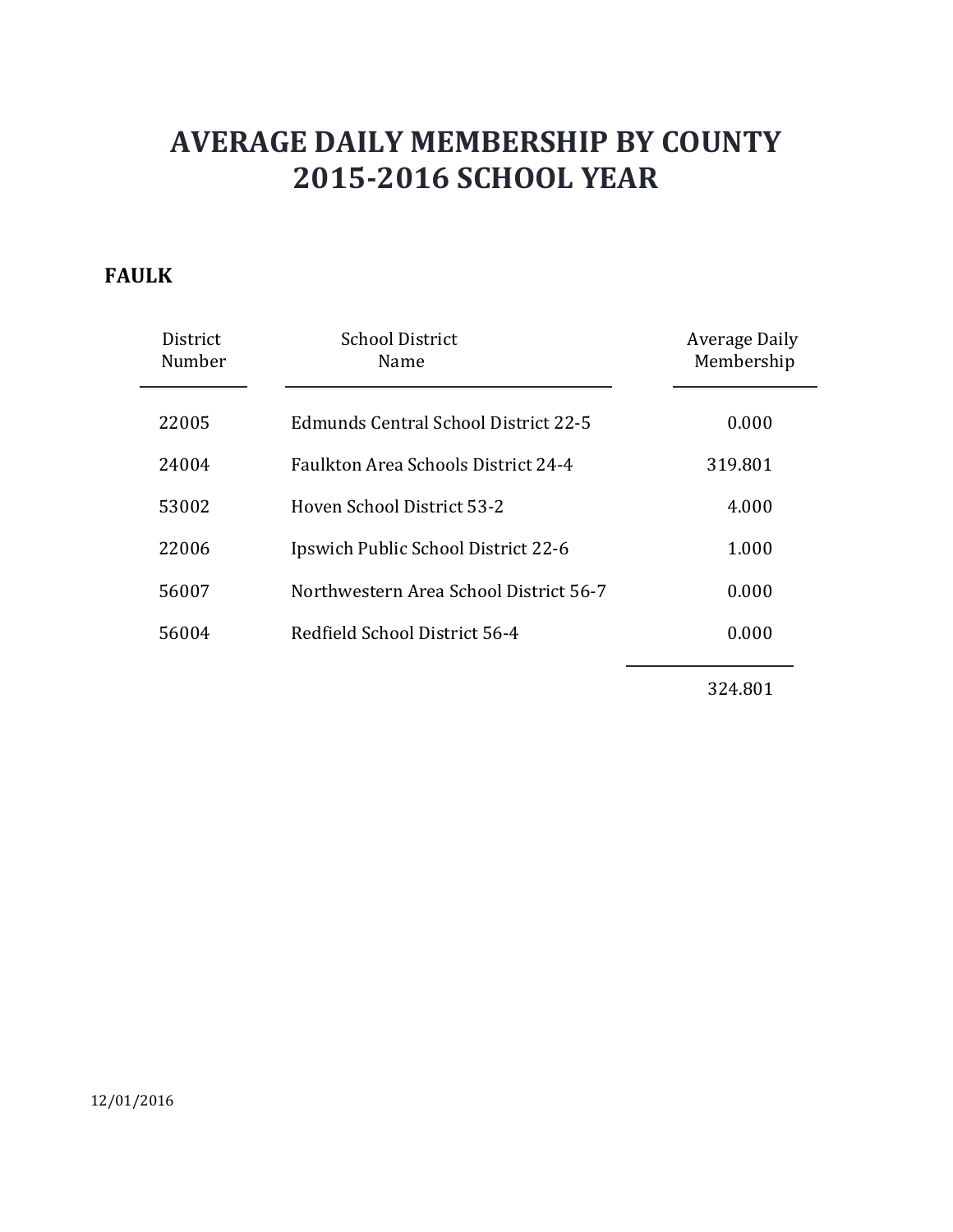### **GRANT**

| District<br>Number | <b>School District</b><br>Name      | Average Daily<br>Membership |
|--------------------|-------------------------------------|-----------------------------|
| 25001              | Big Stone City School District 25-1 | 83.871                      |
| 14001              | Florence School District 14-1       | 0.000                       |
| 25003              | Grant-Deuel School District 25-3    | 125.054                     |
| 25004              | Milbank School District 25-4        | 950.039                     |
| 54006              | Summit School District 54-6         | 50.174                      |
| 14004              | Watertown School District 14-4      | 0.000                       |
| 18003              | <b>Waubay School District 18-3</b>  | 3.000                       |
| 14005              | <b>Waverly School District 14-5</b> | 0.000                       |
| 54007              | Wilmot School District 54-7         | 1.000                       |
|                    |                                     |                             |

1,213.138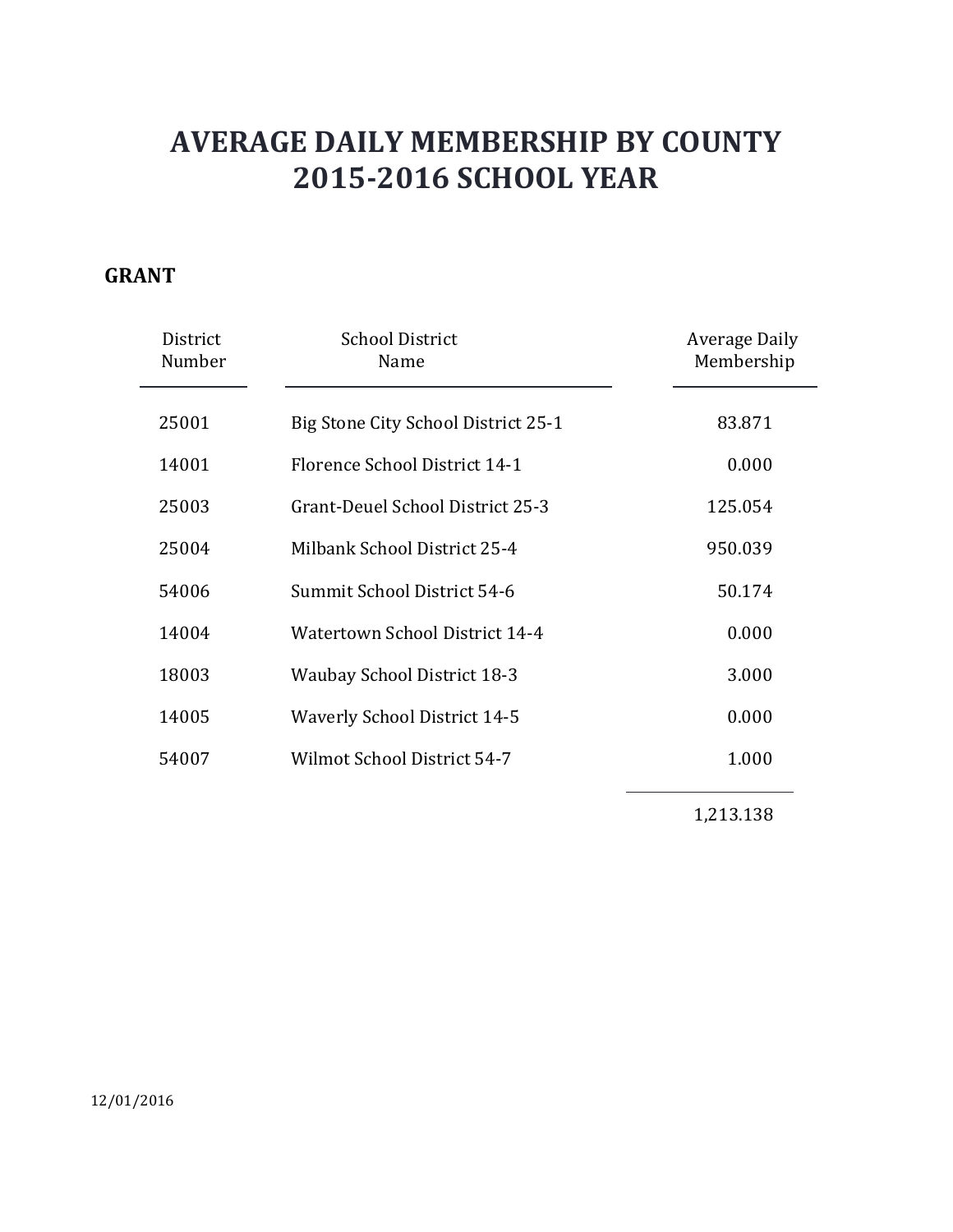### **GREGORY**

| District<br>Number | <b>School District</b><br>Name     | Average Daily<br>Membership |
|--------------------|------------------------------------|-----------------------------|
| 11001              | Andes Central School District 11-1 | 0.000                       |
| 26002              | Burke School District 26-2         | 226.141                     |
| 26004              | Gregory School District 26-4       | 383.341                     |
| 26005              | South Central School District 26-5 | 113.683                     |
|                    |                                    | 723.166                     |

12/01/2016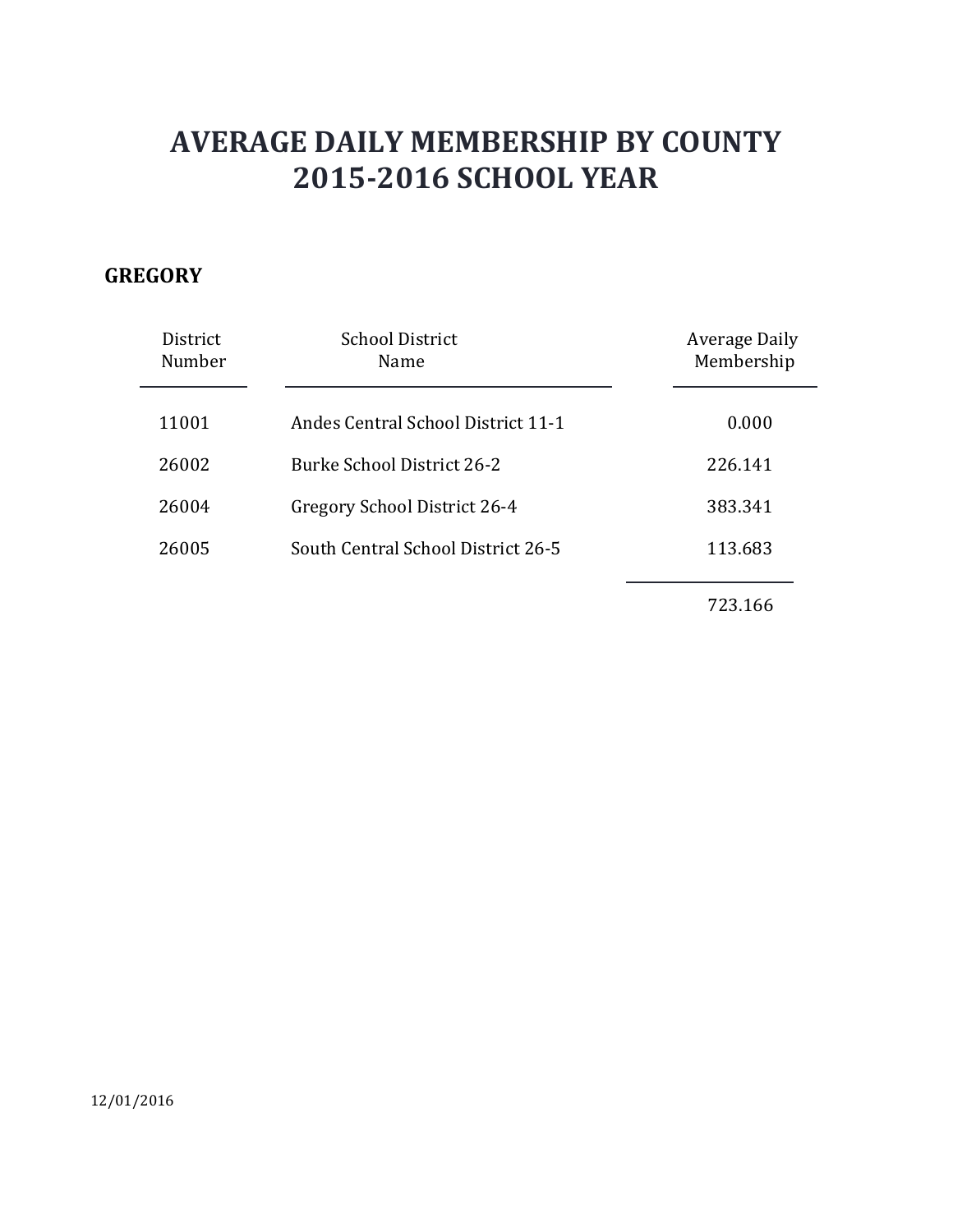#### **HAAKON**

| District<br>Number | <b>School District</b><br>Name   | Average Daily<br>Membership |
|--------------------|----------------------------------|-----------------------------|
| 27001              | Haakon School District 27-1      | 245.702                     |
| 35002              | Kadoka Area School District 35-2 | 13.982                      |
|                    |                                  | 259.685                     |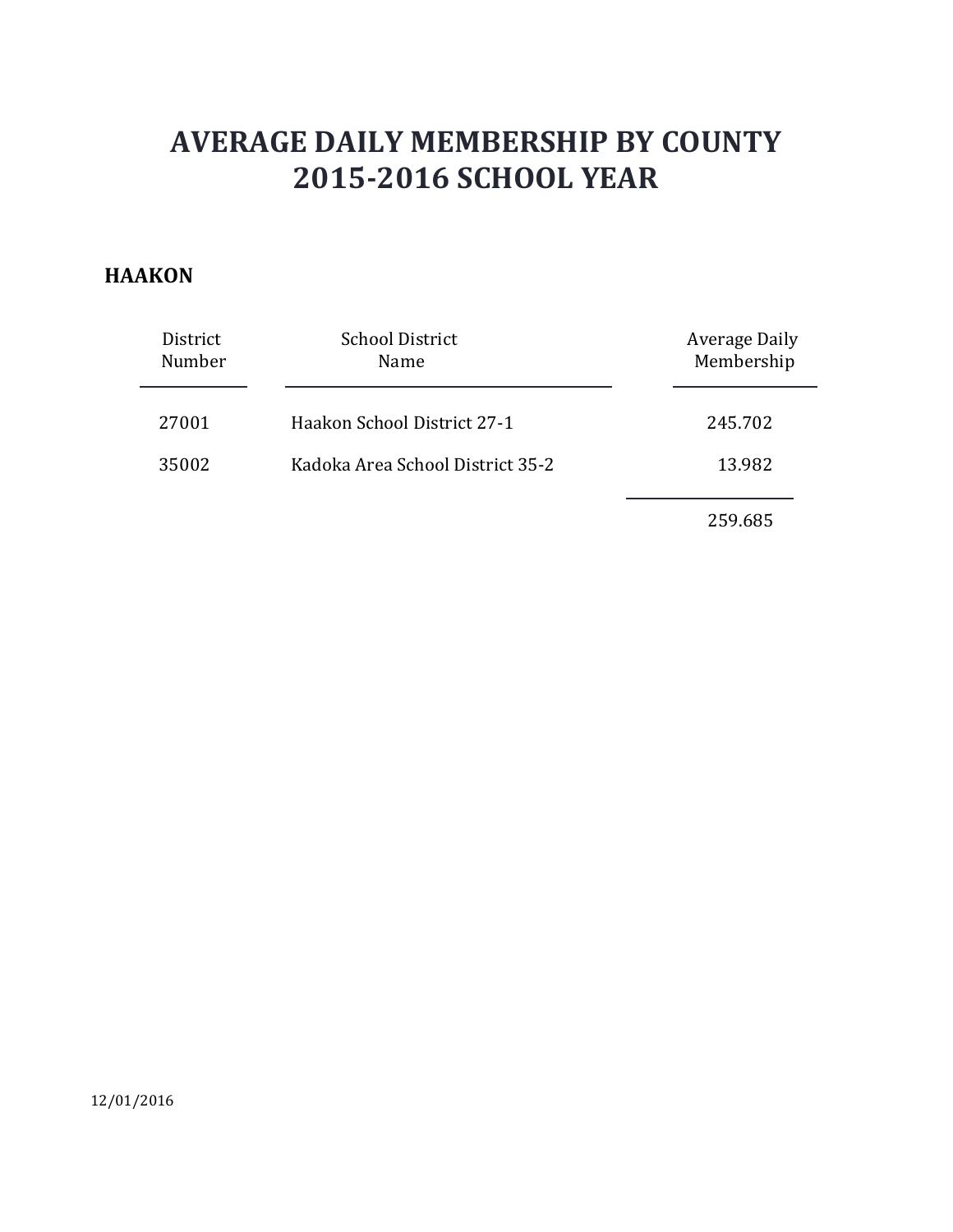#### **HAMLIN**

| District<br>Number | <b>School District</b><br>Name      | <b>Average Daily</b><br>Membership |
|--------------------|-------------------------------------|------------------------------------|
| 38001              | Arlington School District 38-1      | 1.000                              |
| 28001              | Castlewood School District 28-1     | 254.601                            |
| 19004              | Deuel School District 19-4          | 0.000                              |
| 28002              | Estelline School District 28-2      | 260.232                            |
| 28003              | Hamlin School District 28-3         | 781.345                            |
| 14002              | Henry School District 14-2          | 0.000                              |
| 14004              | Watertown School District 14-4      | 4.000                              |
| 14005              | <b>Waverly School District 14-5</b> | 0.000                              |
|                    |                                     |                                    |

1,301.178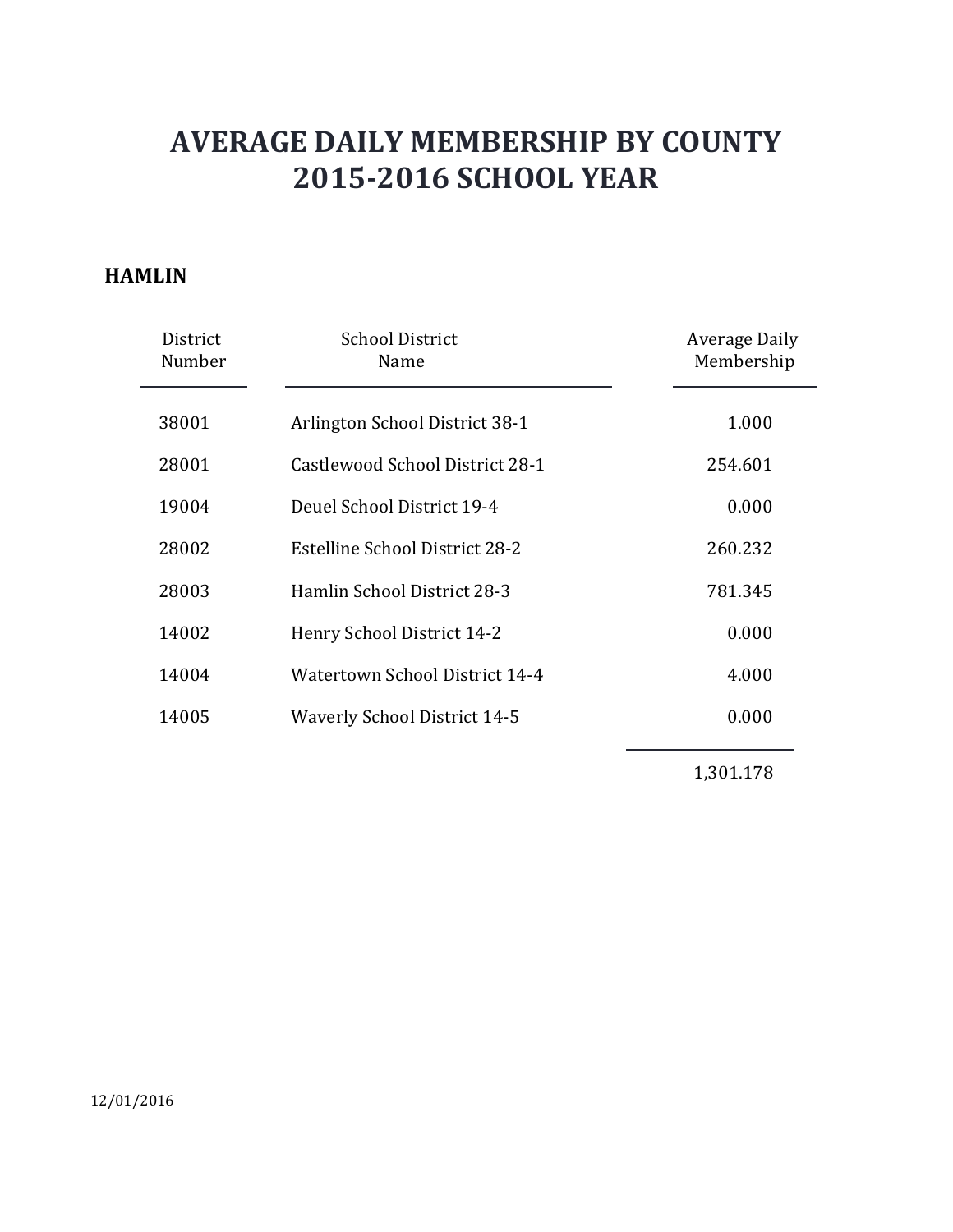#### **HAND**

| <b>District</b><br>Number | <b>School District</b><br>Name             | Average Daily<br>Membership |
|---------------------------|--------------------------------------------|-----------------------------|
| 24004                     | <b>Faulkton Area Schools District 24-4</b> | 11.000                      |
| 56006                     | Hitchcock-Tulare School District 56-6      | 0.000                       |
| 29004                     | Miller School District 29-4                | 496.353                     |
| 56004                     | Redfield School District 56-4              | 1.000                       |
| 2006                      | Wolsey-Wessington Sch District 02-6        | 1.000                       |
|                           |                                            |                             |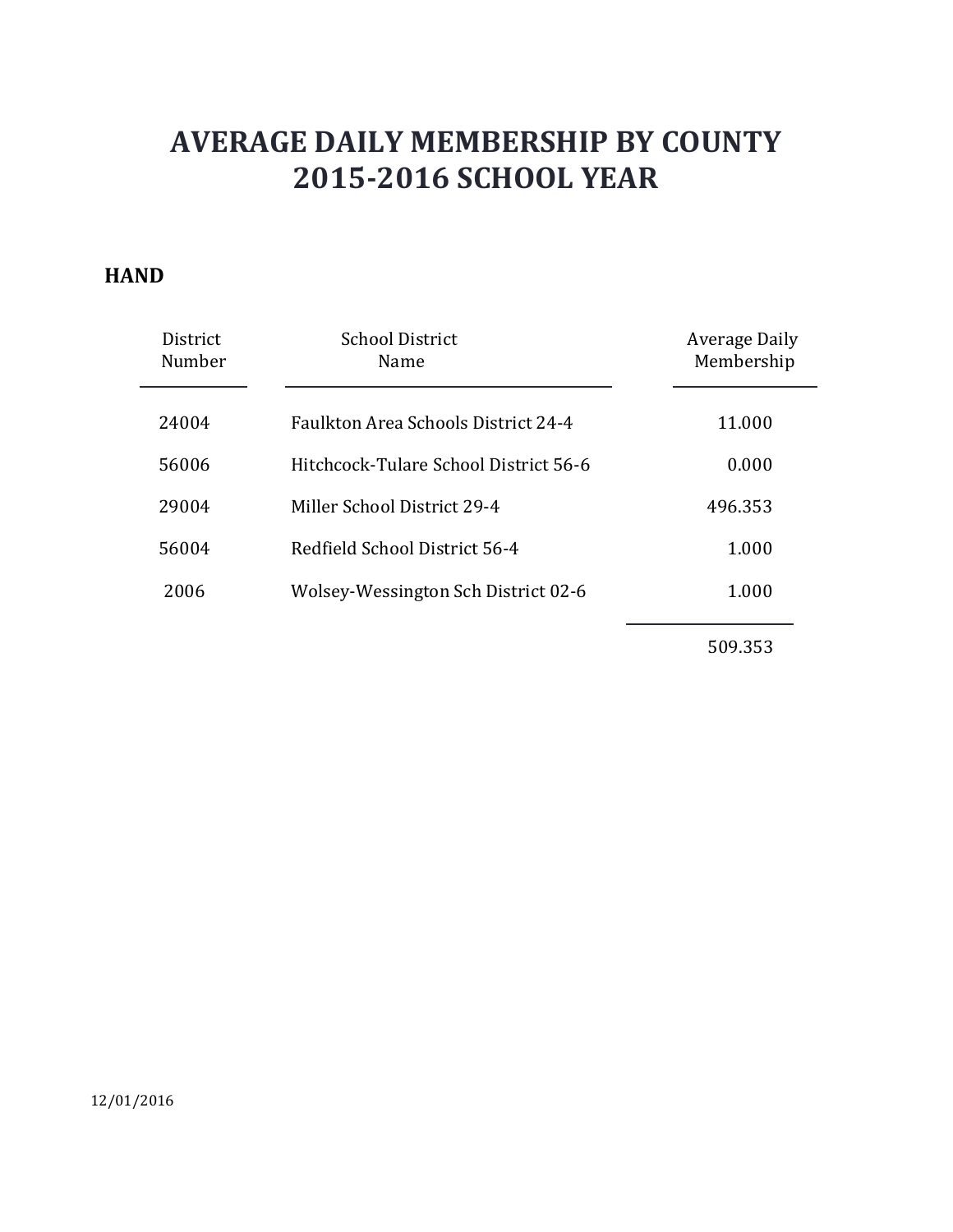#### **HANSON**

| District<br>Number | <b>School District</b><br>Name         | <b>Average Daily</b><br>Membership |
|--------------------|----------------------------------------|------------------------------------|
| 30003              | Bridgewater-Emery School District 30-3 | 155.405                            |
| 17001              | Ethan School District 17-1             | 23.985                             |
| 30001              | Hanson School District 30-1            | 469.487                            |
| 48003              | <b>Howard School District 48-3</b>     | 2.000                              |
| 17002              | Mitchell School District 17-2          | 1.000                              |
| 33003              | Parkston School District 33-3          | 0.000                              |
|                    |                                        |                                    |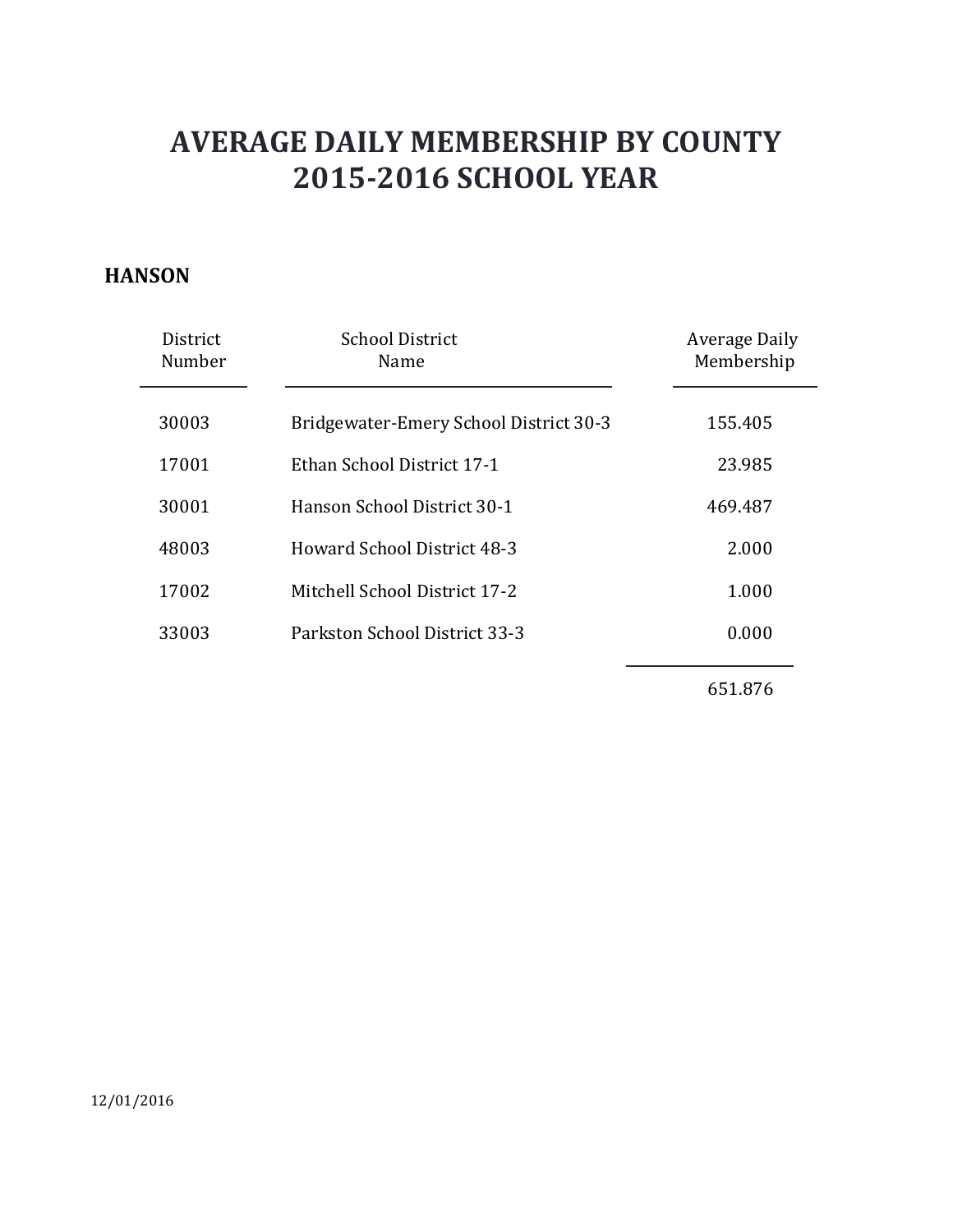### **HARDING**

| District<br>Number | <b>School District</b><br>Name      | Average Daily<br>Membership |
|--------------------|-------------------------------------|-----------------------------|
| 31001              | Harding County School District 31-1 | 217.326                     |
|                    |                                     | 217.326                     |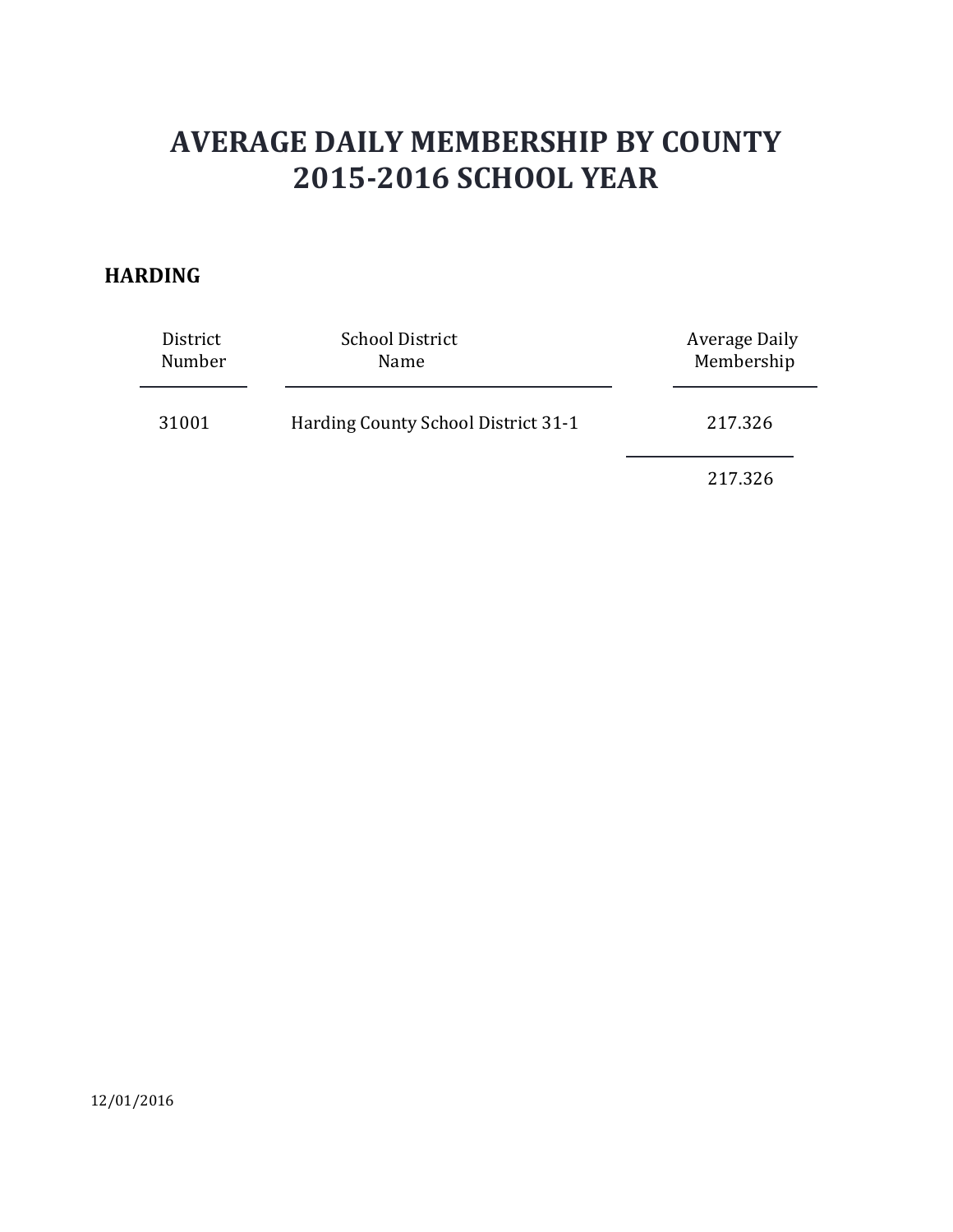### **HUGHES**

| District<br>Number | <b>School District</b><br>Name        | <b>Average Daily</b><br>Membership |
|--------------------|---------------------------------------|------------------------------------|
| 58003              | Agar-Blunt-Onida School District 58-3 | 77.274                             |
| 34002              | Highmore-Harrold School District 34-2 | 23.294                             |
| 32002              | Pierre School District 32-2           | 2,755.902                          |
|                    |                                       | -------                            |

2,856.469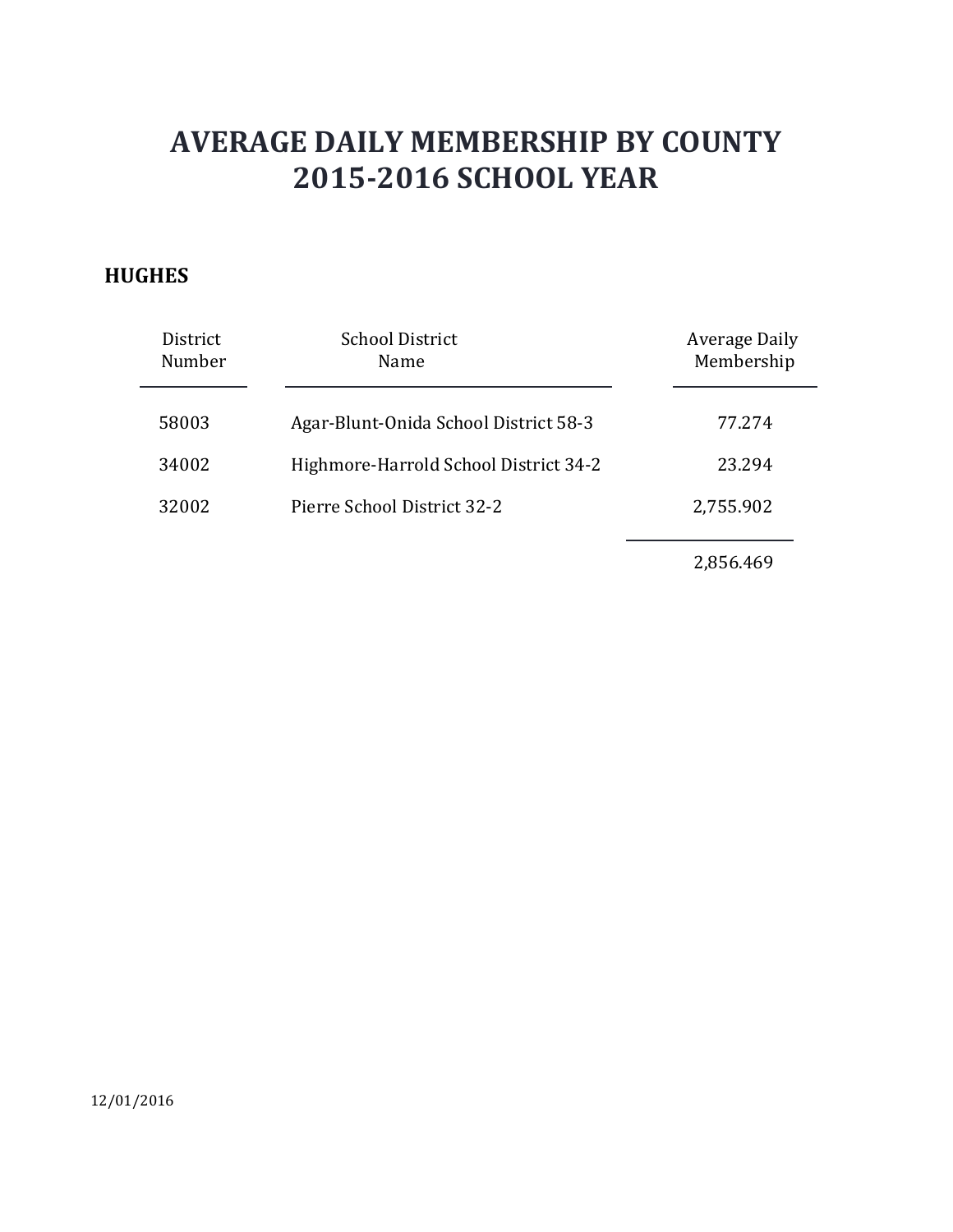### **HUTCHINSON**

| District<br>Number | <b>School District</b><br>Name         | Average Daily<br>Membership |
|--------------------|----------------------------------------|-----------------------------|
| 30003              | Bridgewater-Emery School District 30-3 | 15.842                      |
| 17001              | Ethan School District 17-1             | 0.000                       |
| 33001              | Freeman School District 33-1           | 386.608                     |
| 33002              | Menno School District 33-2             | 245.690                     |
| 33003              | Parkston School District 33-3          | 535.003                     |
| 4003               | Scotland School District 04-3          | 12.000                      |
| 33005              | Tripp-Delmont School District 33-5     | 212.847                     |
|                    |                                        | 1,407.990                   |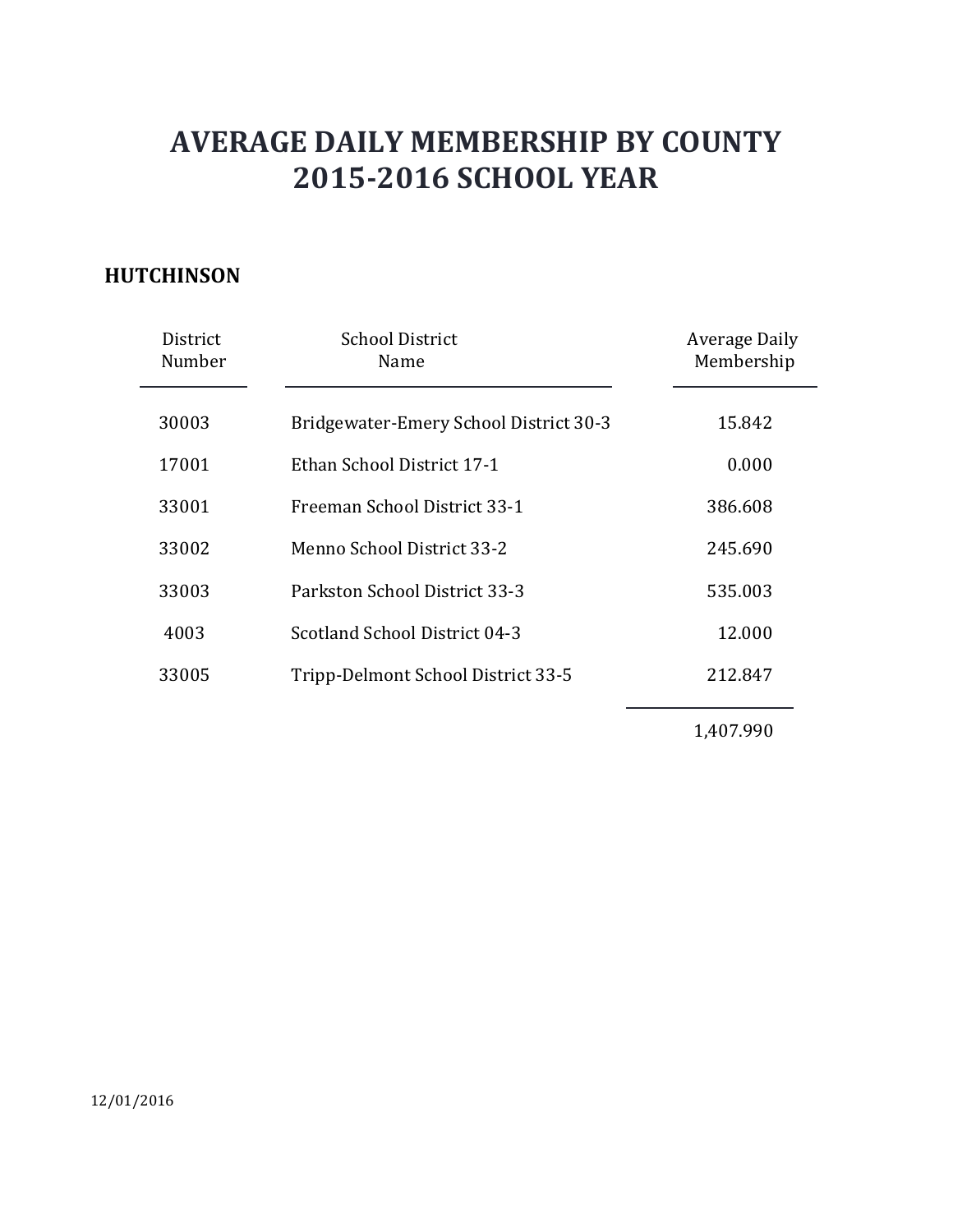### **HYDE**

| District<br>Number | <b>School District</b><br><b>Name</b> | <b>Average Daily</b><br>Membership |
|--------------------|---------------------------------------|------------------------------------|
| 24004              | Faulkton Area Schools District 24-4   | 0.000                              |
| 34002              | Highmore-Harrold School District 34-2 | 260.553                            |
| 29004              | Miller School District 29-4           | 0.000                              |
|                    |                                       |                                    |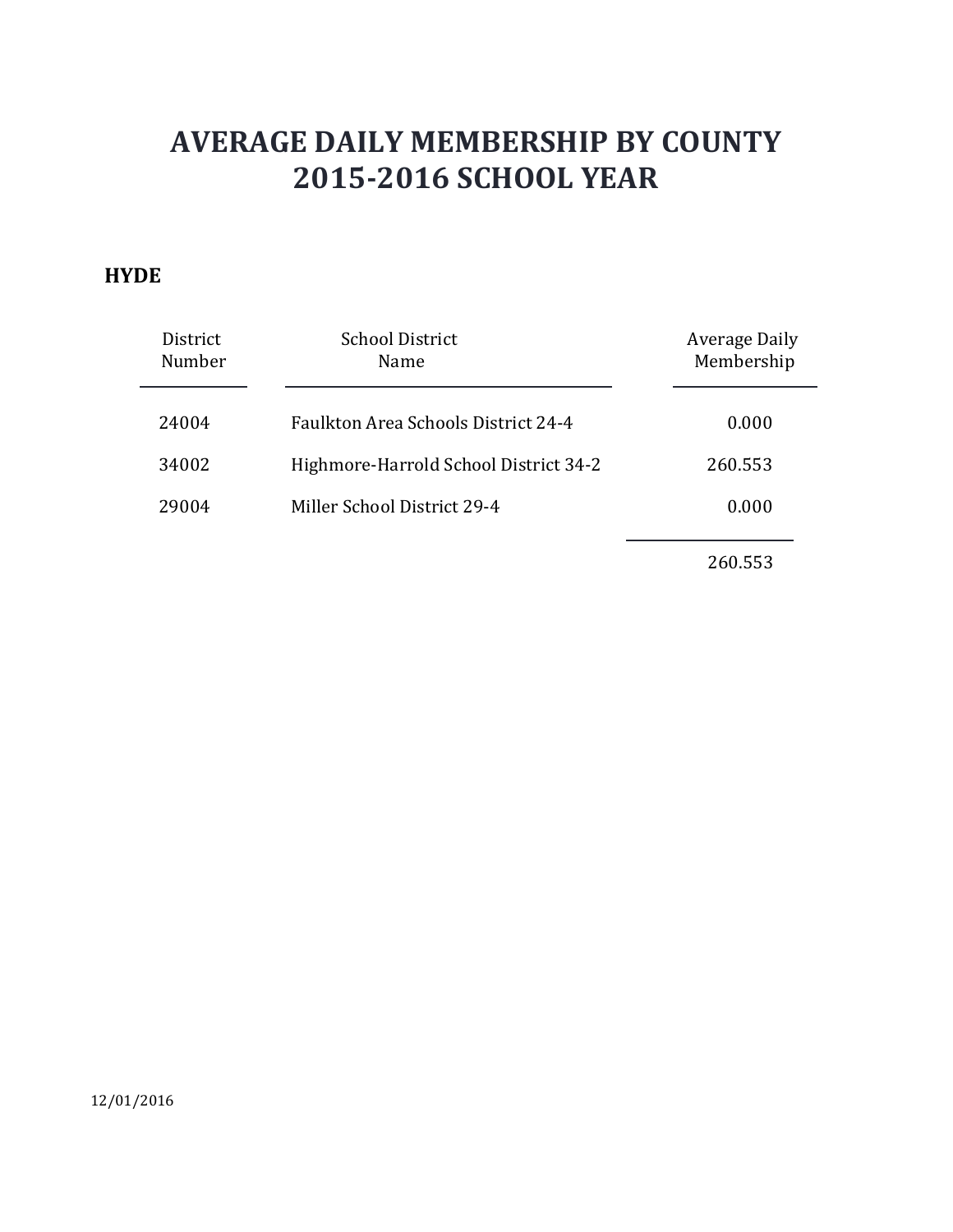### **JACKSON**

| District<br>Number | <b>School District</b><br>Name   | Average Daily<br>Membership |
|--------------------|----------------------------------|-----------------------------|
| 27001              | Haakon School District 27-1      | 0.000                       |
| 35002              | Kadoka Area School District 35-2 | 712.142                     |
|                    |                                  | 712.142                     |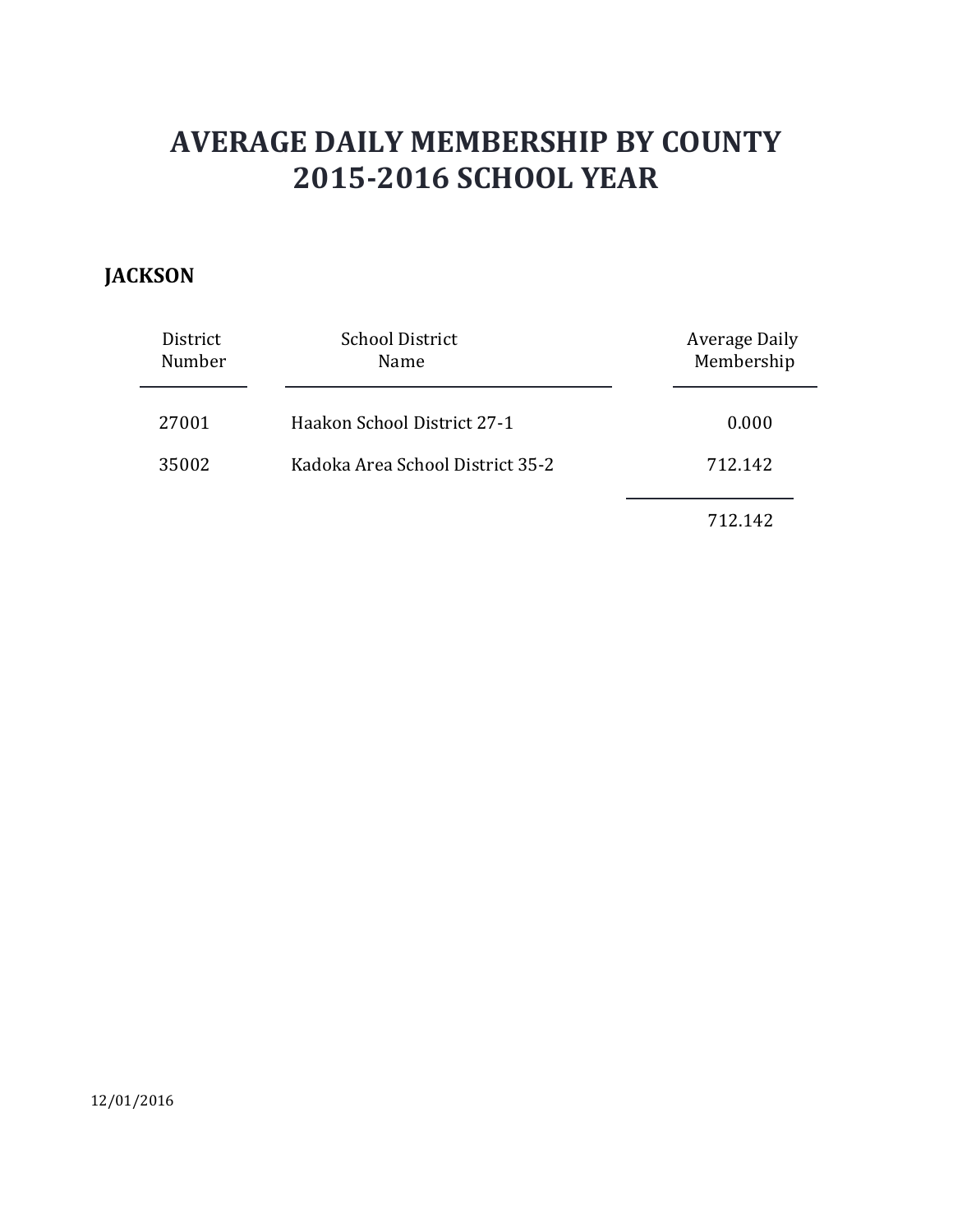### **JERAULD**

| District<br>Number | <b>School District</b><br>Name          | <b>Average Daily</b><br>Membership |
|--------------------|-----------------------------------------|------------------------------------|
| 2002               | Huron School District 02-2              | 2.000                              |
| 7002               | Kimball School District 07-2            | 0.000                              |
| 36002              | Wessington Springs School District 36-2 | 304.231                            |
| 55004              | Woonsocket School District 55-4         | 2.000                              |
|                    |                                         |                                    |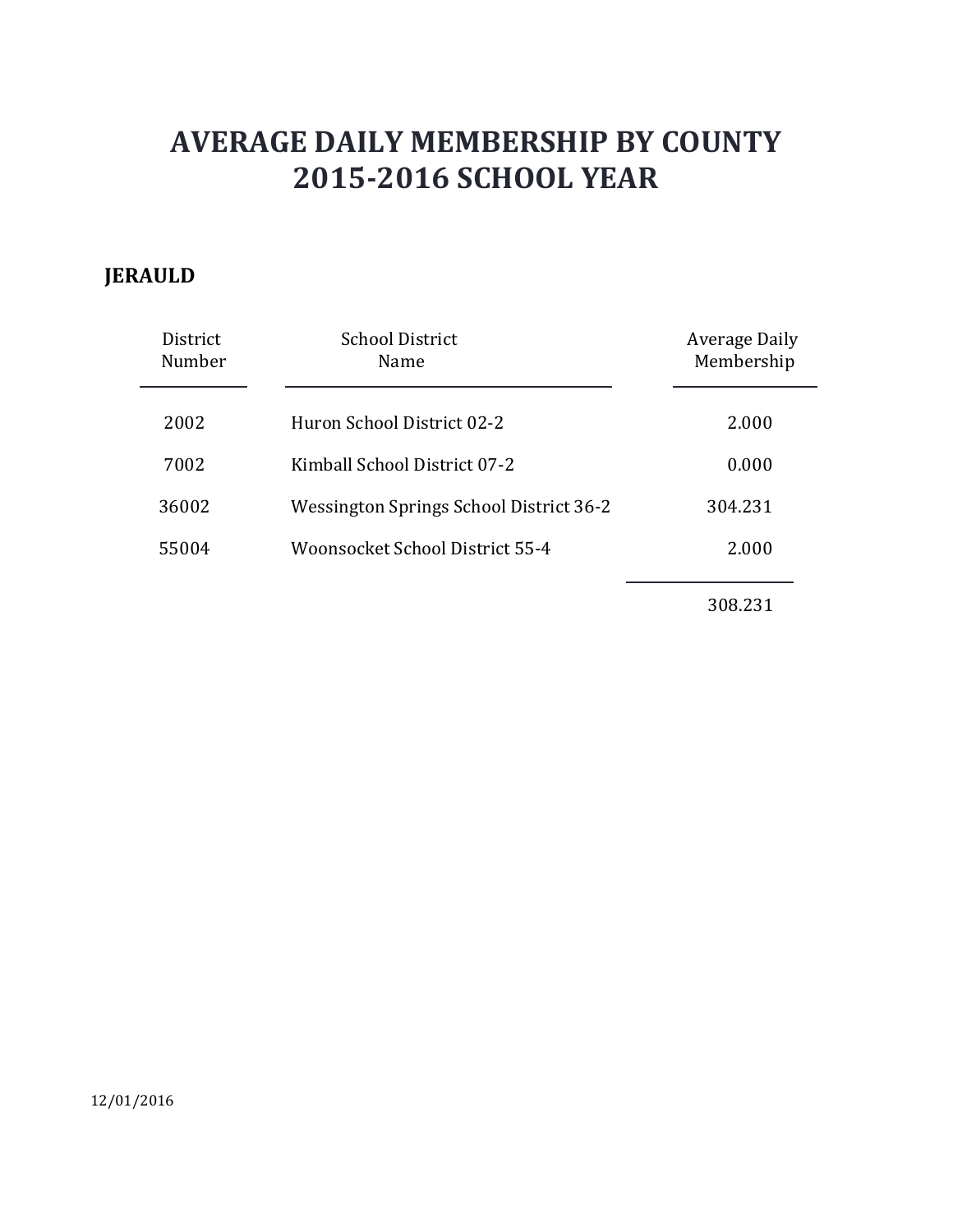### **JONES**

| District<br>Number | <b>School District</b><br>Name    | Average Daily<br>Membership |
|--------------------|-----------------------------------|-----------------------------|
| 37003              | Jones County School District 37-3 | 176.408                     |
| 35002              | Kadoka Area School District 35-2  | 0.000                       |
|                    |                                   | 176.408                     |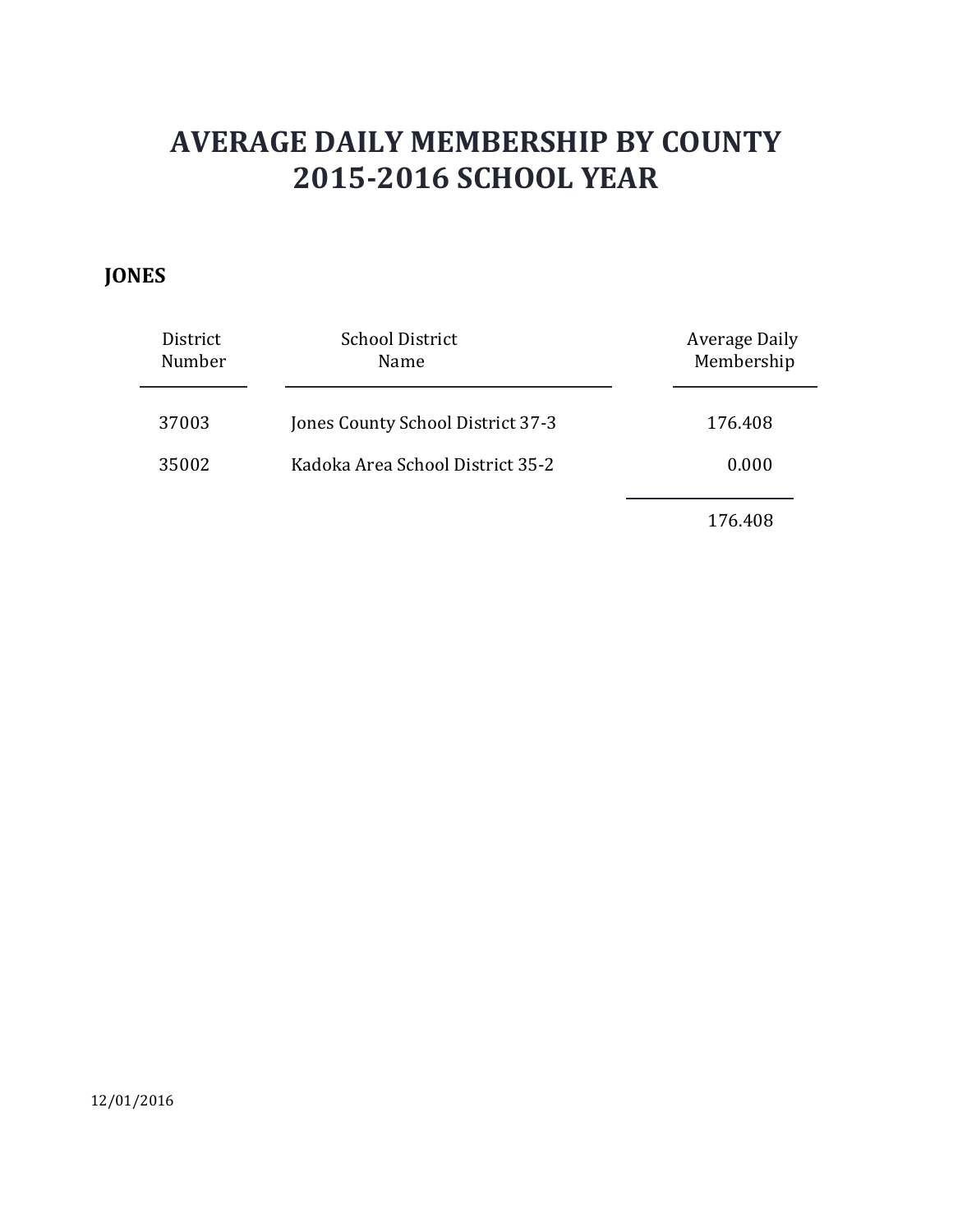### **KINGSBURY**

| District<br>Number | <b>School District</b><br>Name          | Average Daily<br>Membership |
|--------------------|-----------------------------------------|-----------------------------|
| 38001              | Arlington School District 38-1          | 277.351                     |
| 38002              | De Smet School District 38-2            | 267.396                     |
| 28003              | <b>Hamlin School District 28-3</b>      | 1.000                       |
| 48003              | <b>Howard School District 48-3</b>      | 0.000                       |
| 2003               | Iroquois School District 02-3           | 12.627                      |
| 38003              | Lake Preston School District 38-3       | 162.641                     |
| 39005              | Oldham-Ramona School District 39-5      | 45.412                      |
| 12003              | <b>Willow Lake School District 12-3</b> | 2.000                       |
|                    |                                         |                             |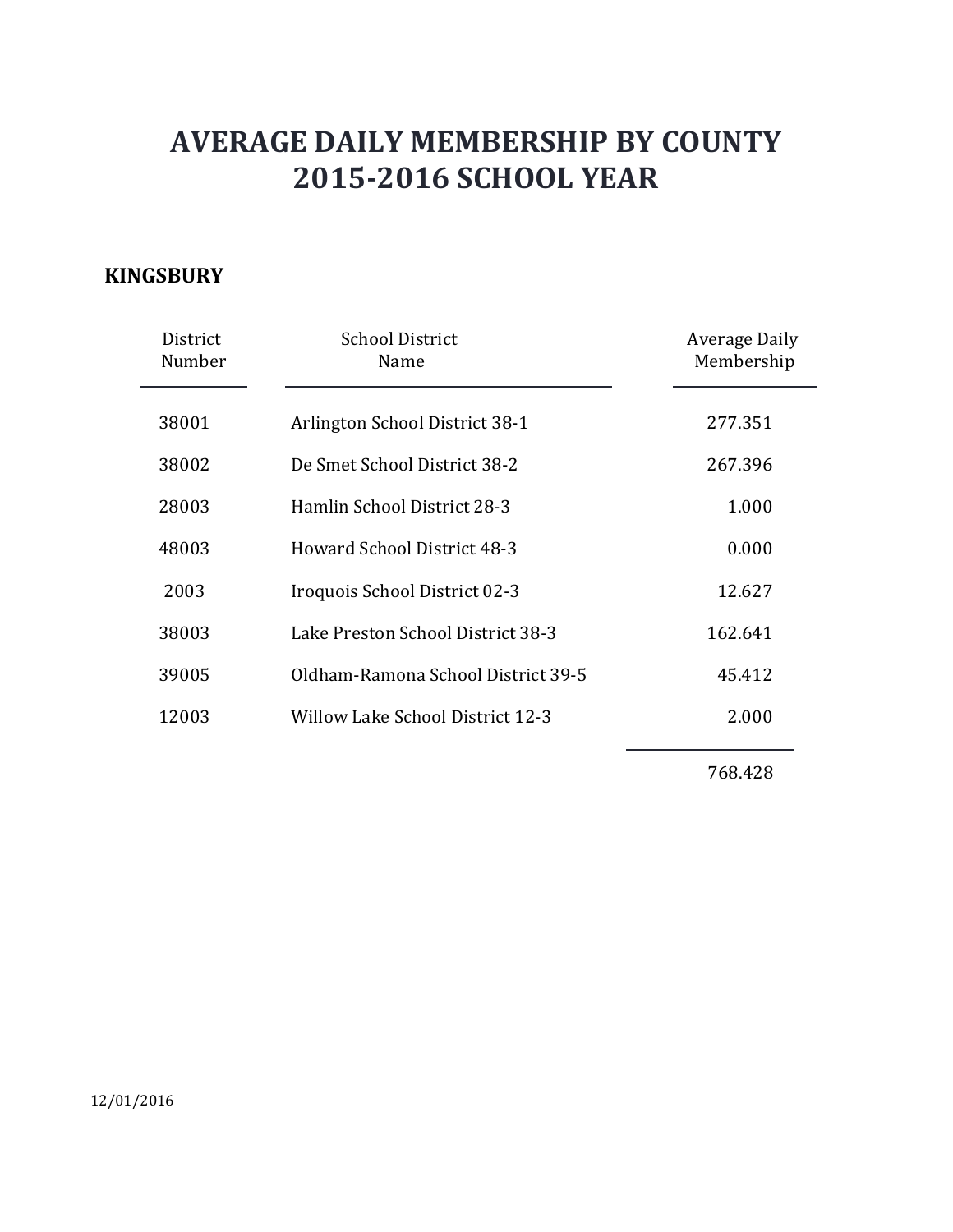### **LAKE**

| District<br>Number | <b>School District</b><br>Name              | Average Daily<br>Membership |
|--------------------|---------------------------------------------|-----------------------------|
| 39001              | <b>Chester Area School District 39-1</b>    | 335.281                     |
| 50005              | Colman-Egan School District 50-5            | 0.000                       |
| 39002              | <b>Madison Central School District 39-2</b> | 1,334.597                   |
| 43007              | McCook Central School District 43-7         | 0.000                       |
| 39005              | Oldham-Ramona School District 39-5          | 81.912                      |
| 39004              | <b>Rutland School District 39-4</b>         | 109.362                     |
| 5005               | Sioux Valley School District 05-5           | 0.000                       |
|                    |                                             | 1,861.152                   |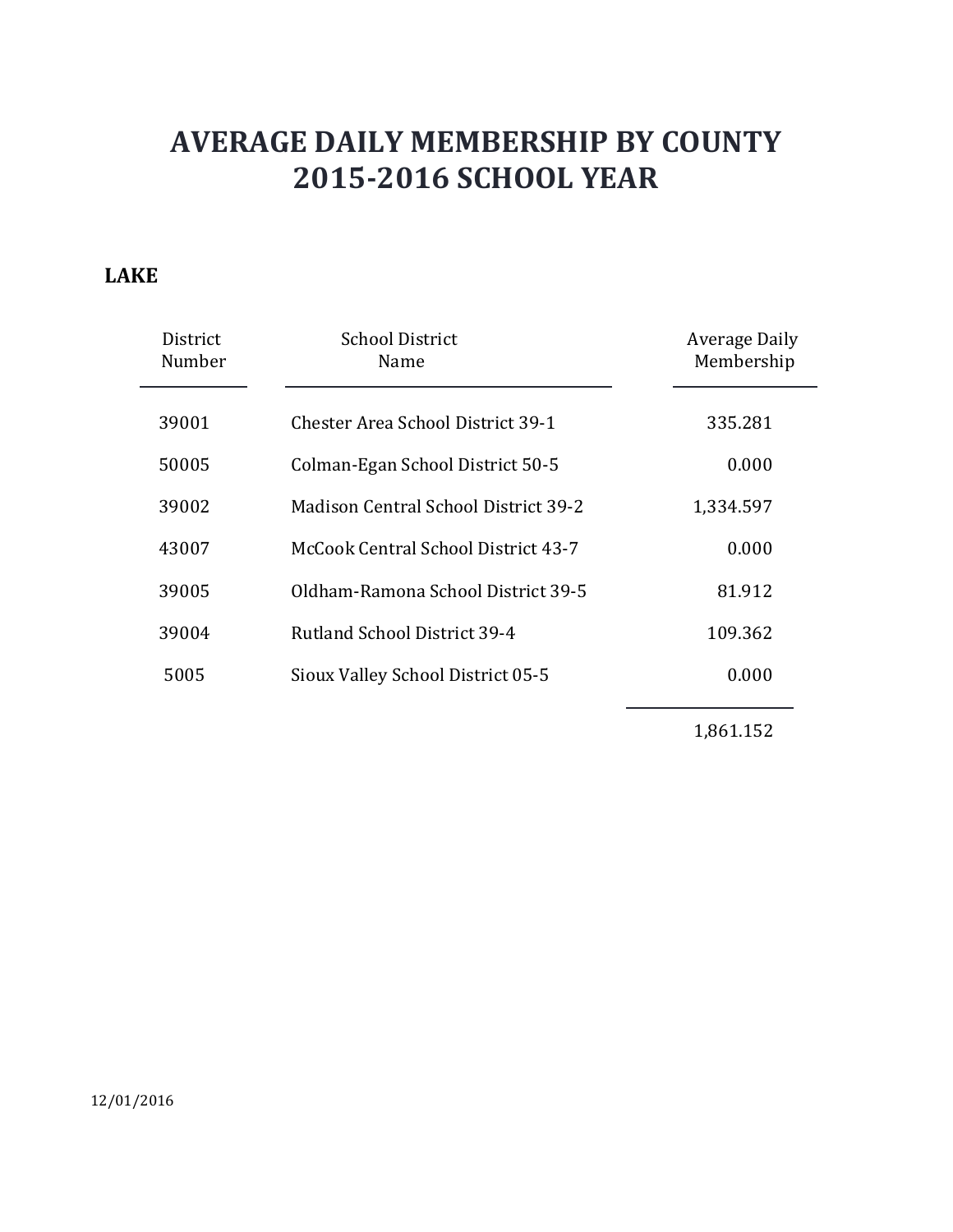### **LAWRENCE**

| District<br>Number | <b>School District</b><br>Name     | Average Daily<br>Membership |
|--------------------|------------------------------------|-----------------------------|
| 9001               | Belle Fourche School District 09-1 | 5.000                       |
| 40001              | Lead-Deadwood School District 40-1 | 827.378                     |
| 46001              | Meade School District 46-1         | 176.763                     |
| 40002              | Spearfish School District 40-2     | 2,247.035                   |
|                    |                                    | 3,256.177                   |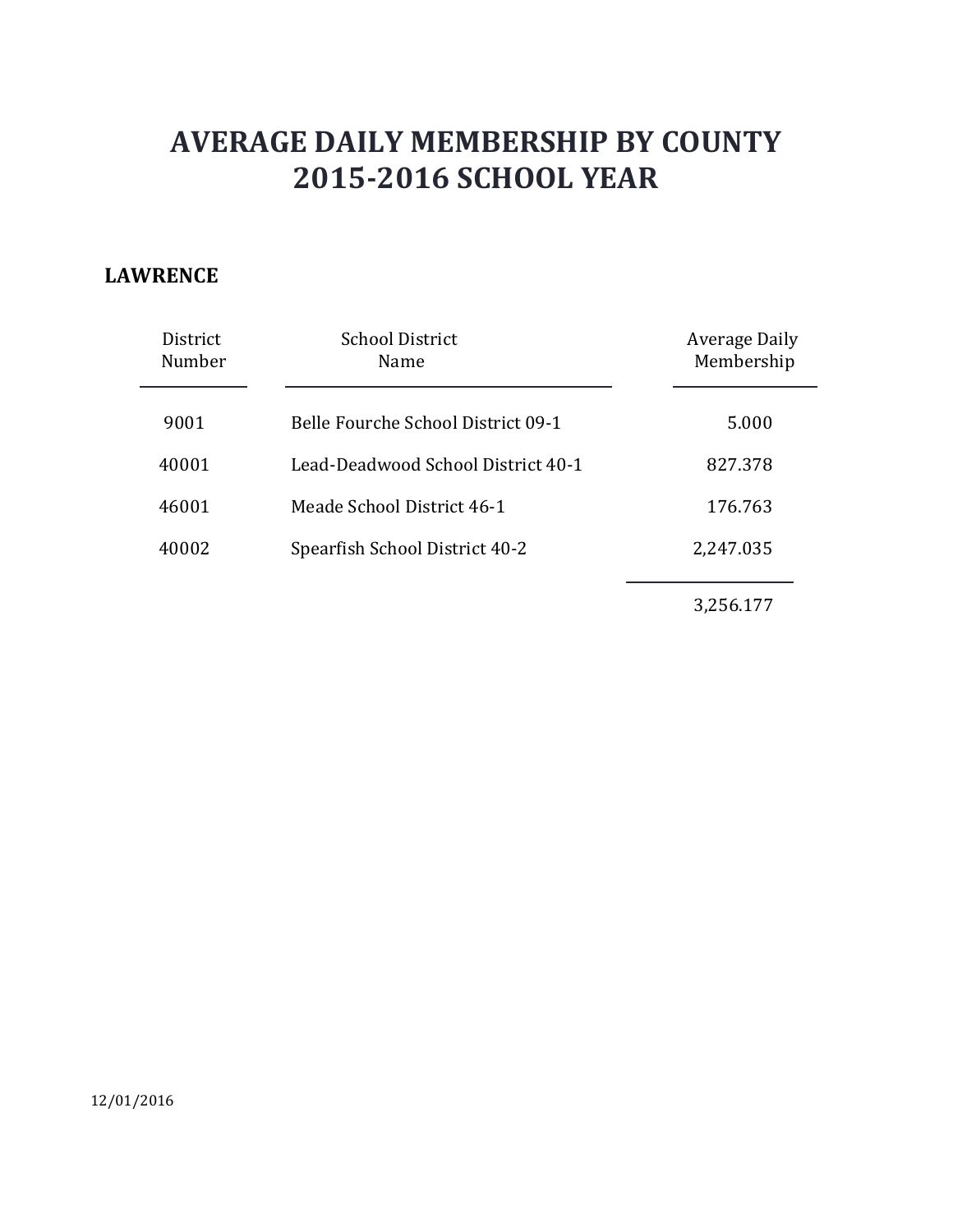### **LINCOLN**

| District<br>Number | <b>School District</b><br>Name       | Average Daily<br>Membership |
|--------------------|--------------------------------------|-----------------------------|
| 61001              | Alcester-Hudson School District 61-1 | 74.000                      |
| 61002              | Beresford School District 61-2       | 132.730                     |
| 41001              | Canton School District 41-1          | 995.384                     |
| 60001              | Centerville School District 60-1     | 21.000                      |
| 41002              | Harrisburg School District 41-2      | 4,590.592                   |
| 41004              | Lennox School District 41-4          | 981.678                     |
| 49005              | Sioux Falls School District 49-5     | 1,943.020                   |
| 41005              | Tea Area School District 41-5        | 1,654.019                   |
|                    |                                      |                             |

10,392.424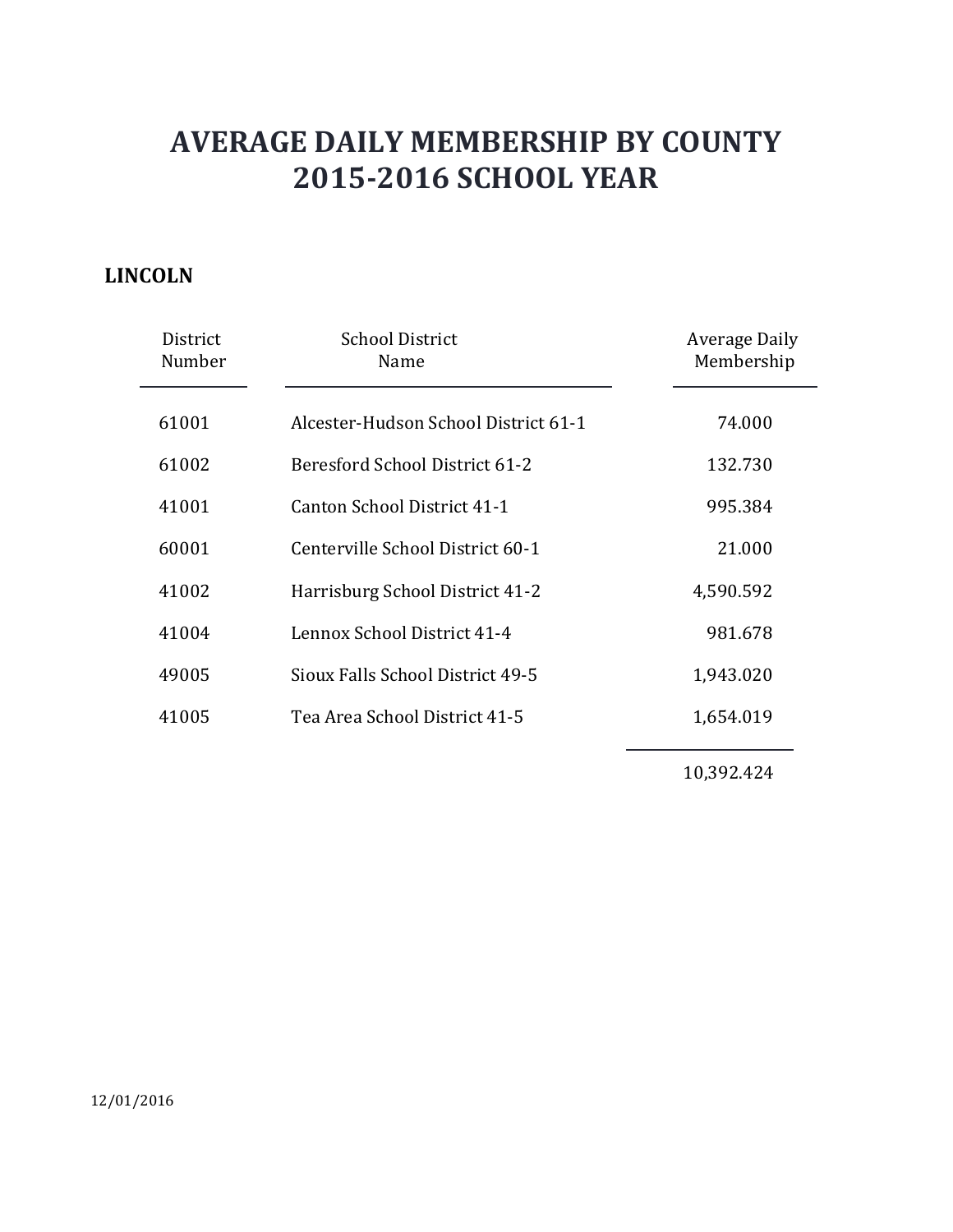#### **LYMAN**

| District<br>Number | <b>School District</b><br>Name   | Average Daily<br>Membership |
|--------------------|----------------------------------|-----------------------------|
| 7001               | Chamberlain School District 07-1 | 2.000                       |
| 26004              | Gregory School District 26-4     | 0.000                       |
| 42001              | Lyman School District 42-1       | 709.254                     |
| 59002              | Winner School District 59-2      | 0.000                       |
|                    |                                  | 711.254                     |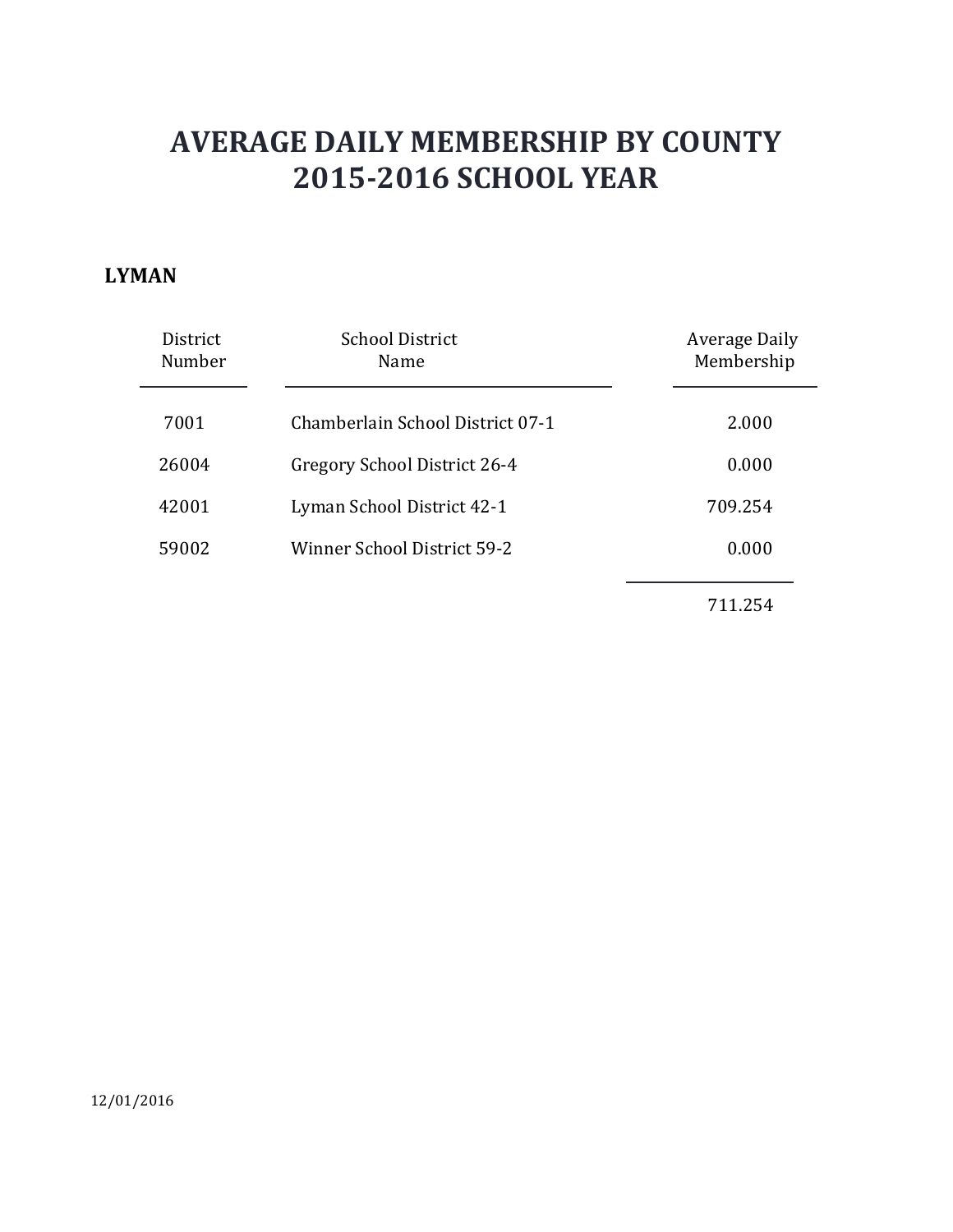### **MARSHALL**

| District<br>Number | <b>School District</b><br>Name     | Average Daily<br>Membership |
|--------------------|------------------------------------|-----------------------------|
| 45004              | Britton-Hecla School District 45-4 | 417.610                     |
| 6006               | Groton Area School District 06-6   | 0.000                       |
| 45005              | Langford Area School District 45-5 | 158.661                     |
| 54002              | Sisseton School District 54-2      | 11.471                      |
| 18005              | Webster Area School District 18-5  | 3.000                       |
|                    |                                    |                             |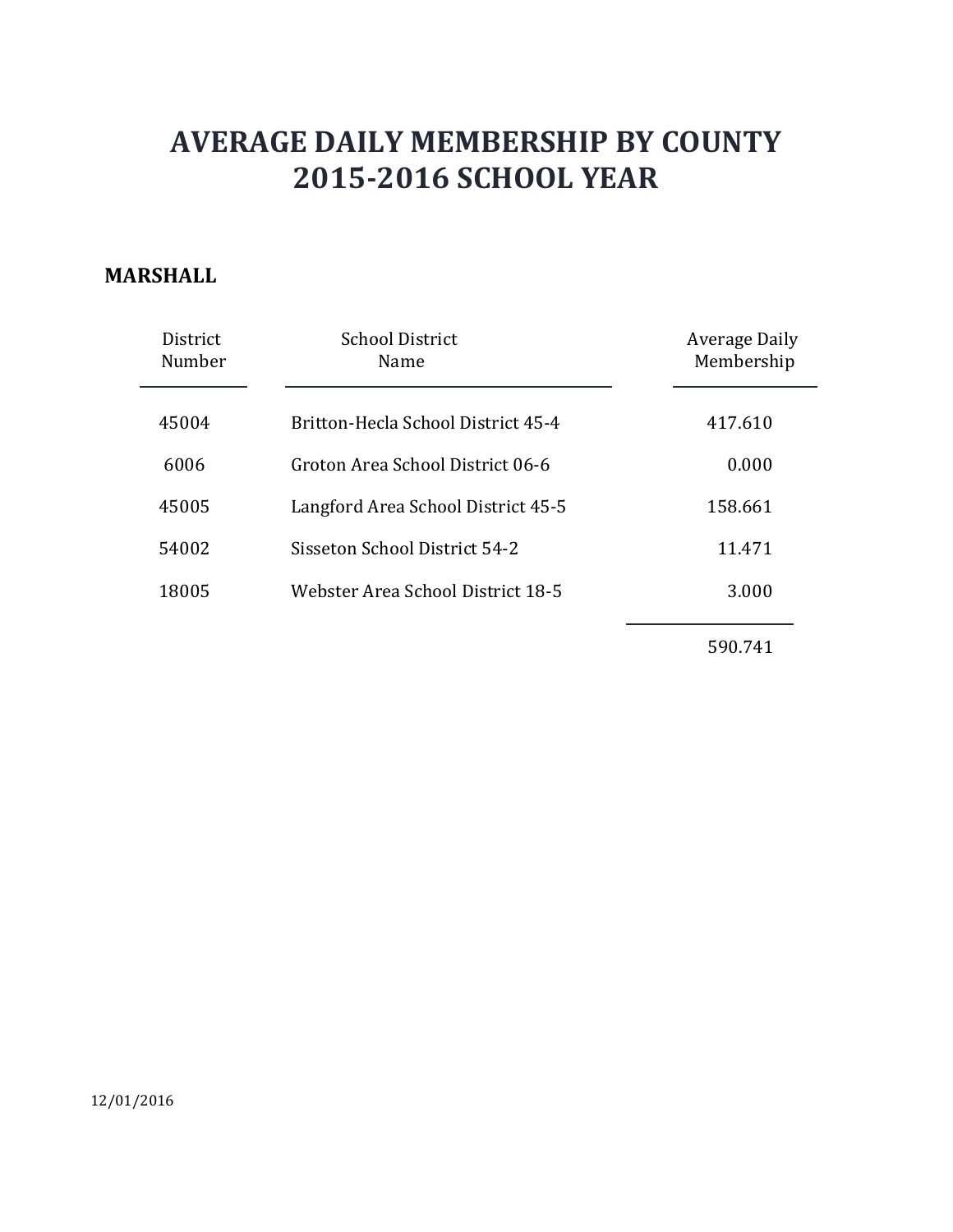### **MC COOK**

| District<br>Number | <b>School District</b><br>Name              | Average Daily<br>Membership |
|--------------------|---------------------------------------------|-----------------------------|
| 30003              | Bridgewater-Emery School District 30-3      | 169.519                     |
| 43001              | Canistota School District 43-1              | 210.197                     |
| 39001              | <b>Chester Area School District 39-1</b>    | 0.000                       |
| 33001              | Freeman School District 33-1                | 0.000                       |
| 48003              | <b>Howard School District 48-3</b>          | 0.000                       |
| 39002              | <b>Madison Central School District 39-2</b> | 0.000                       |
| 60003              | Marion School District 60-3                 | 2.000                       |
| 43007              | McCook Central School District 43-7         | 415.601                     |
| 43002              | Montrose School District 43-2               | 244.778                     |
| 60004              | Parker School District 60-4                 | 7.000                       |
| 49007              | West Central School District 49-7           | 12.000                      |

1,061.095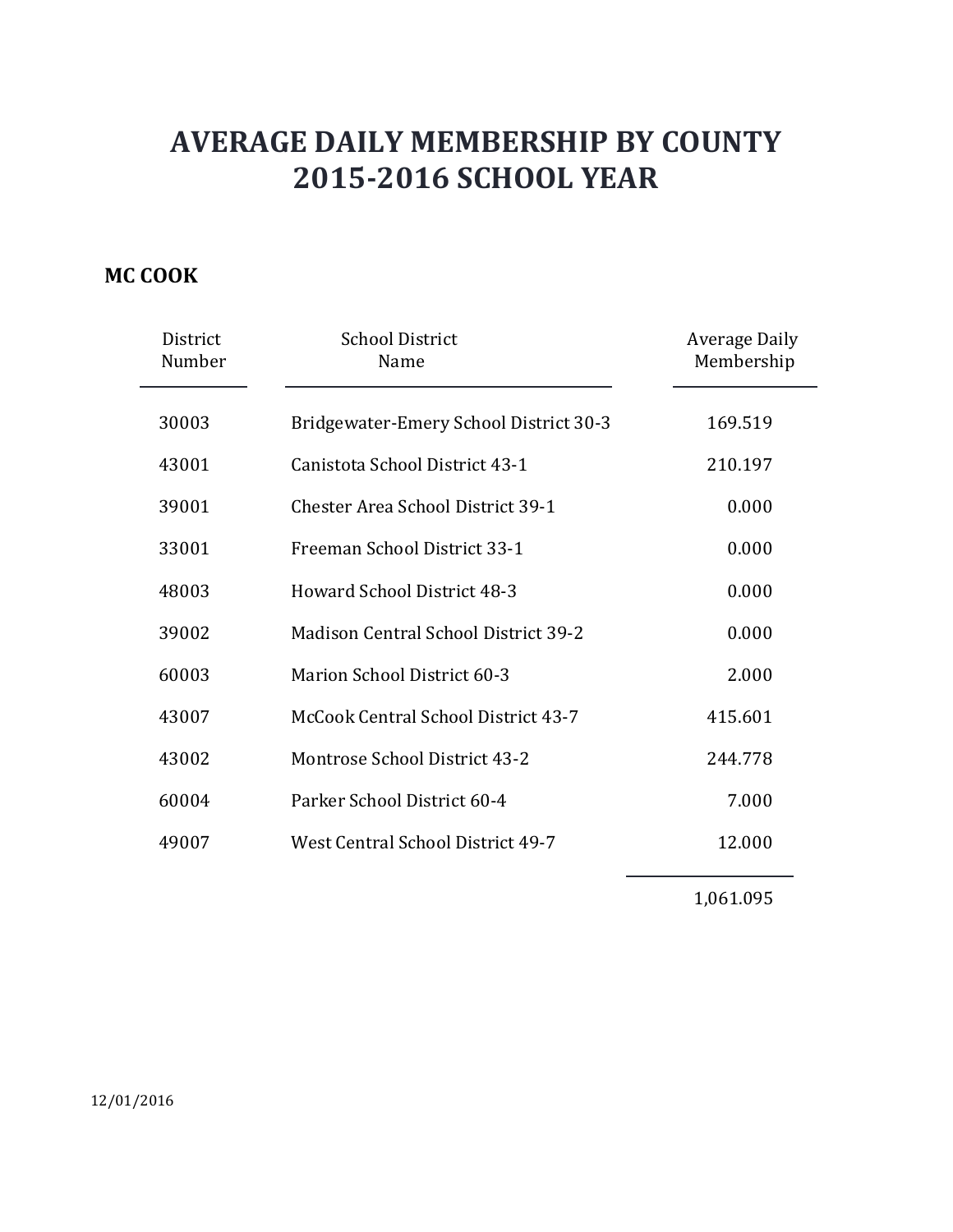### **MC PHERSON**

| District<br>Number | <b>School District</b><br>Name       | Average Daily<br>Membership |
|--------------------|--------------------------------------|-----------------------------|
| 22005              | Edmunds Central School District 22-5 | 5.000                       |
| 44001              | Eureka School District 44-1          | 132.296                     |
| 44002              | Leola School District 44-2           | 232.349                     |
|                    |                                      | 369.645                     |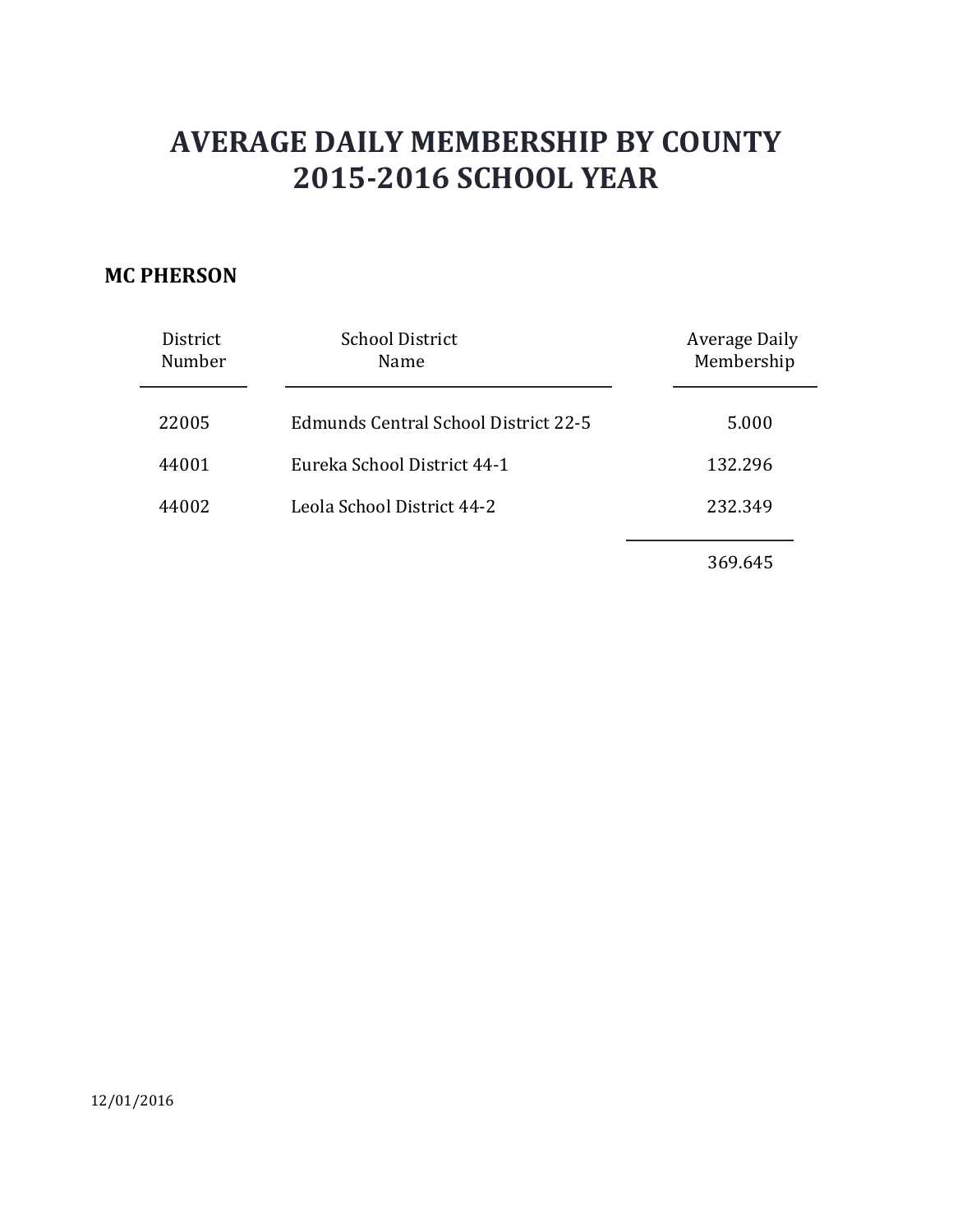### **MEADE**

| District<br>Number | <b>School District</b><br>Name       | Average Daily<br>Membership |
|--------------------|--------------------------------------|-----------------------------|
| 51001              | Douglas School District 51-1         | 787.468                     |
| 46002              | <b>Faith School District 46-2</b>    | 127.852                     |
| 46001              | Meade School District 46-1           | 2,719.409                   |
| 51003              | New Underwood School District 51-3   | 0.000                       |
| 9002               | Newell School District 09-2          | 0.000                       |
| 51004              | Rapid City Area School District 51-4 | 322.660                     |
| 51005              | Wall School District 51-5            | 0.000                       |
|                    |                                      |                             |

3,957.388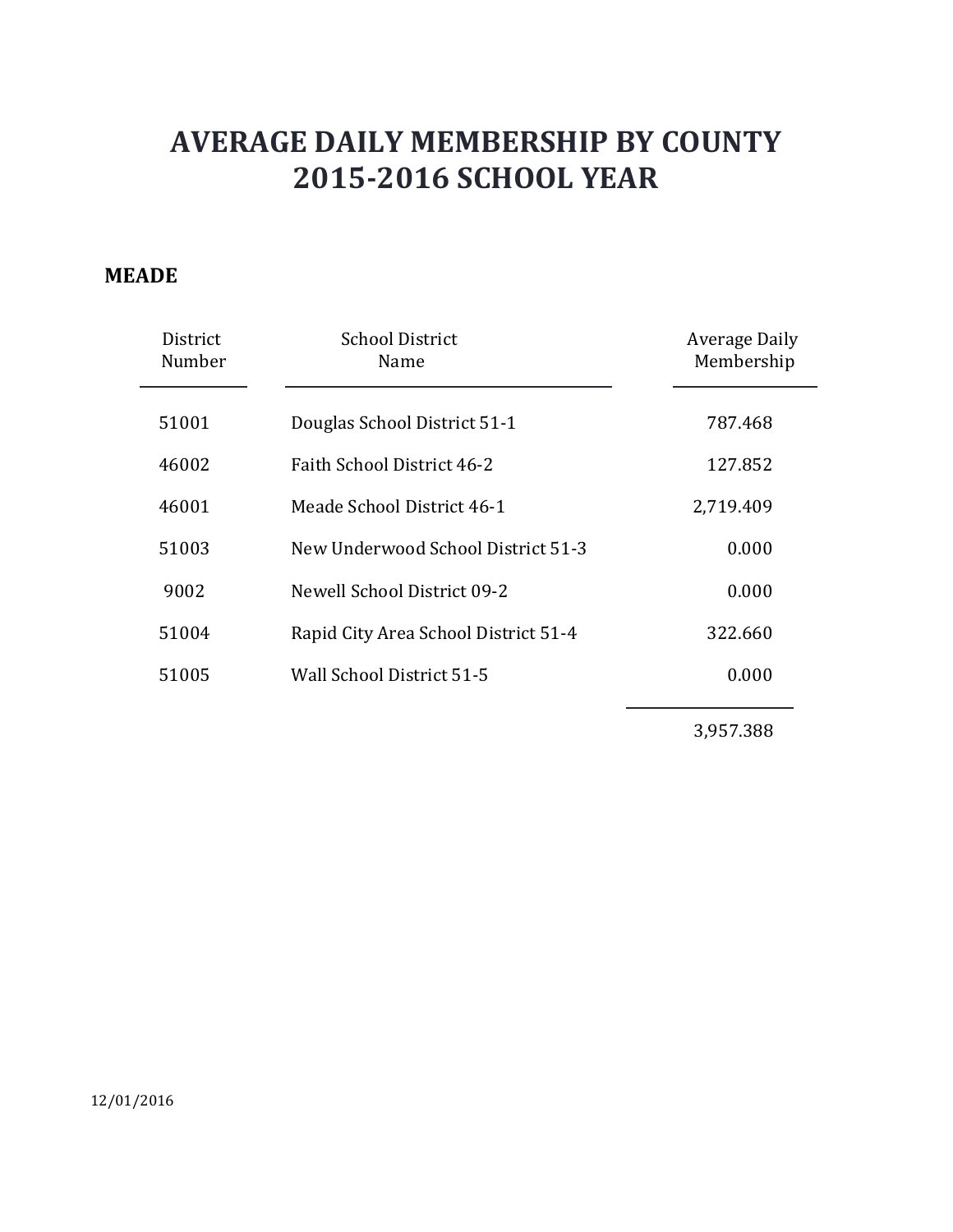### **MELLETTE**

| District<br>Number | <b>School District</b><br>Name           | Average Daily<br>Membership |
|--------------------|------------------------------------------|-----------------------------|
| 59003              | Colome Consolidated School District 59-3 | 28.437                      |
| 37003              | Jones County School District 37-3        | 0.000                       |
| 47001              | White River School District 47-1         | 398.647                     |
|                    |                                          | 427.083                     |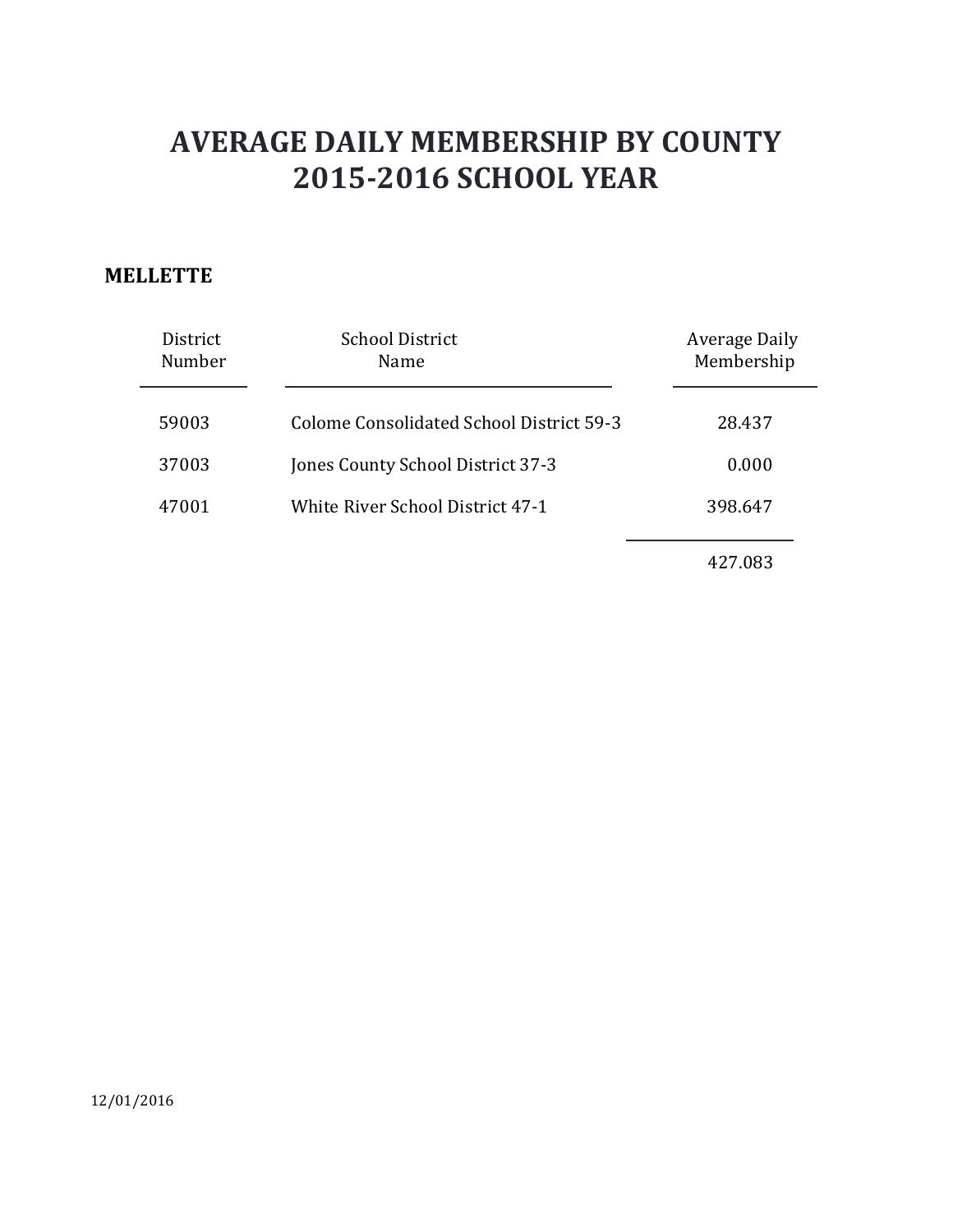#### **MINER**

| <b>District</b><br>Number | <b>School District</b><br>Name       | Average Daily<br>Membership |
|---------------------------|--------------------------------------|-----------------------------|
| 30001                     | Hanson School District 30-1          | 0.000                       |
| 48003                     | Howard School District 48-3          | 374.645                     |
| 43007                     | McCook Central School District 43-7  | 5.000                       |
| 39005                     | Oldham-Ramona School District 39-5   | 2.994                       |
| 55005                     | Sanborn Central School District 55-5 | 0.000                       |
|                           |                                      |                             |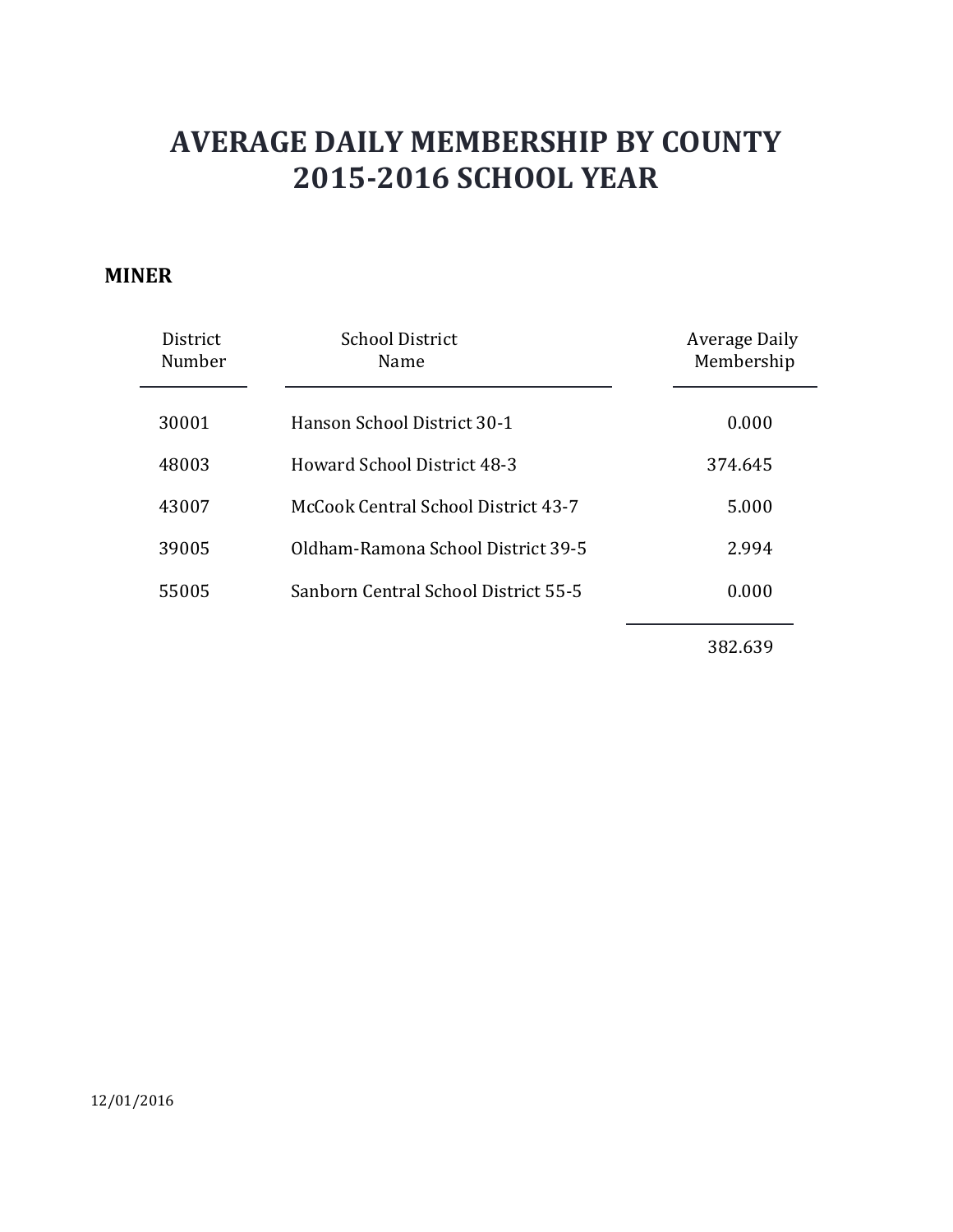#### **MINNEHAHA**

| District<br>Number | <b>School District</b><br>Name             | <b>Average Daily</b><br>Membership |
|--------------------|--------------------------------------------|------------------------------------|
| 49001              | <b>Baltic School District 49-1</b>         | 453.918                            |
| 49002              | <b>Brandon Valley School District 49-2</b> | 4,185.492                          |
| 41001              | Canton School District 41-1                | 1.000                              |
| 39001              | <b>Chester Area School District 39-1</b>   | 16.000                             |
| 49003              | Dell Rapids School District 49-3           | 1,107.776                          |
| 49004              | Garretson School District 49-4             | 505.950                            |
| 41002              | Harrisburg School District 41-2            | 4.000                              |
| 41004              | Lennox School District 41-4                | 5.262                              |
| 43002              | <b>Montrose School District 43-2</b>       | 7.000                              |
| 60004              | Parker School District 60-4                | 17.000                             |
| 49005              | Sioux Falls School District 49-5           | 24,126.443                         |
| 41005              | Tea Area School District 41-5              | 36.050                             |
| 49006              | Tri-Valley School District 49-6            | 1,026.031                          |
| 49007              | West Central School District 49-7          | 1,383.280                          |

32,875.201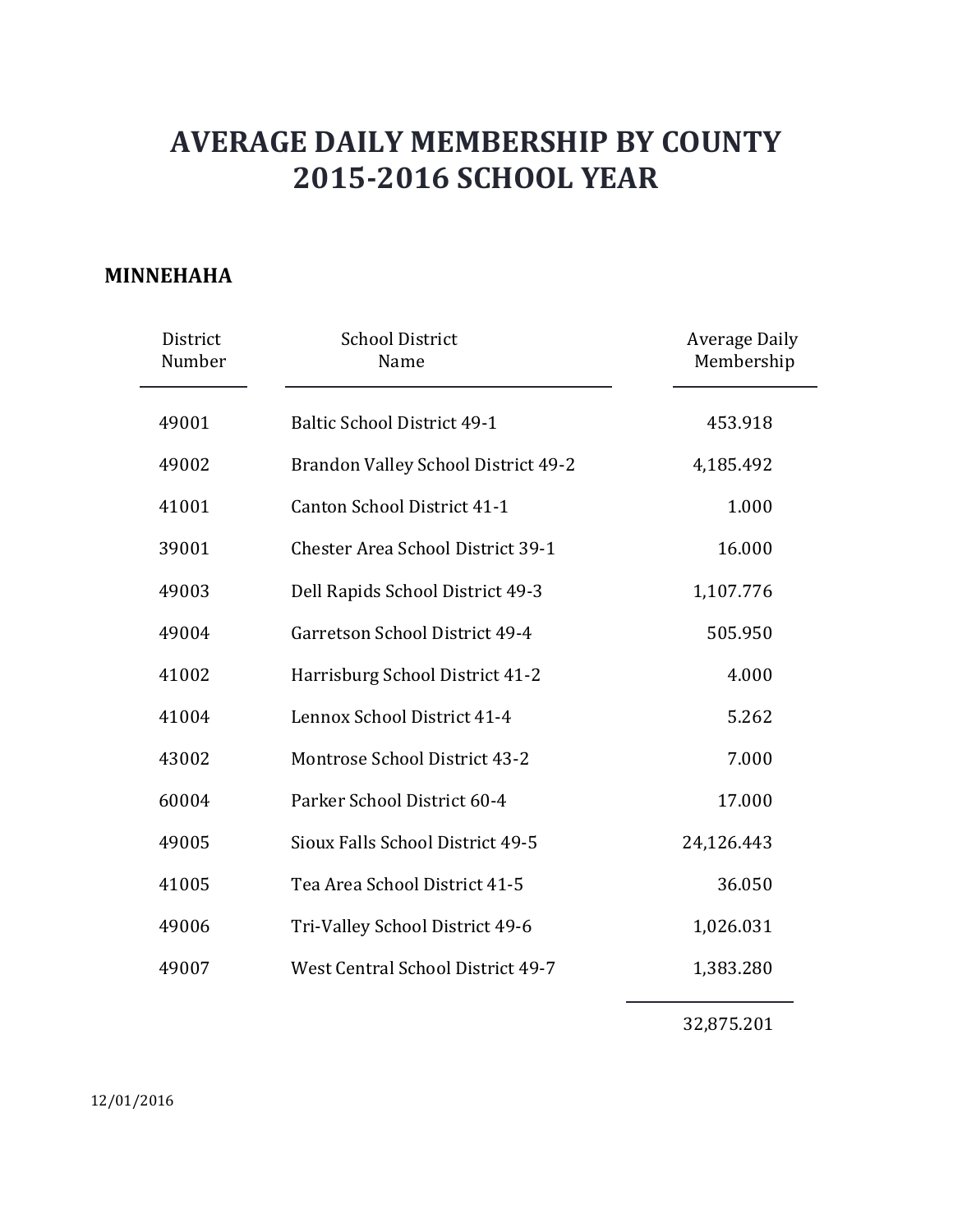### **MOODY**

| District<br>Number | <b>School District</b><br>Name           | Average Daily<br>Membership |
|--------------------|------------------------------------------|-----------------------------|
| 5001               | <b>Brookings School District 05-1</b>    | 0.000                       |
| 39001              | <b>Chester Area School District 39-1</b> | 15.000                      |
| 50005              | Colman-Egan School District 50-5         | 348.369                     |
| 49003              | Dell Rapids School District 49-3         | 7.506                       |
| 5003               | Elkton School District 05-3              | 0.000                       |
| 50003              | <b>Flandreau School District 50-3</b>    | 934.209                     |
| 39004              | <b>Rutland School District 39-4</b>      | 0.000                       |
| 5005               | Sioux Valley School District 05-5        | 0.000                       |
|                    |                                          |                             |

1,305.085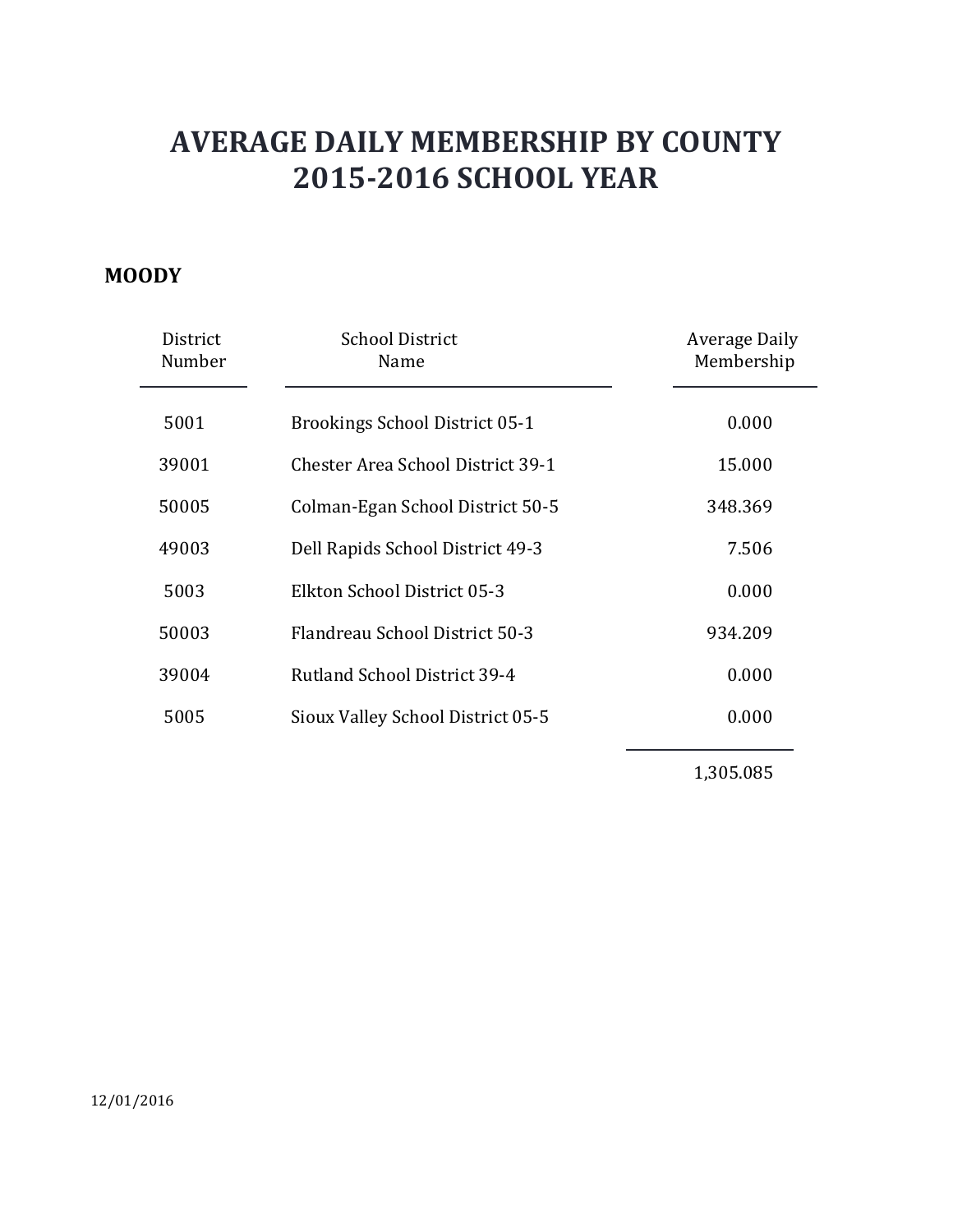### **OGLALA LAKOTA**

| District<br>Number | <b>School District</b><br>Name            | Average Daily<br>Membership |
|--------------------|-------------------------------------------|-----------------------------|
| 65001              | Oglala Lakota County School District 65-1 | 4,226.918                   |
|                    |                                           | 4,226.918                   |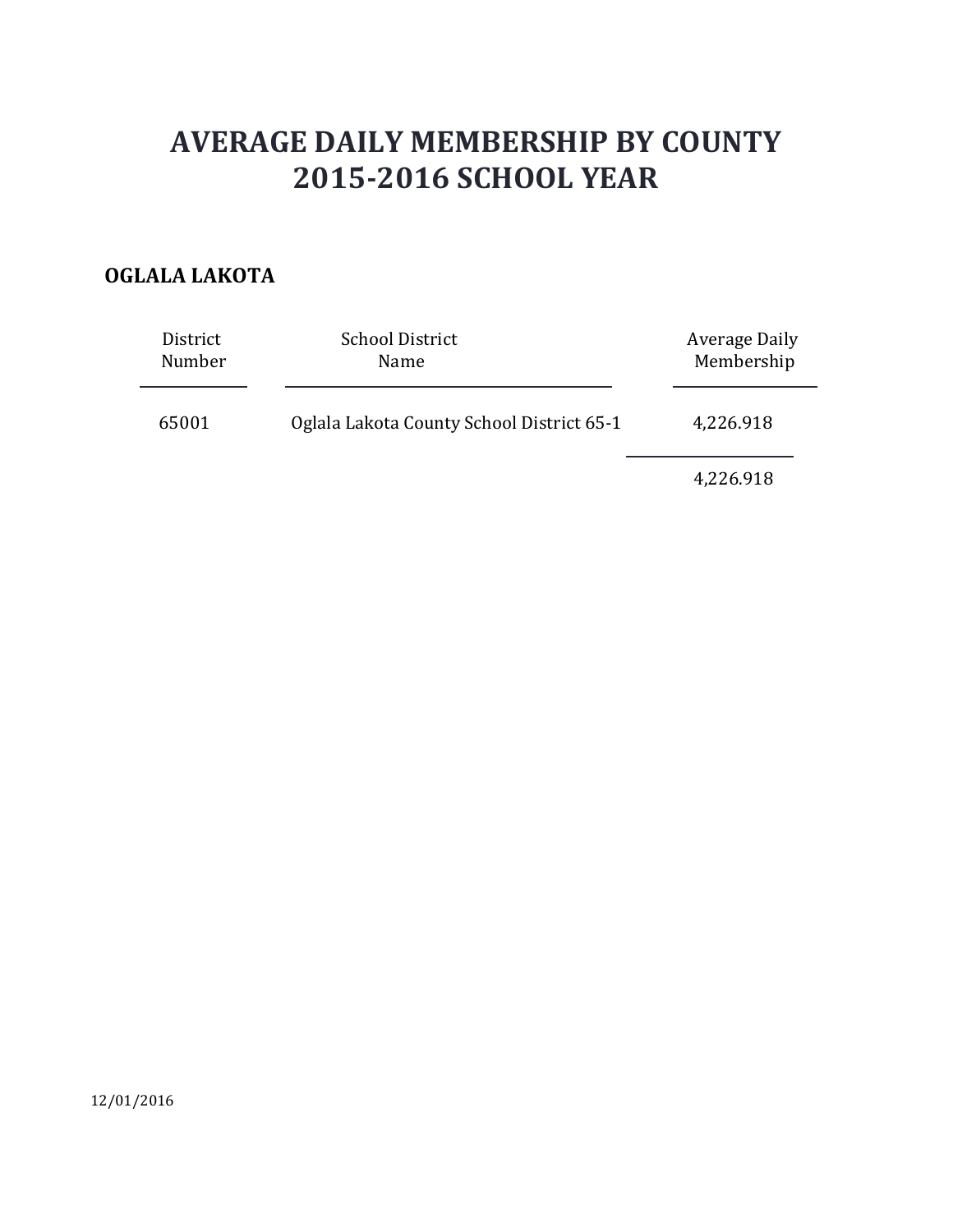### **PENNINGTON**

| District<br>Number | <b>School District</b><br>Name       | Average Daily<br>Membership |
|--------------------|--------------------------------------|-----------------------------|
| 16001              | Custer School District 16-1          | 9.799                       |
| 51001              | Douglas School District 51-1         | 2,023.679                   |
| 51002              | Hill City School District 51-2       | 511.957                     |
| 51003              | New Underwood School District 51-3   | 184.408                     |
| 51004              | Rapid City Area School District 51-4 | 15,250.229                  |
| 51005              | Wall School District 51-5            | 237.150                     |
|                    |                                      |                             |

18,217.221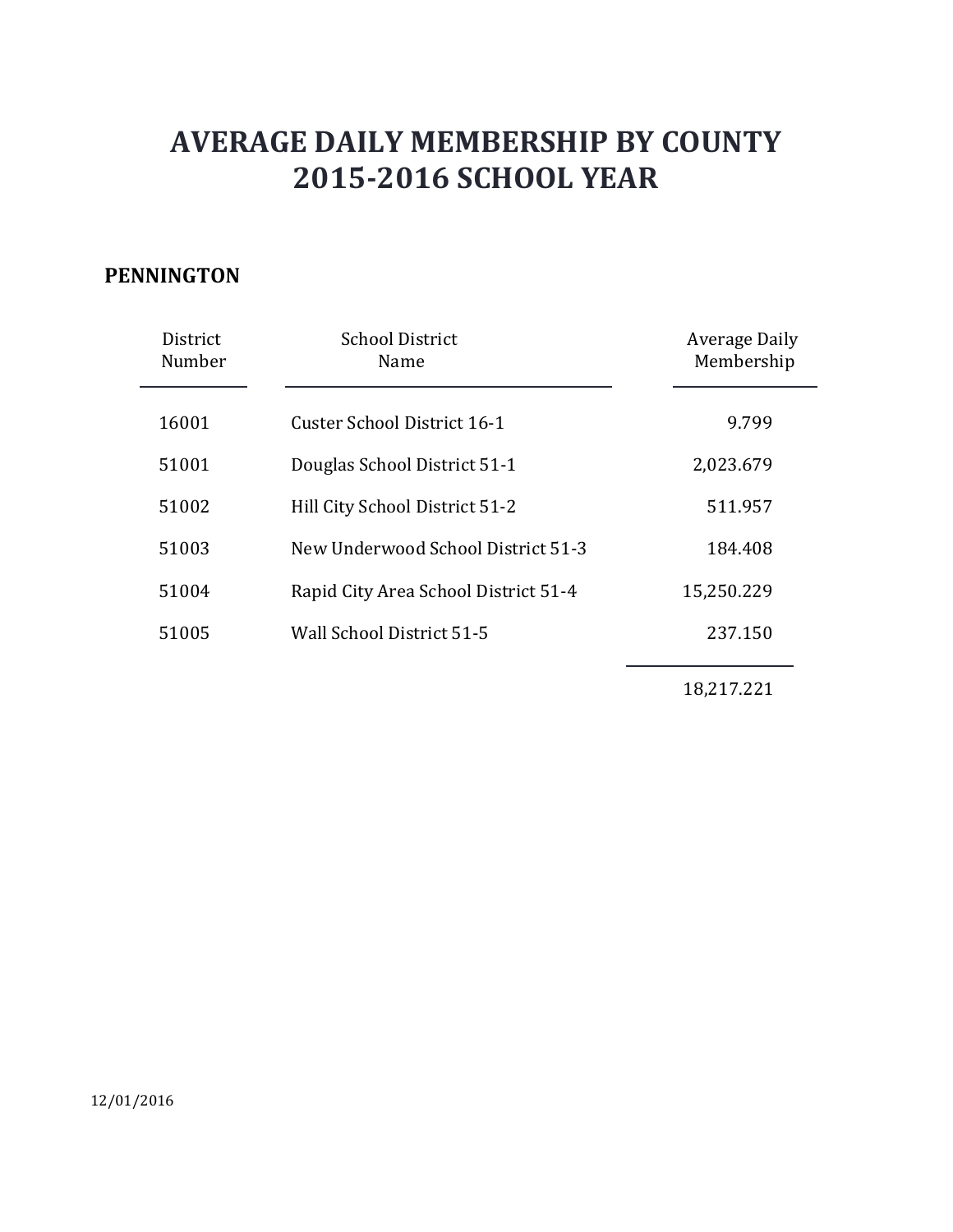### **PERKINS**

| District<br>Number | <b>School District</b><br>Name | Average Daily<br>Membership |
|--------------------|--------------------------------|-----------------------------|
| 52001              | Bison School District 52-1     | 160.727                     |
| 46002              | Faith School District 46-2     | 14.000                      |
| 52004              | Lemmon School District 52-4    | 303.997                     |
|                    |                                | 478.724                     |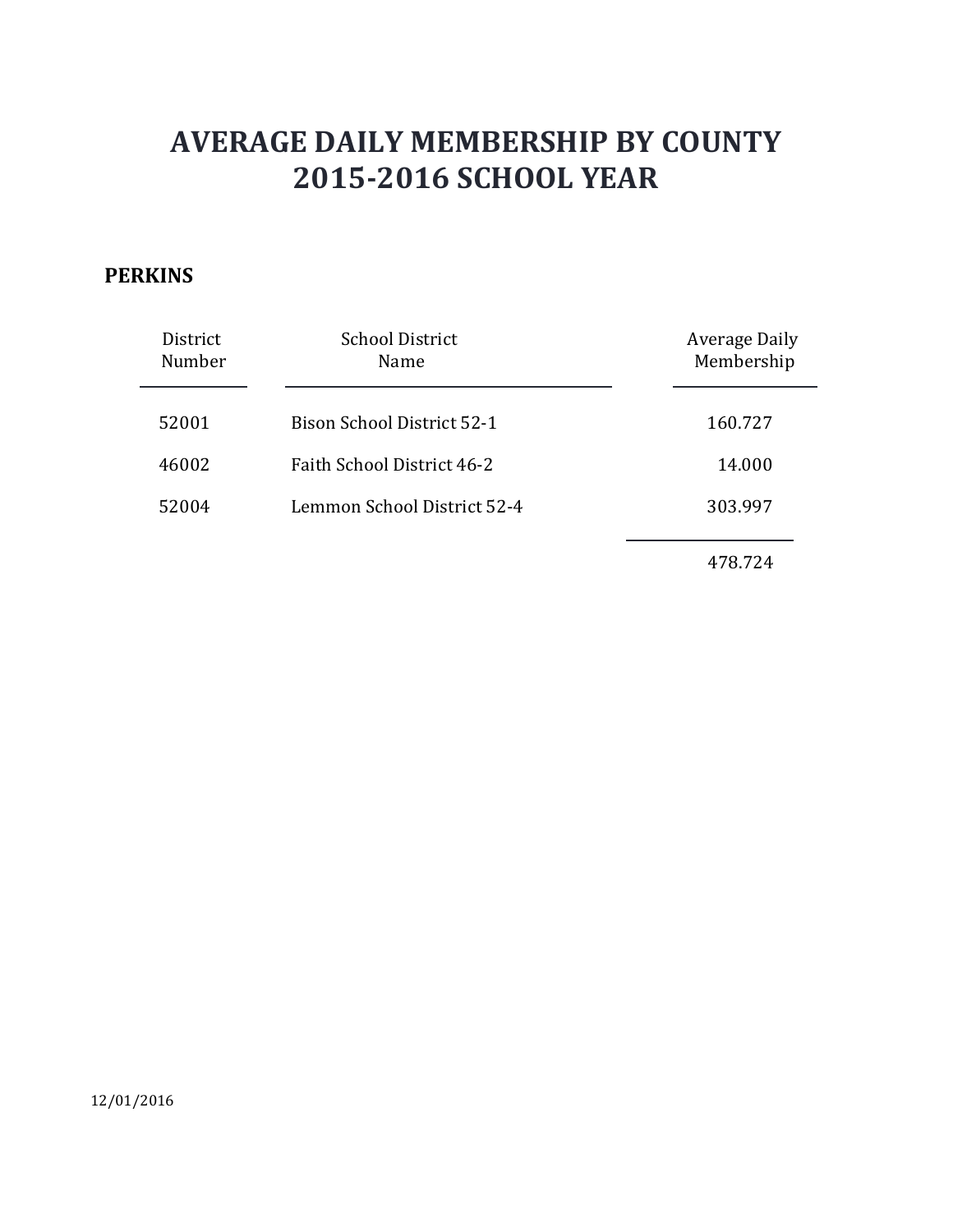### **POTTER**

| District<br>Number | <b>School District</b><br>Name             | Average Daily<br>Membership |
|--------------------|--------------------------------------------|-----------------------------|
| 24004              | <b>Faulkton Area Schools District 24-4</b> | 0.000                       |
| 53001              | Gettysburg School District 53-1            | 212.027                     |
| 53002              | Hoven School District 53-2                 | 155.065                     |
|                    |                                            | 367.092                     |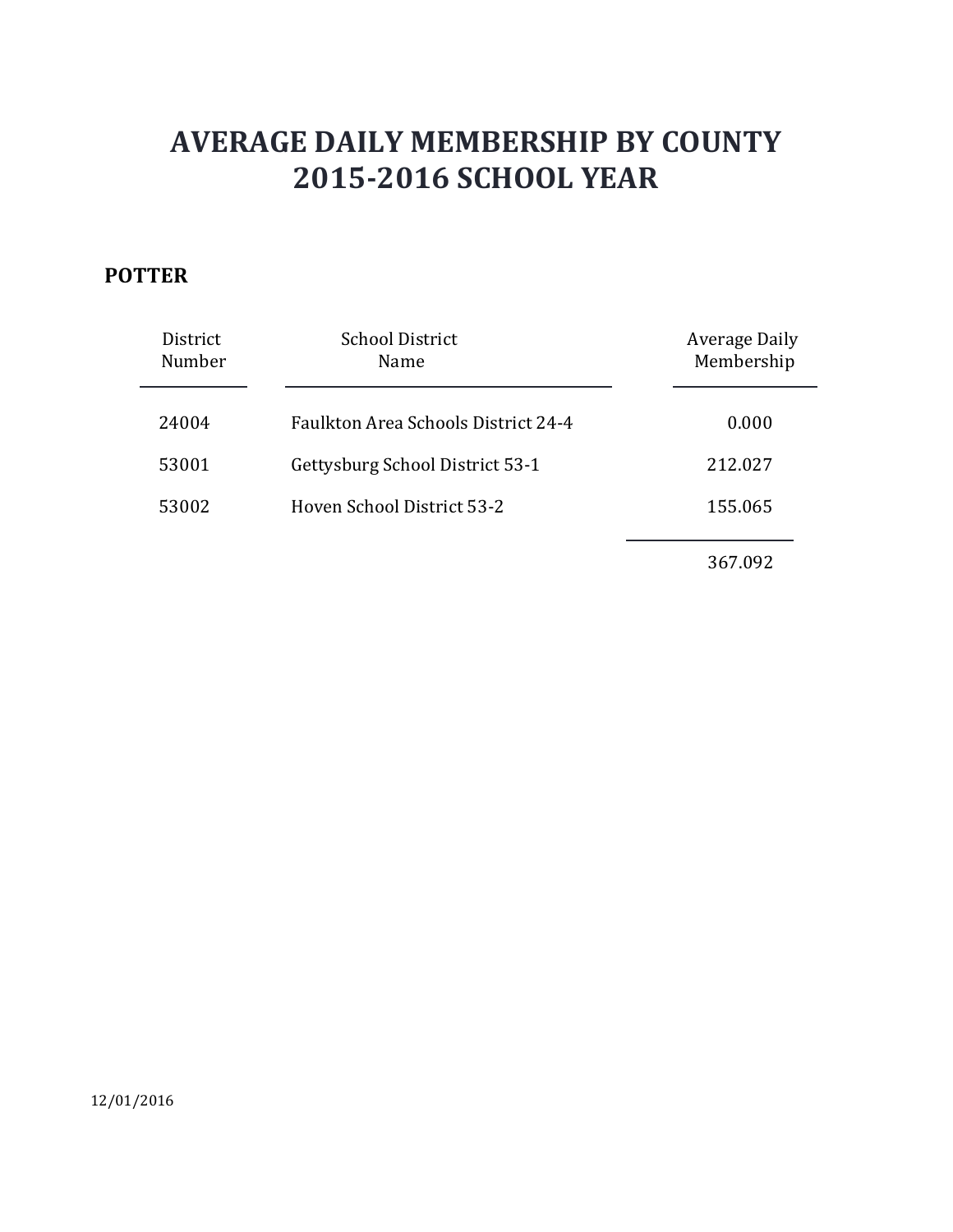### **ROBERTS**

| District<br>Number | <b>School District</b><br>Name      | Average Daily<br>Membership |
|--------------------|-------------------------------------|-----------------------------|
| 25001              | Big Stone City School District 25-1 | 1.920                       |
| 25004              | Milbank School District 25-4        | 36.200                      |
| 54004              | Rosholt School District 54-4        | 168.663                     |
| 54002              | Sisseton School District 54-2       | 1,645.936                   |
| 54006              | Summit School District 54-6         | 93.664                      |
| 18003              | <b>Waubay School District 18-3</b>  | 3.000                       |
| 54007              | Wilmot School District 54-7         | 178.363                     |
|                    |                                     | 2,127.745                   |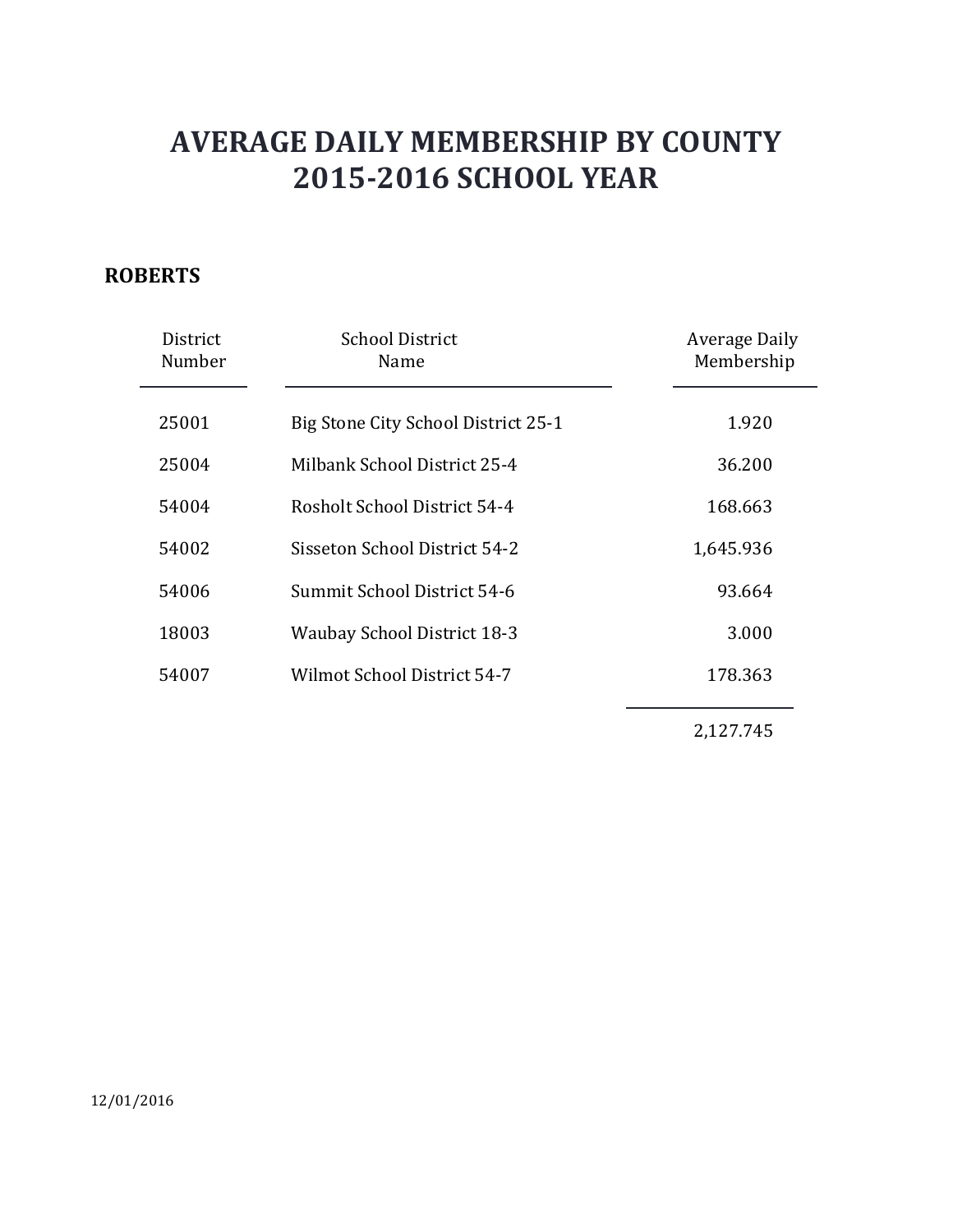#### **SANBORN**

| District<br>Number | <b>School District</b><br>Name           | Average Daily<br>Membership |
|--------------------|------------------------------------------|-----------------------------|
| 2002               | Huron School District 02-2               | 0.000                       |
| 17003              | <b>Mount Vernon School District 17-3</b> | 1.000                       |
| 55005              | Sanborn Central School District 55-5     | 204.370                     |
| 36002              | Wessington Springs School District 36-2  | 0.000                       |
| 55004              | Woonsocket School District 55-4          | 202.049                     |
|                    |                                          |                             |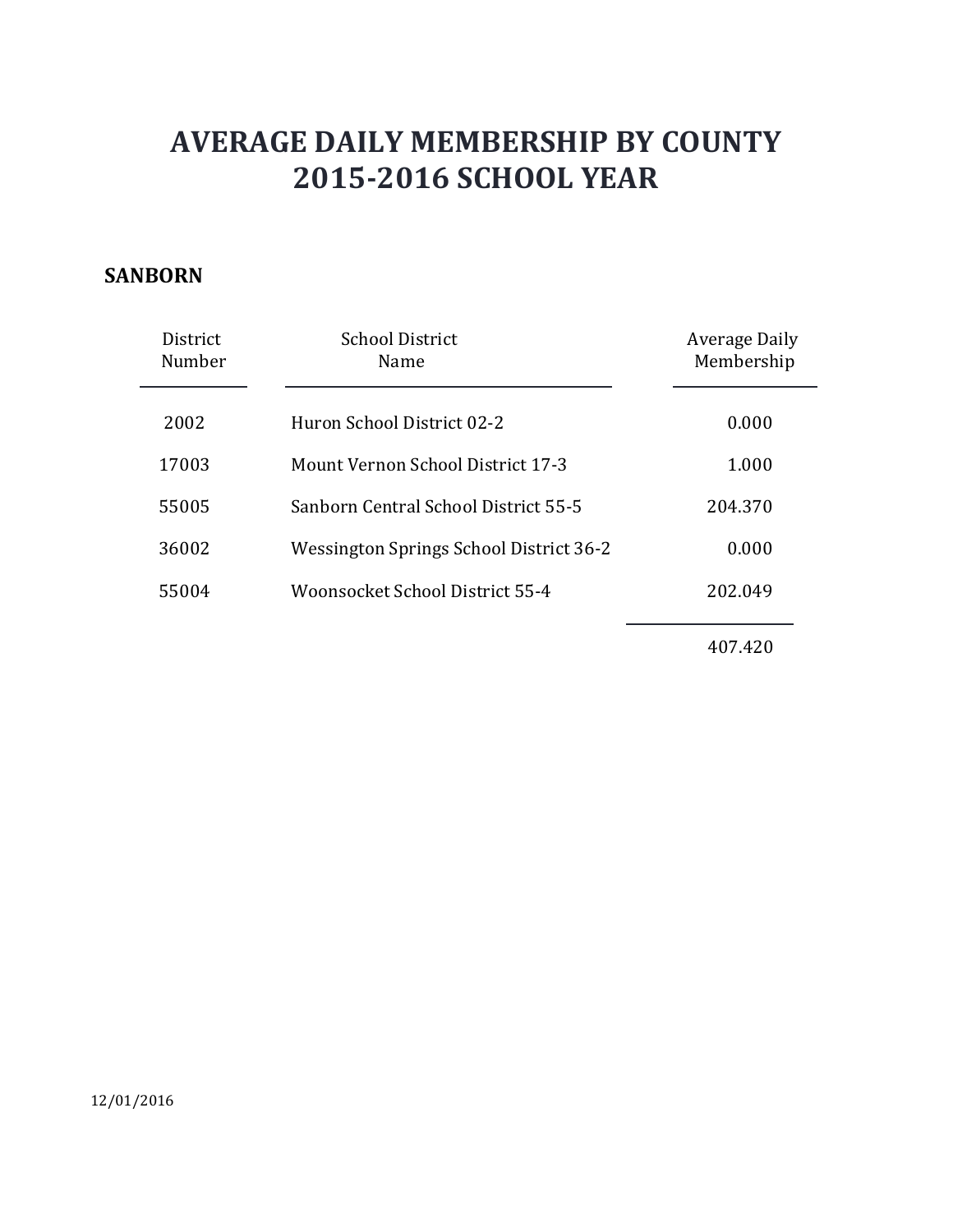### **SPINK**

| District<br>Number | <b>School District</b><br>Name          | Average Daily<br>Membership |
|--------------------|-----------------------------------------|-----------------------------|
| 12002              | Clark School District 12-2              | 0.000                       |
| 56002              | Doland School District 56-2             | 197.517                     |
| 6006               | Groton Area School District 06-6        | 1.000                       |
| 56006              | Hitchcock-Tulare School District 56-6   | 230.082                     |
| 56007              | Northwestern Area School District 56-7  | 300.018                     |
| 56004              | Redfield School District 56-4           | 604.265                     |
| 6005               | Warner School District 06-5             | 0.000                       |
| 12003              | <b>Willow Lake School District 12-3</b> | 0.000                       |
|                    |                                         |                             |

1,332.882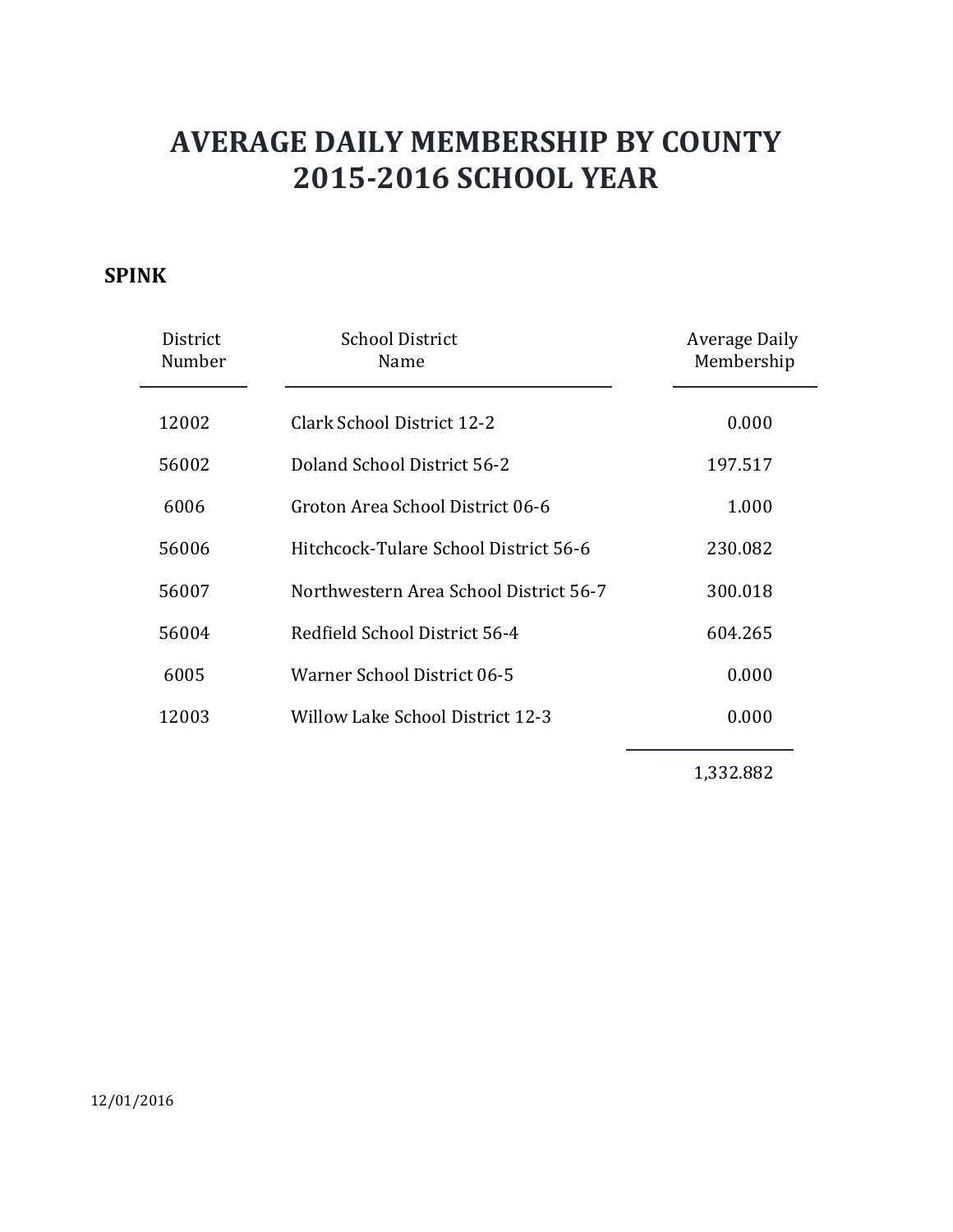### **STANLEY**

| District<br>Number | <b>School District</b><br>Name             | Average Daily<br>Membership |
|--------------------|--------------------------------------------|-----------------------------|
| 57001              | <b>Stanley County School District 57-1</b> | 544.824                     |
|                    |                                            | 544.824                     |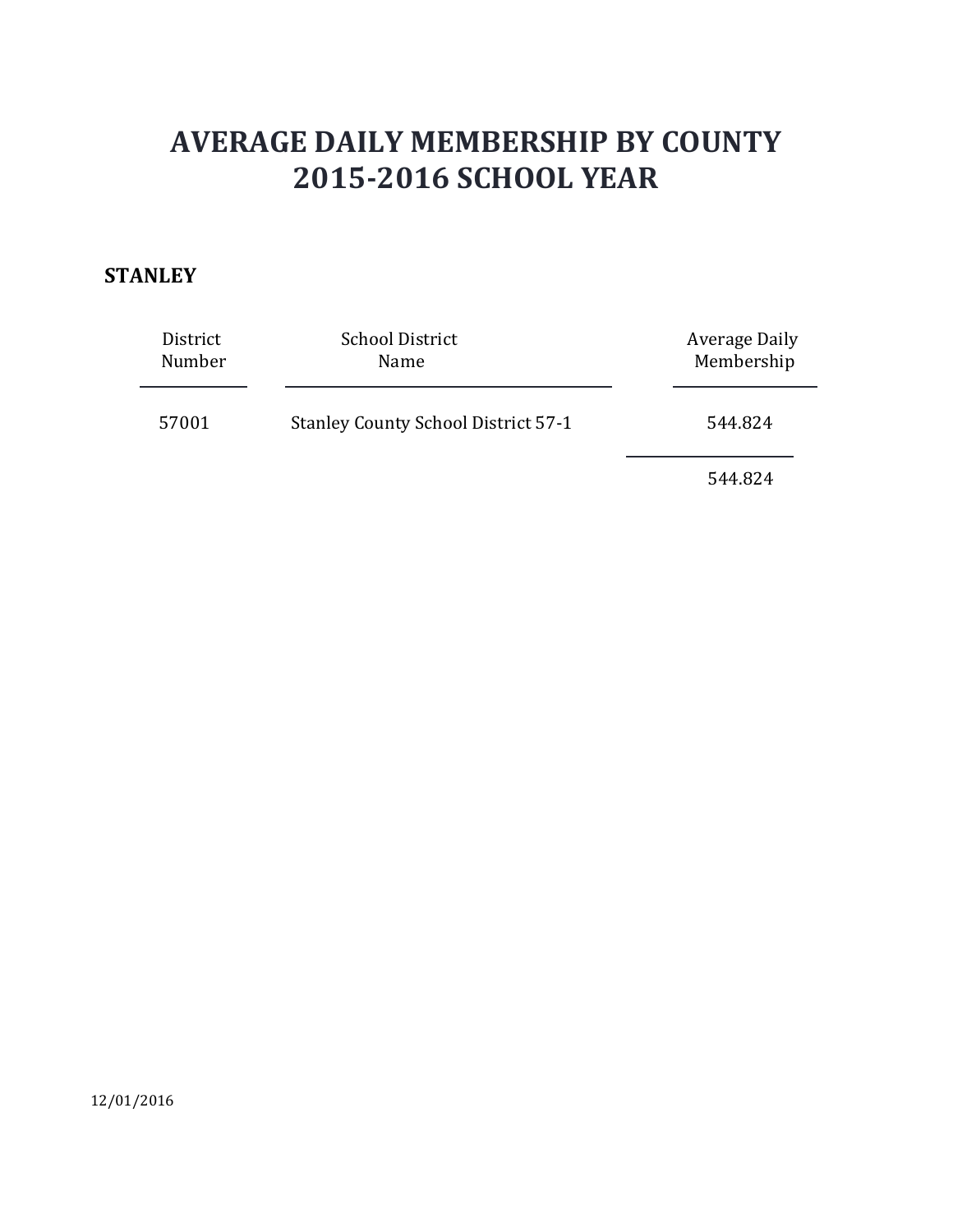### **SULLY**

| District<br>Number | <b>School District</b><br>Name        | Average Daily<br>Membership |
|--------------------|---------------------------------------|-----------------------------|
| 58003              | Agar-Blunt-Onida School District 58-3 | 235.525                     |
| 34002              | Highmore-Harrold School District 34-2 | 0.000                       |
|                    |                                       | 235.525                     |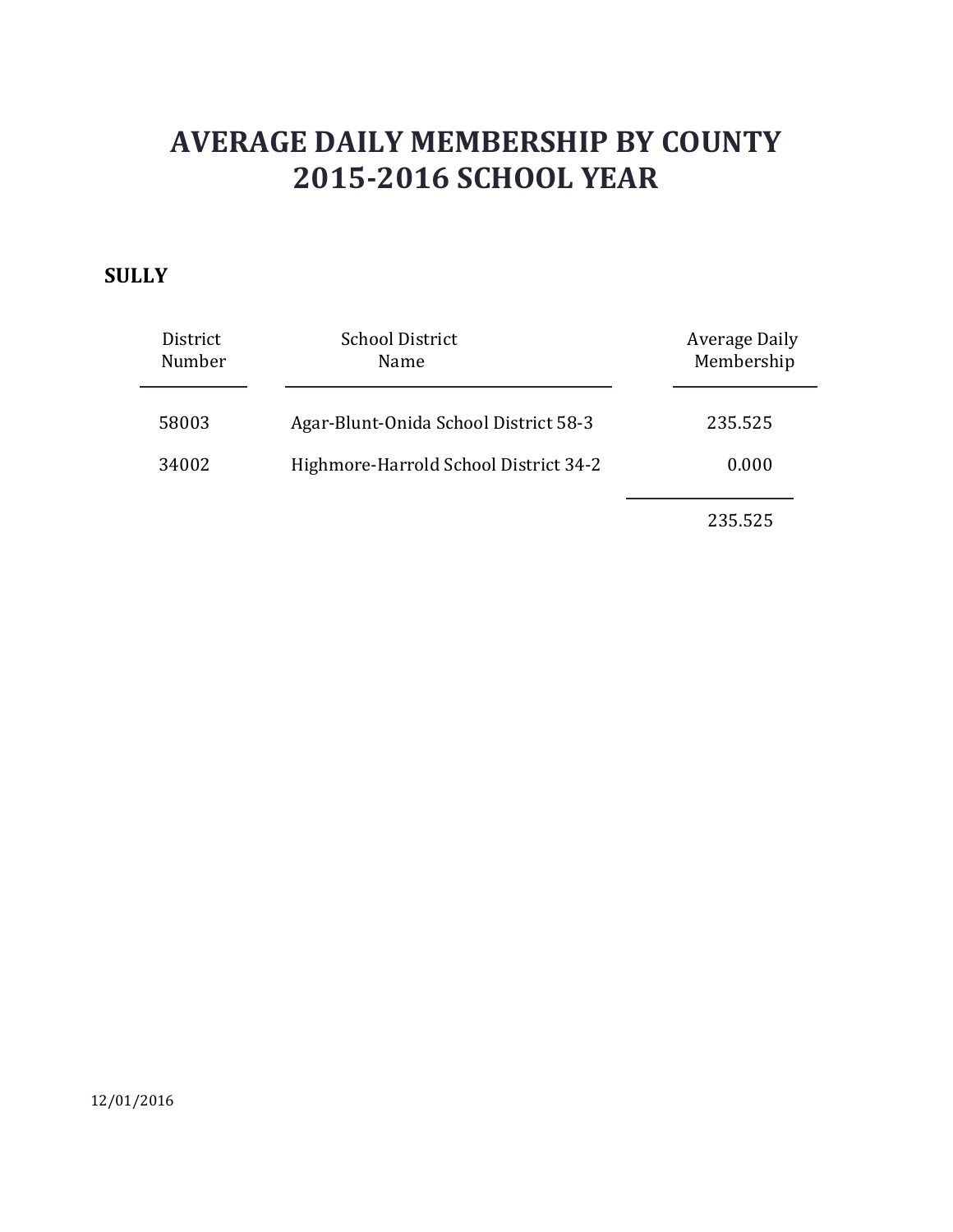### **TODD**

| District<br>Number | <b>School District</b><br>Name   | Average Daily<br>Membership |
|--------------------|----------------------------------|-----------------------------|
| 66001              | Todd County School District 66-1 | 2,763.315                   |
|                    |                                  | 2,763.315                   |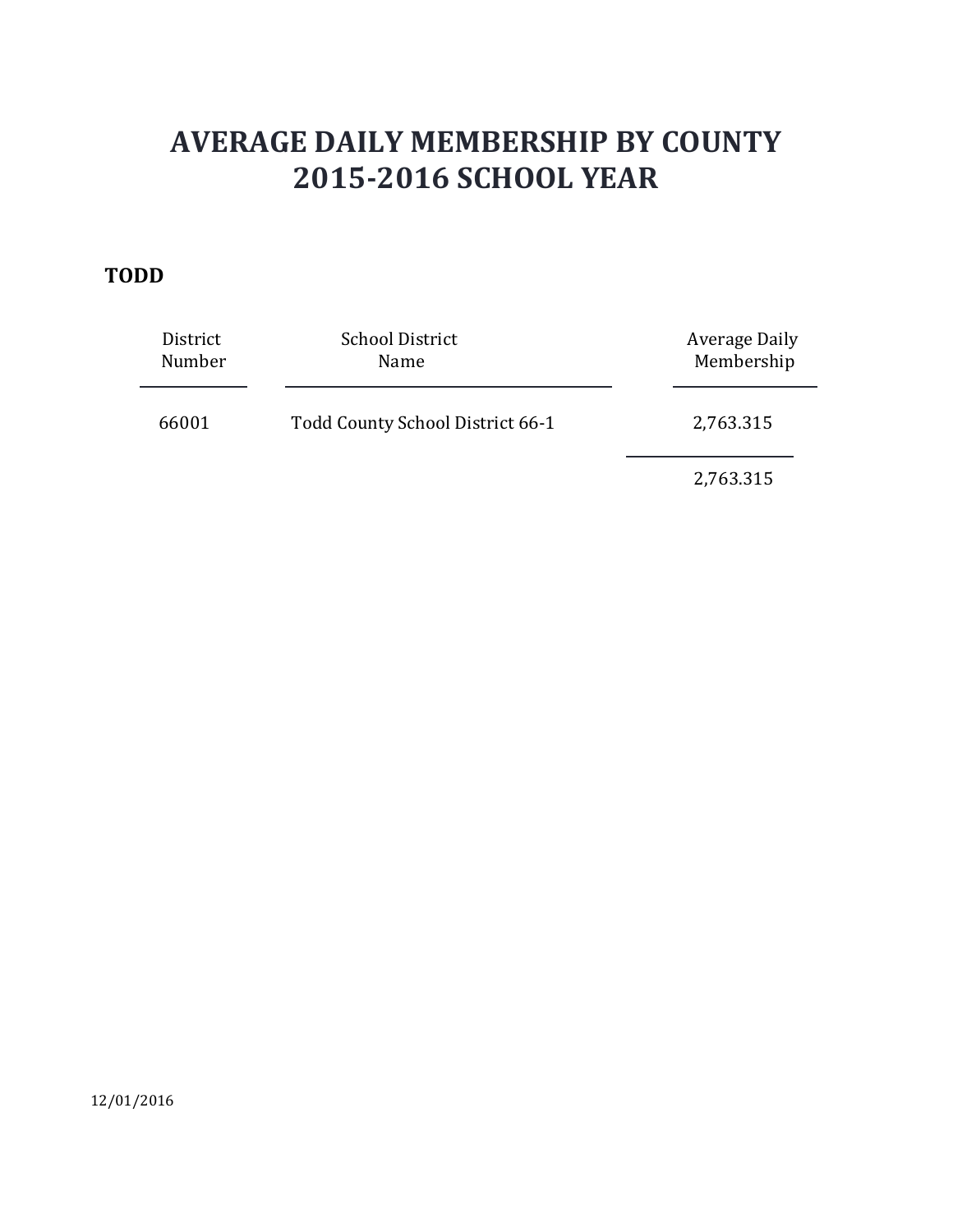### **TRIPP**

| <b>District</b><br>Number | School District<br>Name                  | Average Daily<br>Membership |
|---------------------------|------------------------------------------|-----------------------------|
| 59003                     | Colome Consolidated School District 59-3 | 171.482                     |
| 26004                     | Gregory School District 26-4             | 0.000                       |
| 42001                     | Lyman School District 42-1               | 0.000                       |
| 59002                     | <b>Winner School District 59-2</b>       | 768.609                     |
|                           |                                          | 940.091                     |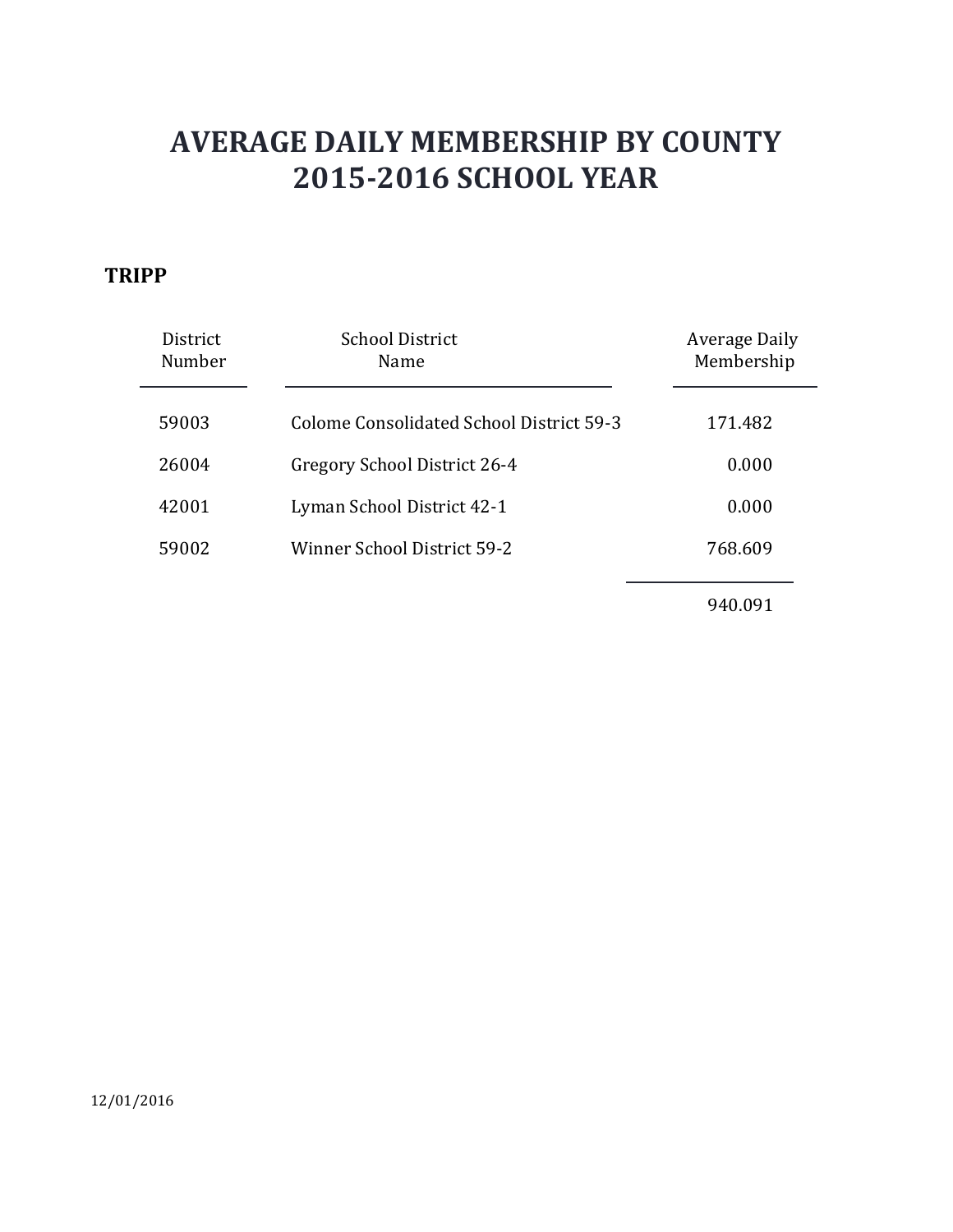### **TURNER**

| District<br>Number | <b>School District</b><br>Name     | Average Daily<br>Membership |
|--------------------|------------------------------------|-----------------------------|
| 60001              | Centerville School District 60-1   | 209.399                     |
| 33001              | Freeman School District 33-1       | 0.740                       |
| 13003              | Irene-Wakonda School District 13-3 | 48.464                      |
| 41004              | Lennox School District 41-4        | 173.081                     |
| 60003              | Marion School District 60-3        | 231.493                     |
| 33002              | Menno School District 33-2         | 0.000                       |
| 60004              | Parker School District 60-4        | 376.287                     |
| 60006              | Viborg-Hurley School District 60-6 | 413.091                     |
|                    |                                    |                             |

1,452.556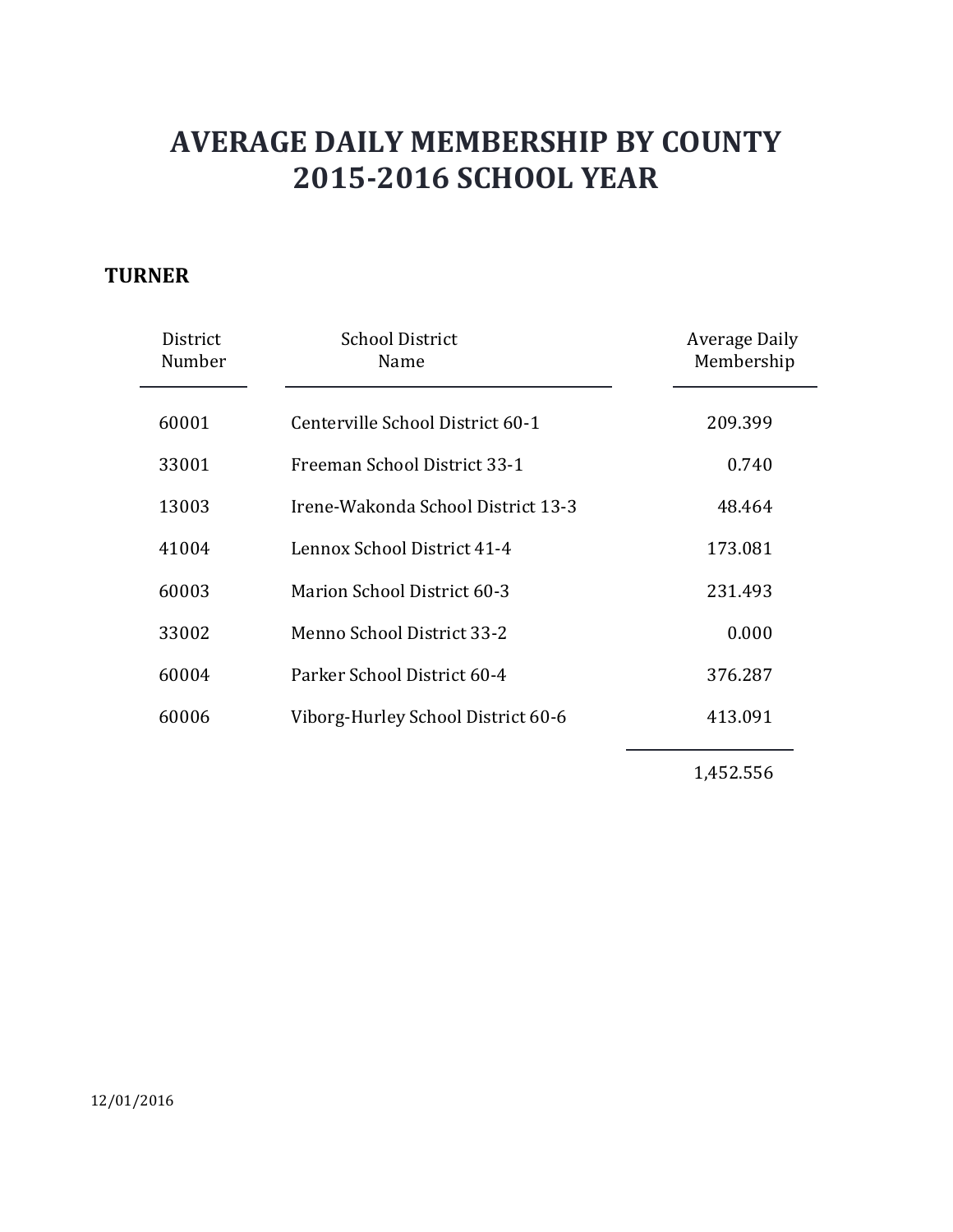#### **UNION**

| <b>District</b><br>Number | <b>School District</b><br>Name           | <b>Average Daily</b><br>Membership |
|---------------------------|------------------------------------------|------------------------------------|
| 61001                     | Alcester-Hudson School District 61-1     | 262.774                            |
| 61002                     | Beresford School District 61-2           | 448.020                            |
| 61008                     | Dakota Valley School District 61-8       | 1,447.000                          |
| 61007                     | Elk Point-Jefferson School District 61-7 | 797.034                            |
| 13001                     | Vermillion School District 13-1          | 3.000                              |
|                           |                                          |                                    |

2,957.828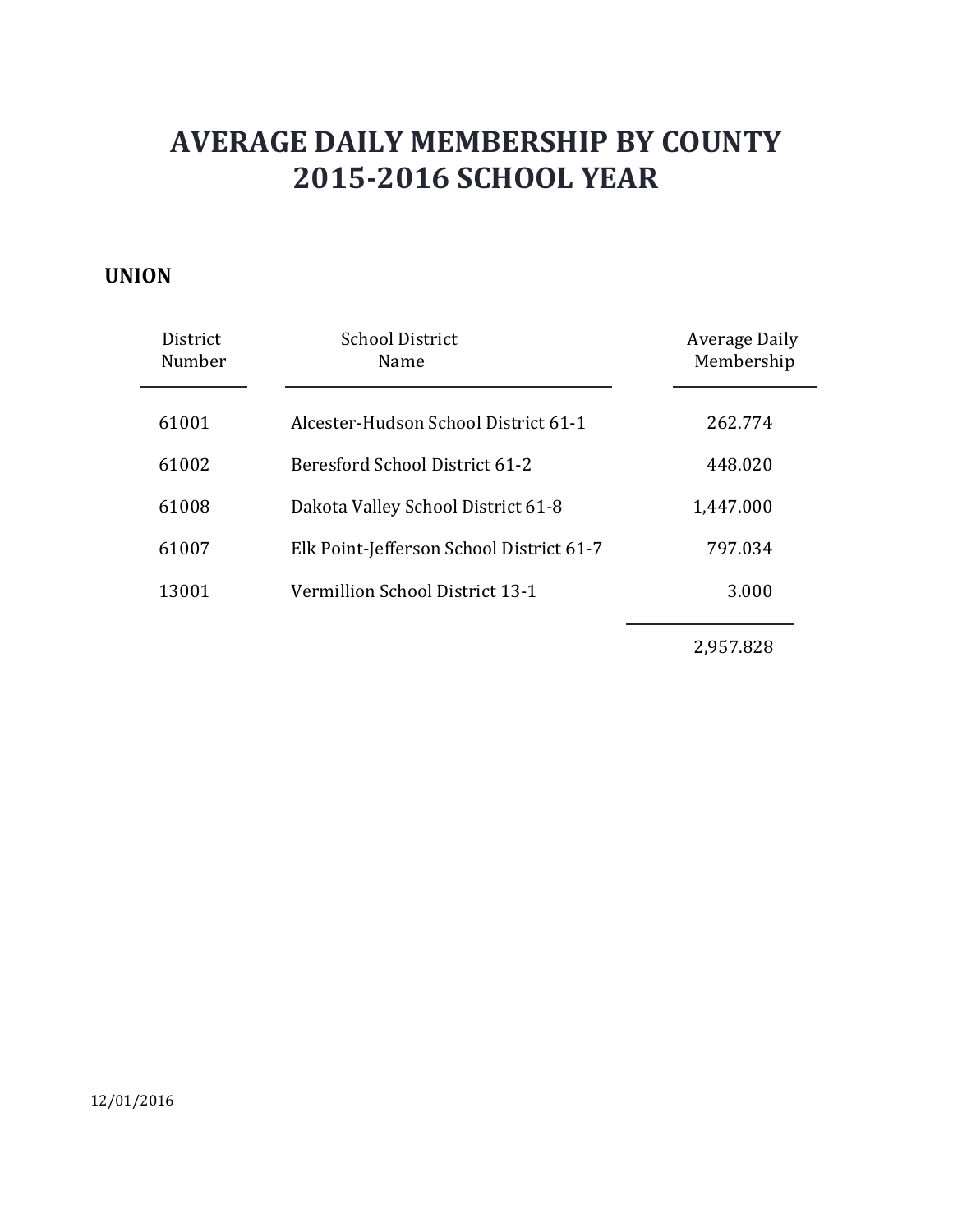#### **WALWORTH**

| District<br>Number | School District<br>Name               | Average Daily<br>Membership |
|--------------------|---------------------------------------|-----------------------------|
| 22001              | Bowdle School District 22-1           | 2.200                       |
| 53002              | Hoven School District 53-2            | 1.000                       |
| 62006              | Mobridge-Pollock School District 62-6 | 681.385                     |
| 62005              | Selby Area School District 62-5       | 231.998                     |
|                    |                                       | 0.1200                      |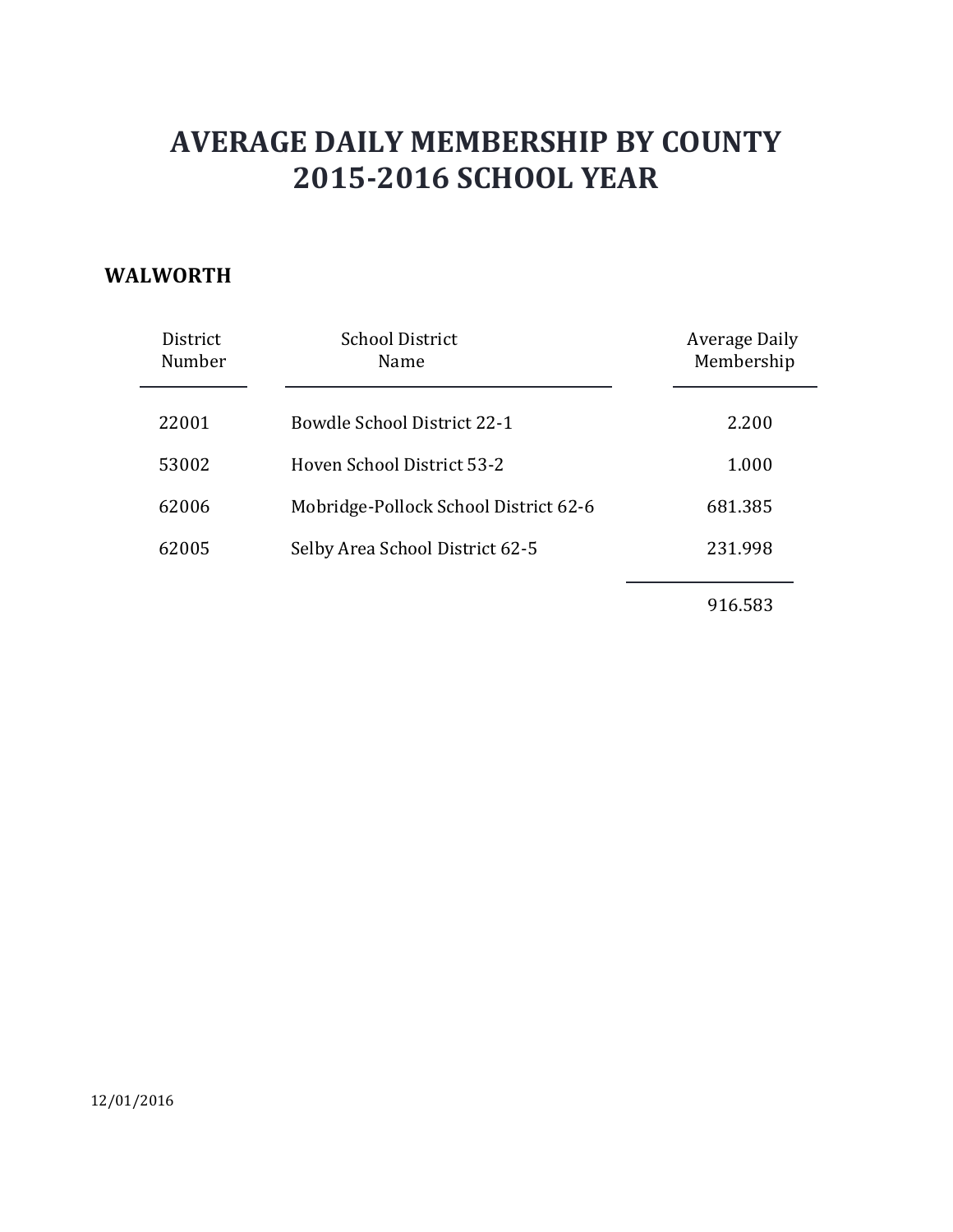#### **YANKTON**

| District<br>Number | <b>School District</b><br>Name        | Average Daily<br>Membership |
|--------------------|---------------------------------------|-----------------------------|
| 4002               | <b>Bon Homme School District 04-2</b> | 0.000                       |
| 63001              | Gayville-Volin School District 63-1   | 219.091                     |
| 13003              | Irene-Wakonda School District 13-3    | 74.976                      |
| 33002              | Menno School District 33-2            | 42.000                      |
| 4003               | Scotland School District 04-3         | 20.894                      |
| 60006              | Viborg-Hurley School District 60-6    | 13.970                      |
| 63003              | Yankton School District 63-3          | 3,108.680                   |
|                    |                                       | 3,479.611                   |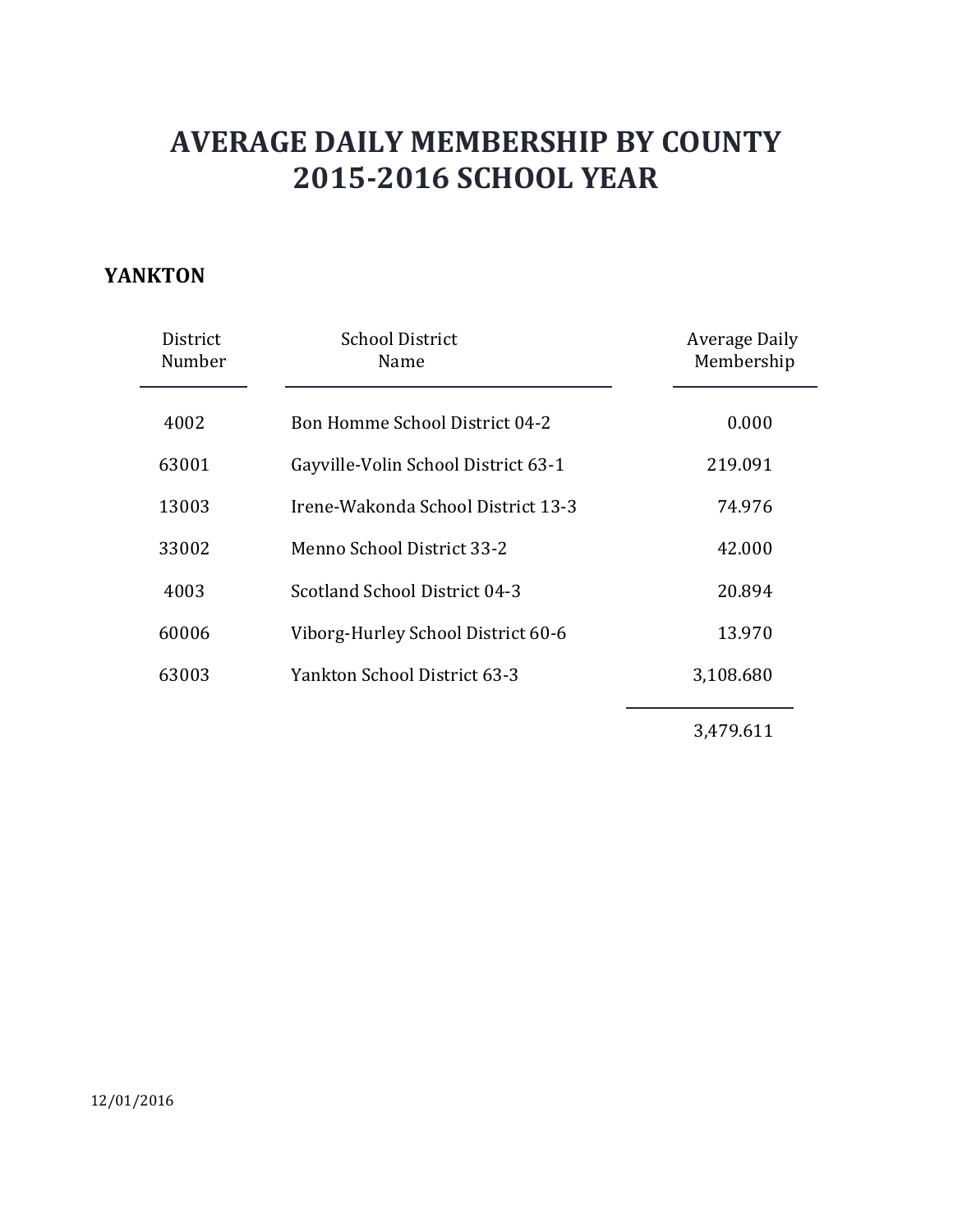### **ZIEBACH**

| District<br>Number | School District<br>Name           | Average Daily<br>Membership |
|--------------------|-----------------------------------|-----------------------------|
| 64002              | Dupree School District 64-2       | 385.878                     |
| 20001              | Eagle Butte School District 20-1  | 123.783                     |
| 46002              | <b>Faith School District 46-2</b> | 6.000                       |
| 52004              | Lemmon School District 52-4       | 2.000                       |
| 20003              | Timber Lake School District 20-3  | 0.000                       |
|                    |                                   |                             |